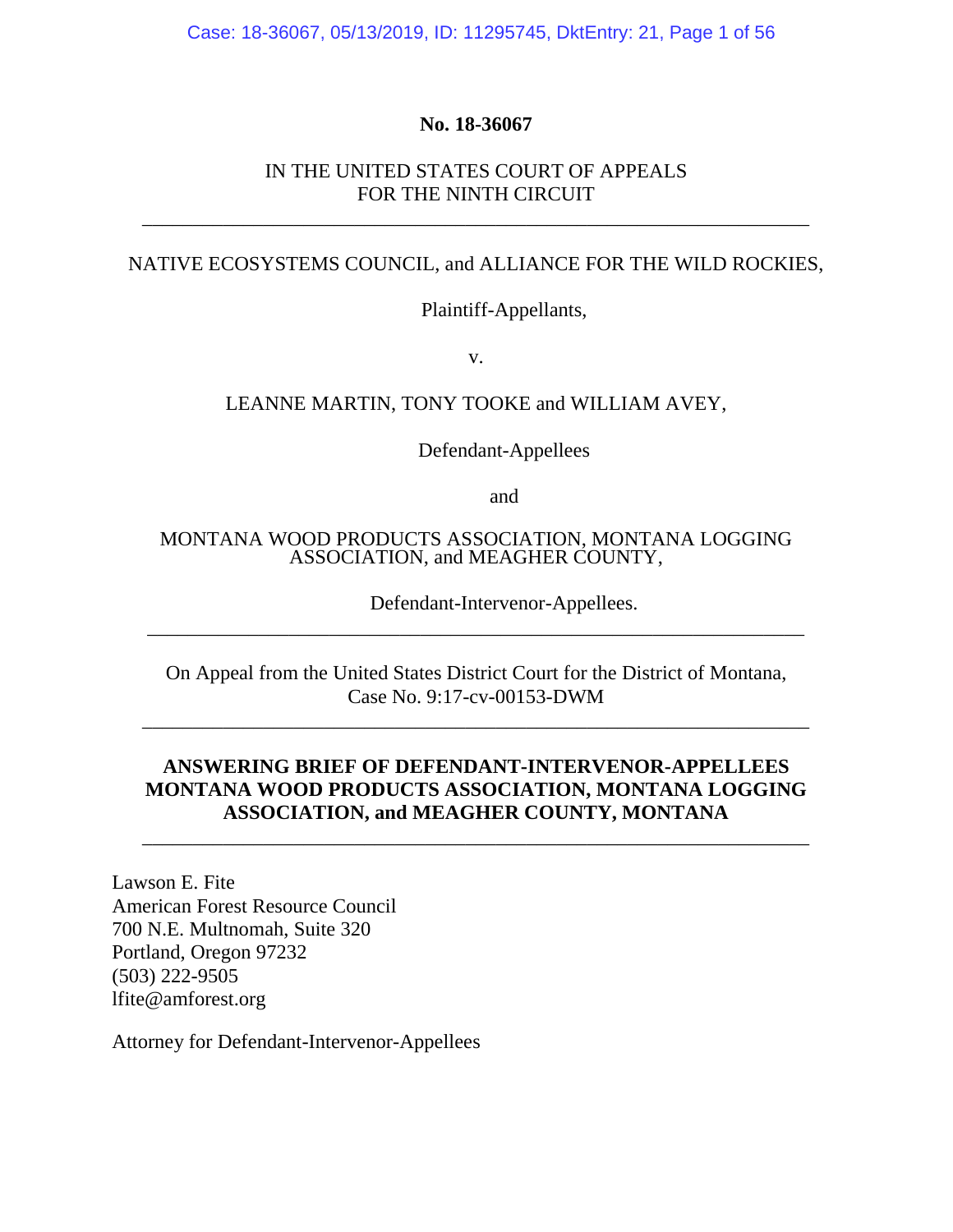## **CORPORATE DISCLOSURE STATEMENT**

Pursuant to Fed. R. App. P. 26.1(a), defendant intervenors Montana Wood Products Association, a Montana non-profit corporation, and Montana Logging Association, a Montana non-profit corporation, state that they do not issue stock and defendant intervenor Meagher County is a government entity.

DATED this 13th day of May, 2019.

Respectfully submitted,

/s/ Lawson E. Fite Lawson E. Fite American Forest Resource Council 700 N.E. Multnomah, Suite 320 Portland, Oregon 97232 (503) 222-9505

Attorney for Defendant-Intervenor-Appellees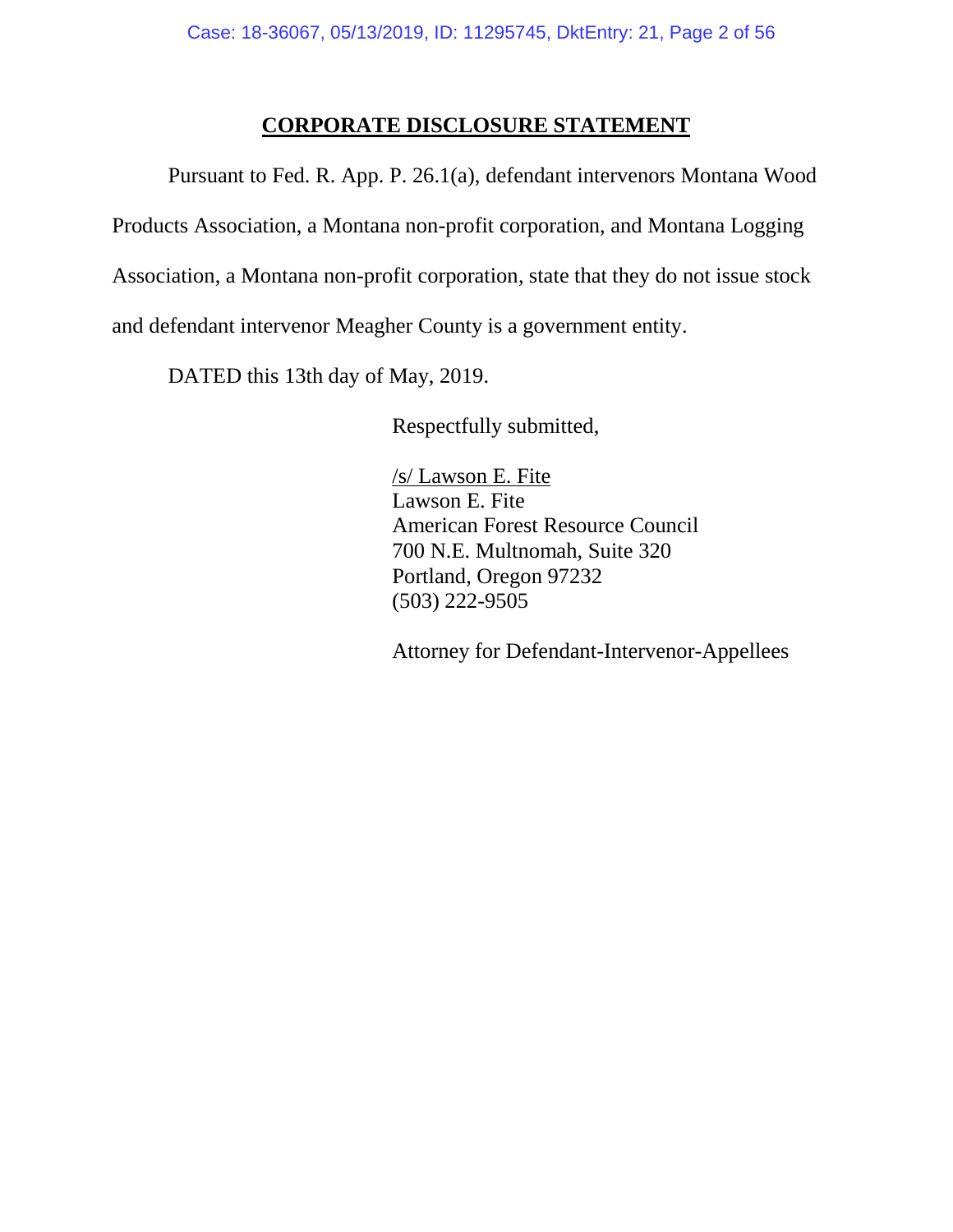# **TABLE OF CONTENTS**

| $\mathbf{I}$ . |                 |                                                                                                                                  |
|----------------|-----------------|----------------------------------------------------------------------------------------------------------------------------------|
| II.            |                 |                                                                                                                                  |
| Ш.             |                 |                                                                                                                                  |
| IV.            |                 |                                                                                                                                  |
|                | A.              |                                                                                                                                  |
|                | <b>B.</b>       |                                                                                                                                  |
|                | $\mathcal{C}$ . | On the Governor's request, the Forest Service Chief designated 4.9                                                               |
|                | D.              | The Moose Creek Project will address severe insect and disease                                                                   |
| V.             |                 |                                                                                                                                  |
| VI.            |                 |                                                                                                                                  |
| VII.           |                 |                                                                                                                                  |
|                | A.              | Plaintiffs haven't met their burden to demonstrate standing17                                                                    |
|                | <b>B.</b>       | The landscape designation did not require NEPA procedures 20                                                                     |
|                |                 | 1. Designations pursuant to State request are not discretionary                                                                  |
|                |                 | 2. No NEPA procedures are required for a landscape designation<br>which is designed to facilitate expedited NEPA compliance, and |
|                |                 | a. The statutory text and structure preclude imposing additional                                                                 |
|                |                 | b. Additional NEPA procedures would frustrate Congressional                                                                      |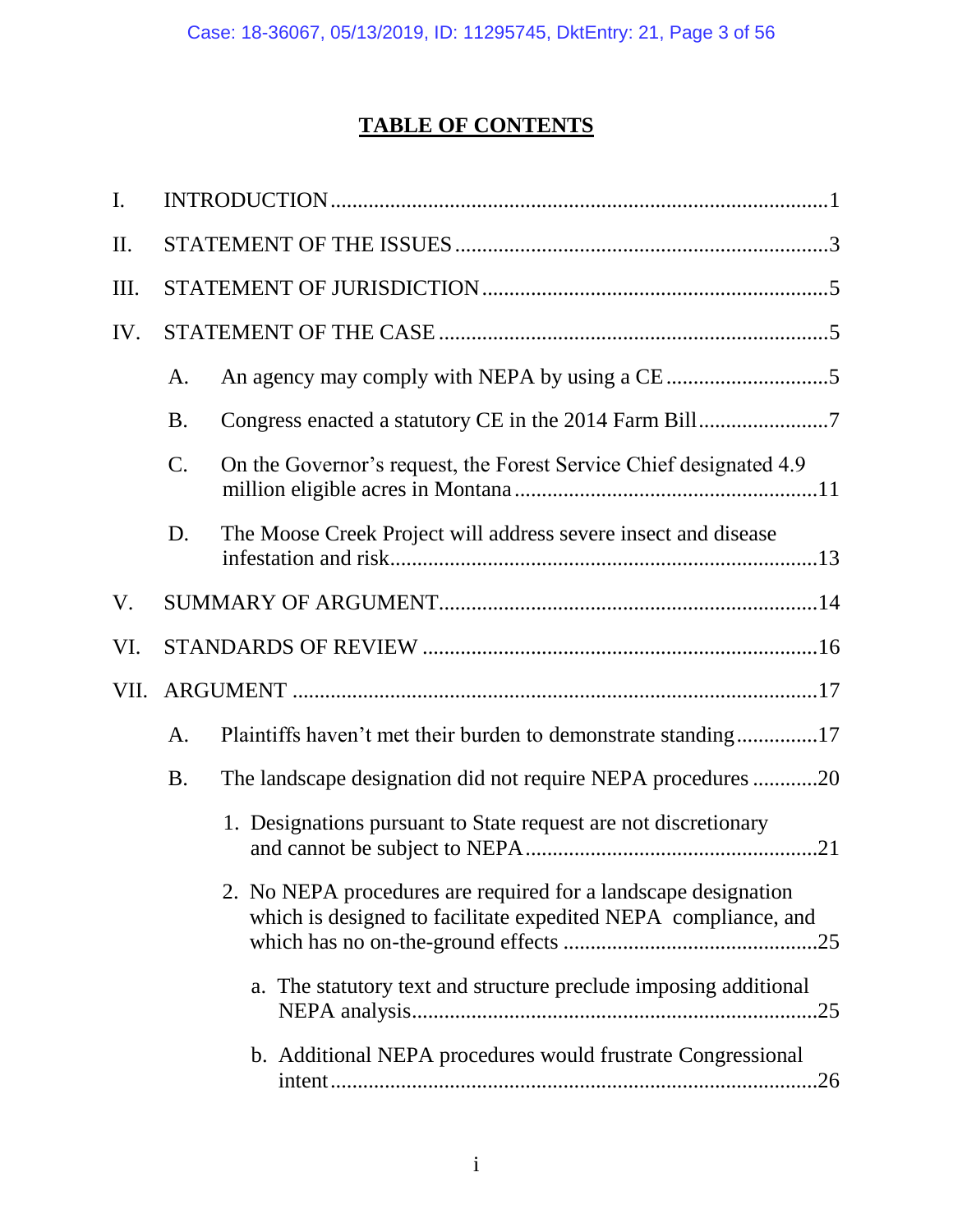|                | c. Landscape designations are not sufficiently concrete to<br>be considered a proposal or action requiring NEPA analysis28  |     |
|----------------|-----------------------------------------------------------------------------------------------------------------------------|-----|
| $\mathbf{C}$ . | The Forest Service did not err in applying the Farm Bill CE to                                                              | .32 |
|                | 1. The project complies with the Farm Bill's direction on old                                                               | .32 |
|                | 2. No "extraordinary circumstances" analysis was required35                                                                 |     |
|                | 3. Recent enactments confirm the Farm Bill CE does not include<br>a requirement to examine "extraordinary circumstances."38 |     |
|                | 4. The Forest Service rationally concluded no extraordinary                                                                 |     |
|                |                                                                                                                             |     |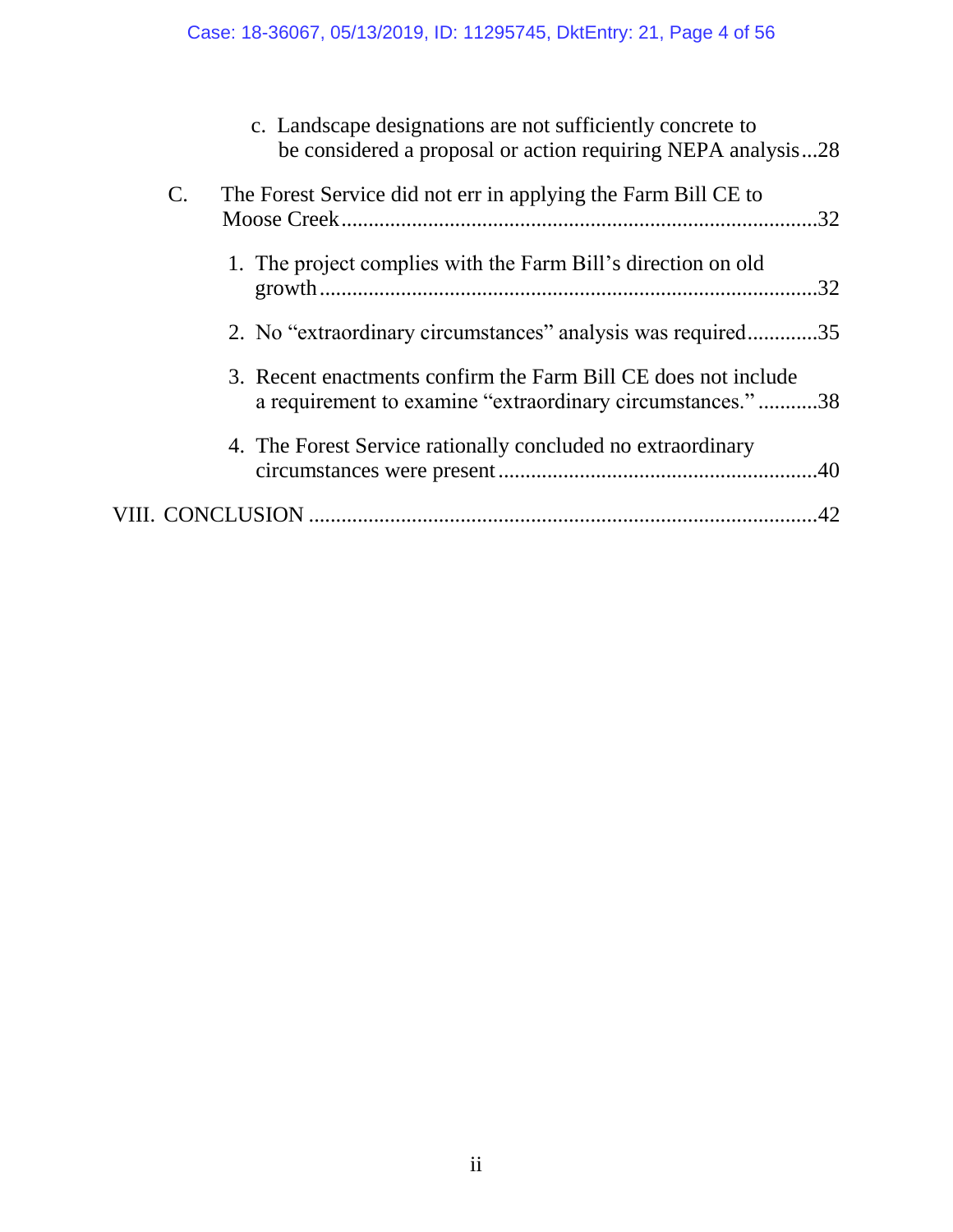# **TABLE OF AUTHORITIES**

# **Page(s)**

# **Cases**

| Abrego v. Dow Chem. Co.,                                                                                          |
|-------------------------------------------------------------------------------------------------------------------|
| Alaska Wilderness League v. Jewell,                                                                               |
| Apache Survival Coal. v. United States,                                                                           |
| Ariz. State Bd. for Charter Sch. v. U.S. Dep't of Educ.,                                                          |
| Bennett v. Spear,                                                                                                 |
| Cal. Save Our Streams Council, Inc. v. Yeutter,                                                                   |
| California v. Norton,                                                                                             |
| California Wilderness Coalition v. U.S. Department of Energy,                                                     |
| Cascadia Wildlands v. Bureau of Indian Affairs,                                                                   |
| Center for Biological Diversity v. Ilano,<br>No. 17-16760, argued and submitted December 18, 201821, 27           |
| Center for Biological Diversity v. Ilano,                                                                         |
| Center for Biological Diversity v. Kempthorne,<br>No. C 06-07117 WHA, 2008 WL 205253 (N.D. Cal. Jan. 23, 2008) 20 |
| Cetacean Cmty. v. Bush,                                                                                           |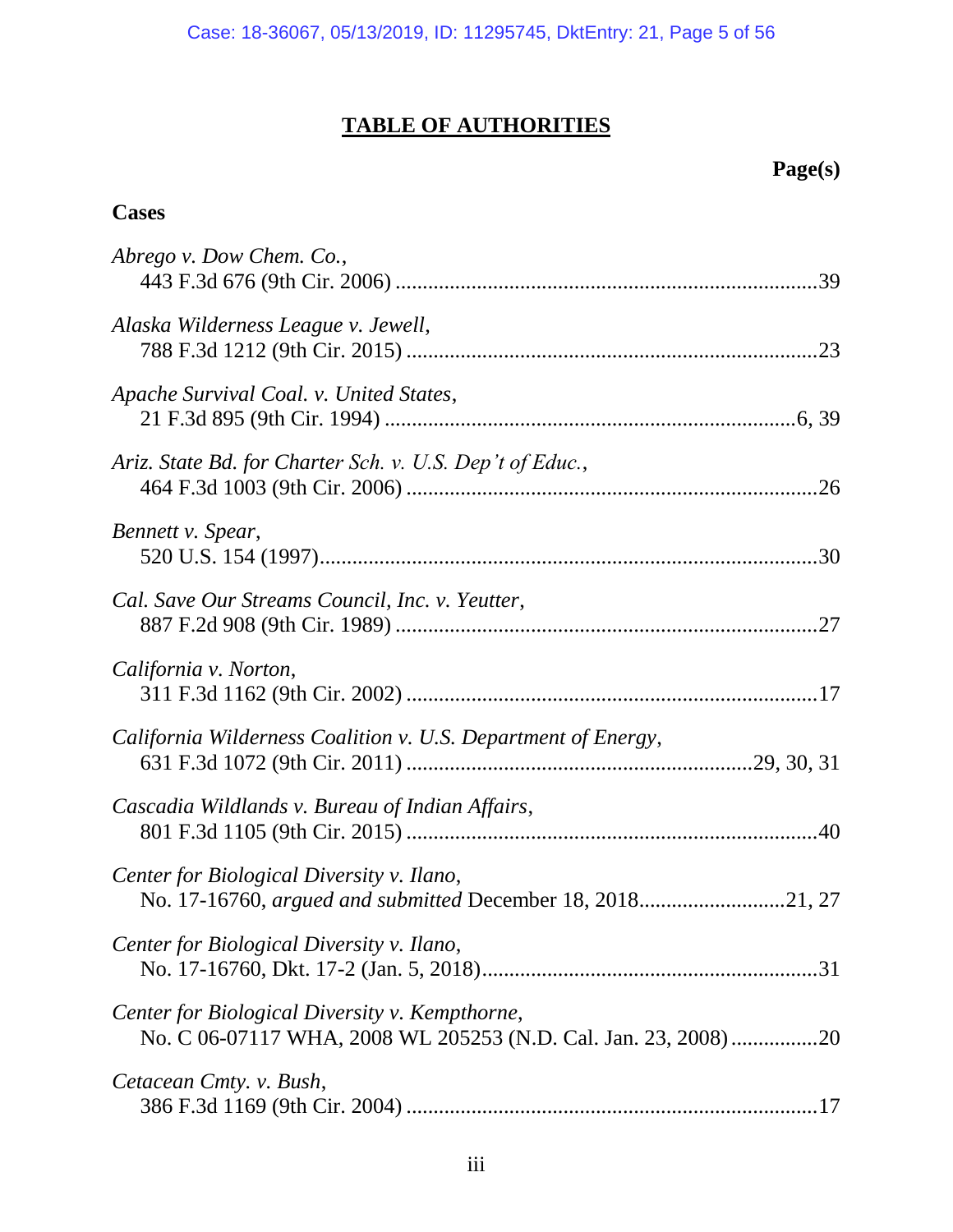| Citizens Against Rails-to-Trails v. Surface Transp. Bd.,  |     |
|-----------------------------------------------------------|-----|
| Ctr. for Biological Diversity v. Salazar,                 |     |
| Dep't of Transp. v. Pub. Citizen,                         |     |
| Earth Island Inst. v. Carlton,                            |     |
| Ecological Rights Found. v. Pac. Lumber Co.,              |     |
| Kern v. U.S. Bureau of Land Mgmt.,                        |     |
| Kleppe v. Sierra Club,                                    |     |
| The Lands Council v. McNair,                              |     |
| California ex rel. Lockyer v. U.S. Dep't of Agric.,       |     |
| Merrell v. Thomas,                                        |     |
| Metropolitan Edison Co. v. People Against Nuclear Energy, |     |
| Nat'l Ass'n of Home Builders v. Defs. of Wildlife,        | .22 |
| Native Ecosystems Council v. Erickson,                    |     |
| Native Ecosystems Council v. U.S. Forest Serv.,           |     |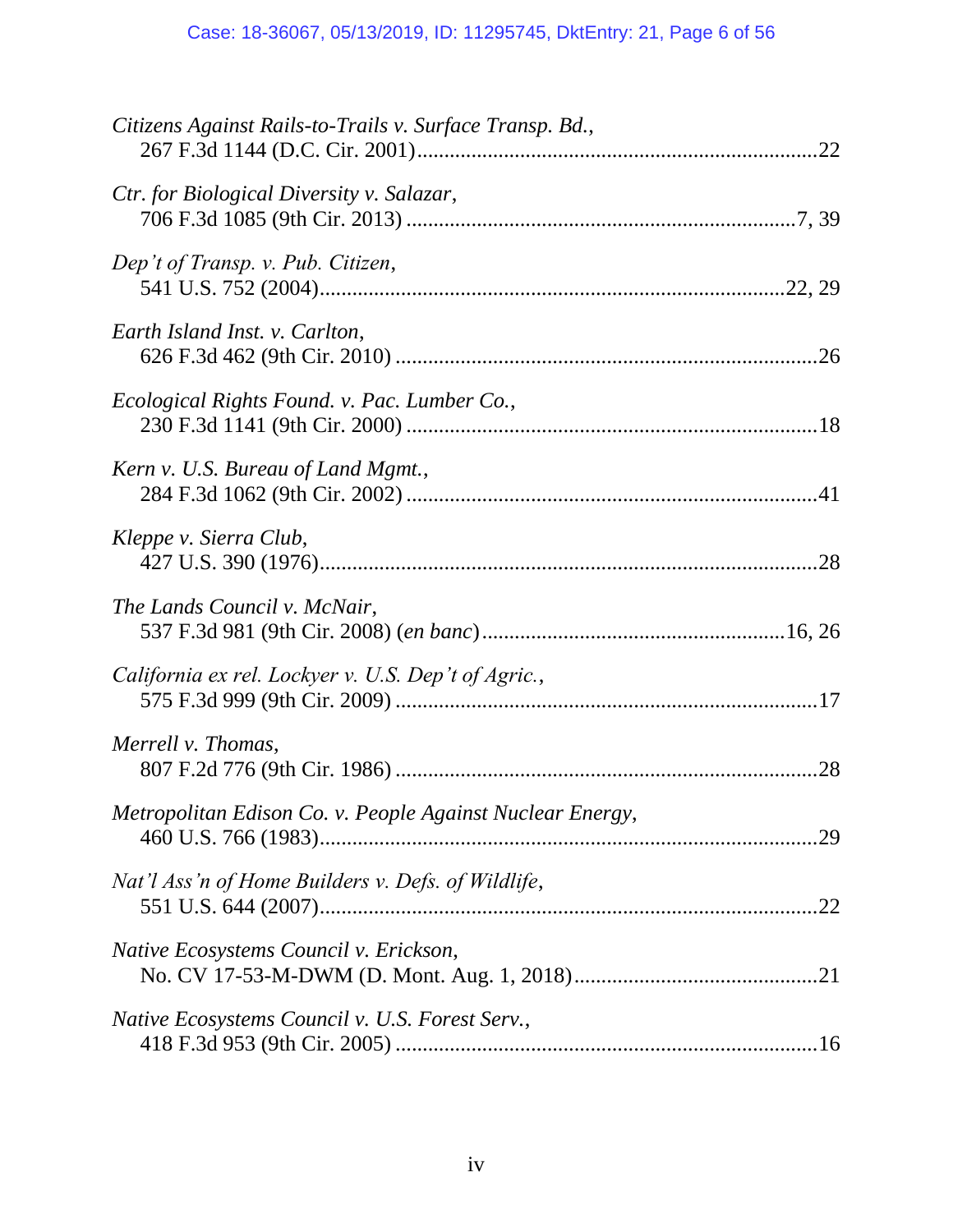| Northcoast Envtl. Ctr. v. Glickman,                            |  |
|----------------------------------------------------------------|--|
| Norton v. S. Utah Wilderness All.,                             |  |
| Nuclear Info. & Res. Serv. v. Nuclear Regulatory Comm'n,       |  |
| Nw. Ecosystem All. v. U.S. Fish & Wildlife Serv.,              |  |
| Or. Natural Desert Ass'n v. Bureau of Land Mgmt.,              |  |
| Riddell v. Unum Life Ins. Co. of Am.,                          |  |
| Robertson v. Methow Valley Citizens Council,                   |  |
| Russello v. United States,                                     |  |
| San Luis & Delta-Mendota Water Auth. v. Jewell,                |  |
| Saratoga Savings and Loan Ass'n v. Federal Home Loan Bank Bd., |  |
| SAS Inst., Inc. v. Iancu,                                      |  |
| Sierra Club v. Babbitt,                                        |  |
| Sierra Club v. Bosworth,                                       |  |
| Summers v. Earth Island Inst.,                                 |  |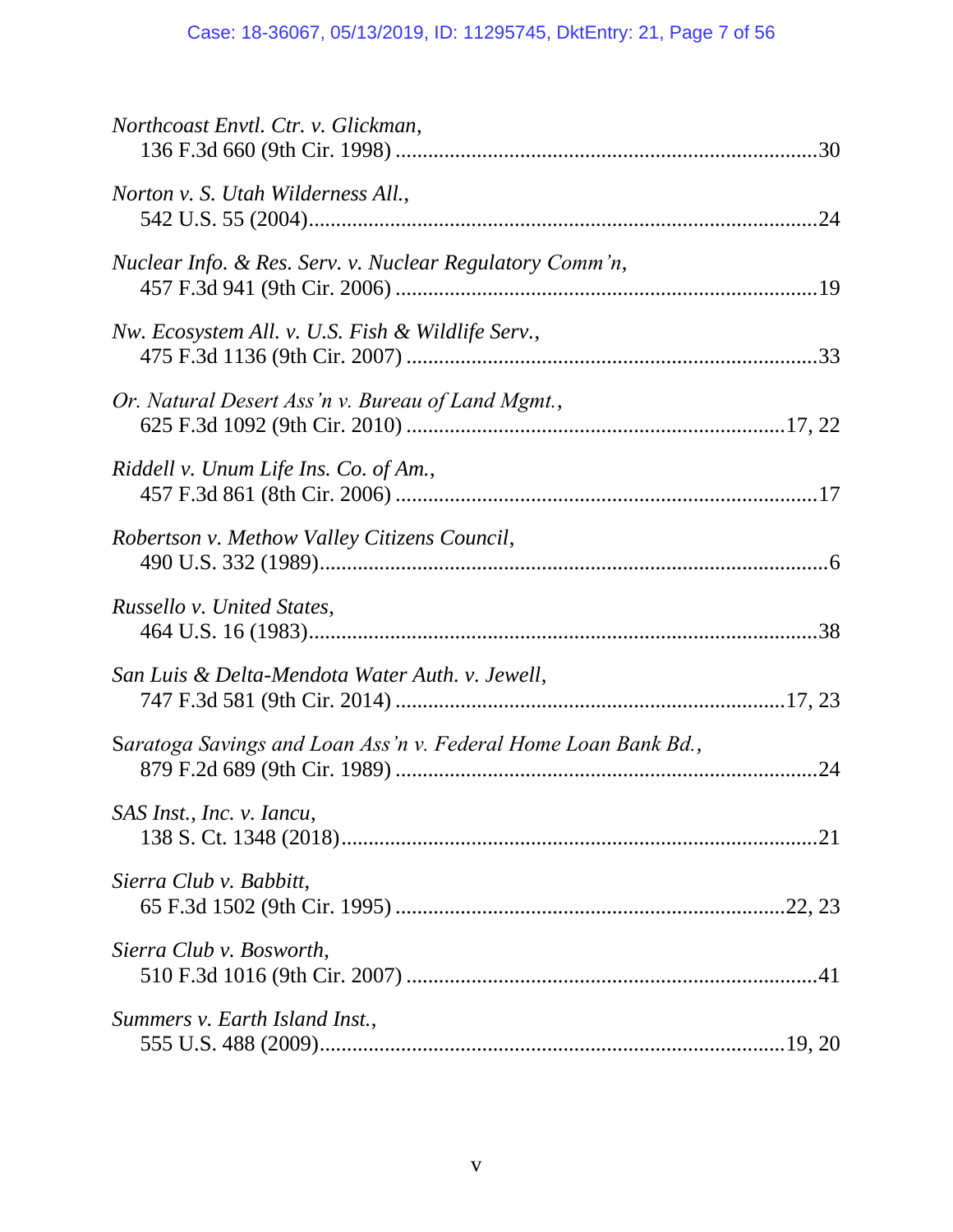## Case: 18-36067, 05/13/2019, ID: 11295745, DktEntry: 21, Page 8 of 56

| Syed v. M-I, LLC,                                              |  |
|----------------------------------------------------------------|--|
| Sylvester v. U.S. Army Corps of Eng'rs,                        |  |
| United Cook Inlet Drift Ass'n v. Nat'l Marine Fisheries Serv., |  |
| United States v. Menasche,                                     |  |
| W. Watersheds Proj. v. Kraayenbrink,                           |  |
| Wilderness Soc'y v. Robertson,                                 |  |
| Wilshire Westwood Assocs. v. Atl. Richfield Corp.,             |  |
| <b>Statutes</b>                                                |  |
|                                                                |  |
|                                                                |  |
|                                                                |  |
|                                                                |  |
|                                                                |  |
|                                                                |  |
|                                                                |  |
|                                                                |  |
|                                                                |  |
|                                                                |  |
|                                                                |  |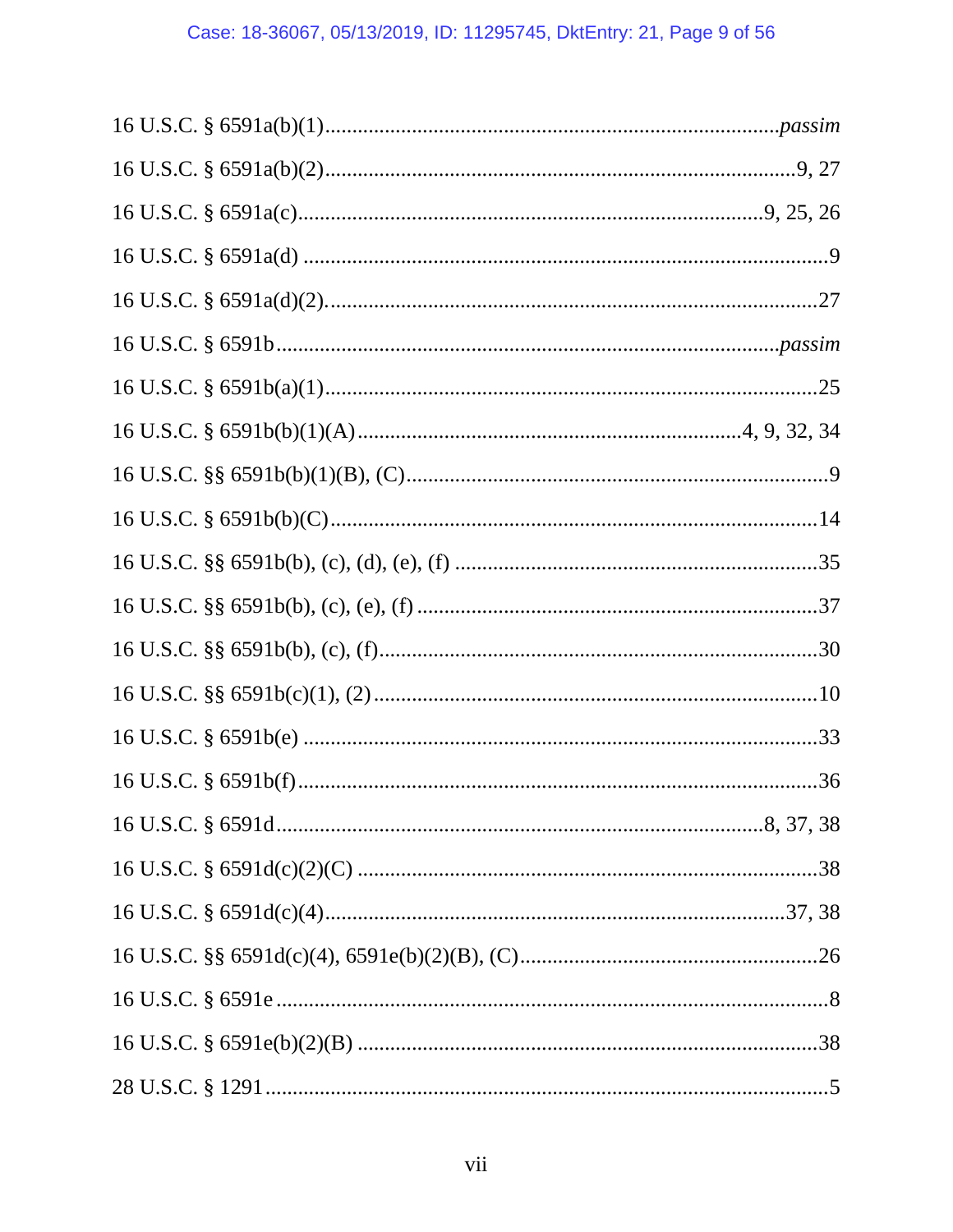| Agriculture Improvement Act of 2018, Pub. L. No. 115-334, Title                                                                            |  |
|--------------------------------------------------------------------------------------------------------------------------------------------|--|
| Agricultural Act of 2014, Pub. L. No. 113-79, Title VIII, § 8204, 128<br>Stat. 649, 915-17 (2014), Healthy Forests Restoration Act §§ 601- |  |
| <b>Other Authorities</b>                                                                                                                   |  |
|                                                                                                                                            |  |
|                                                                                                                                            |  |
|                                                                                                                                            |  |
|                                                                                                                                            |  |
|                                                                                                                                            |  |
|                                                                                                                                            |  |
|                                                                                                                                            |  |
|                                                                                                                                            |  |
|                                                                                                                                            |  |
|                                                                                                                                            |  |
|                                                                                                                                            |  |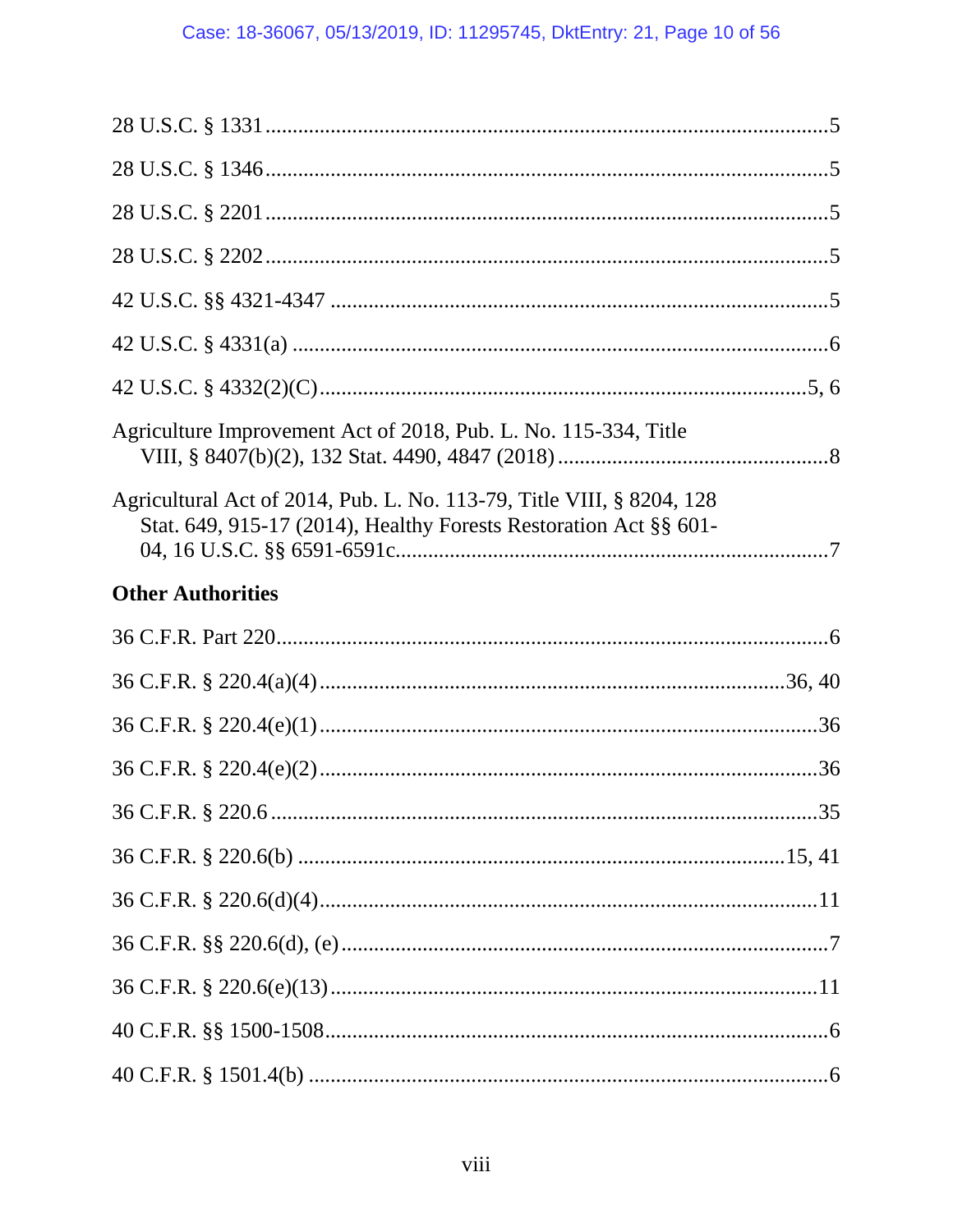| Final Guidance on Improving the Process for Preparing Efficient and<br>Timely Environmental Reviews Under the National Environmental |  |
|--------------------------------------------------------------------------------------------------------------------------------------|--|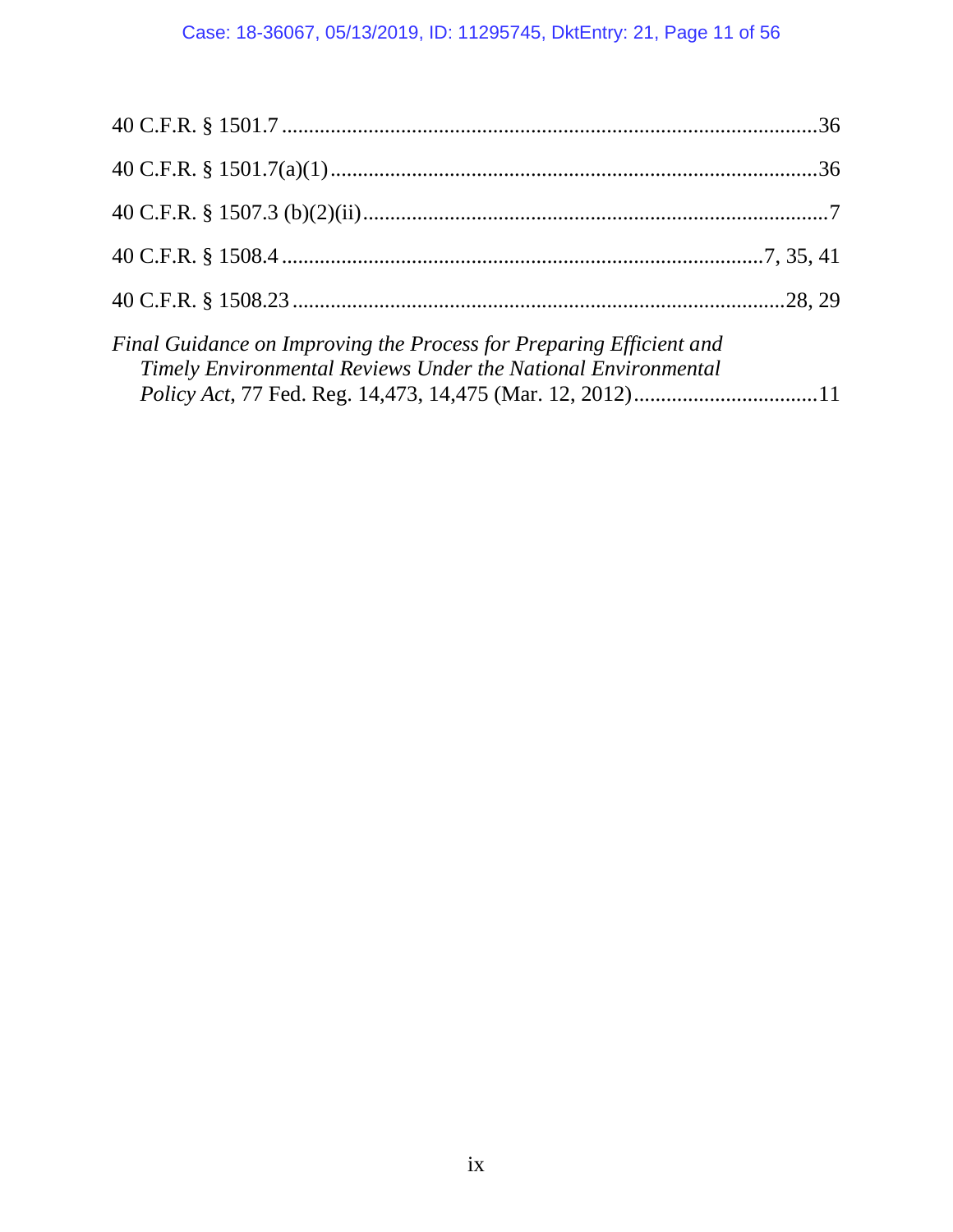### <span id="page-11-0"></span>**I. INTRODUCTION**

As concerns have grown about the state of our National Forests, weakened by decades of fire suppression, lack of management, and climate change, Congress has added tools to enable the Forest Service to act with speed and rigor. One of these is the Categorical Exclusion, or CE, enacted as part of the bipartisan 2014 Farm Bill. This CE permits the Forest Service, in its discretion, to conduct limitedsize projects to restore forest health, reduce hazardous fuels, and combat outbreaks of insects and disease.

The Moose Creek Vegetation Project is one such project. Located in Montana's Helena-Lewis & Clark National Forest, in the Little Belt Mountains, it aims to address an area of the forest suffering from severe insect infestation and mortality. The project overlaps in significant part with parts of the Wildland-Urban Interface (WUI) that Meagher County has identified as needing work to reduce fire risk. Further, the project will produce a modest amount of timber, supporting the County's economy as well as local workers in a rural area where family-wage jobs are relatively scarce. Meagher County intervened in the case to protect the safety of its citizens and first responders and to support reduction of fire hazard along one of the major travel routes through the County. It is joined by the Montana Wood Products Association (MWPA) and Montana Logging Association (MLA), two associations that represent Montana's forest products businesses. The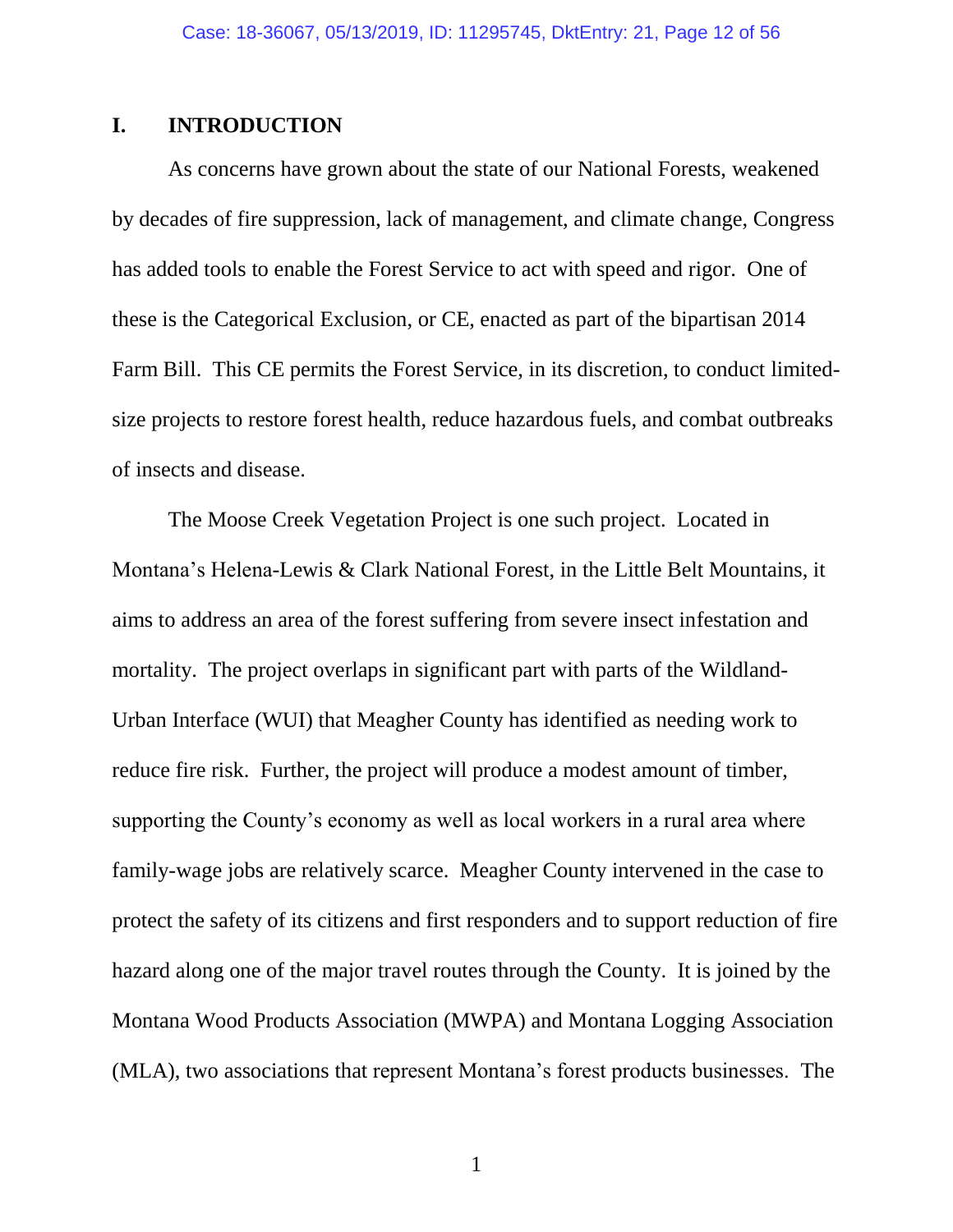State of Montana also submitted a brief in the district court supporting the project.

Appellants Native Ecosystems Council and Alliance for the Wild Rockies (the Council) appeal the district court's rejection of all their claims at summary judgment. The district court's ruling was correct and should be affirmed. First, the Council lacks standing because it did not meet its burden to show a concrete and particularized interest in the project, rather than an inchoate opposition to forest management. Such "armchair" standing falls far short of what Article III demands.

Second, the district court correctly found that the designation of 4,955,159 acres as eligible for the Farm Bill CE did not require a separate evaluation under the National Environmental Policy Act (NEPA). Since the designation was at the request of Montana's Governor, the Forest Service Chief had no discretion, and thus there was no decisionmaking process to which NEPA could apply. Moreover, an area designation only indicates areas where future action *may* occur, and has no on-the-ground effects, so any effects of the designation are speculative and cannot be evaluated. To add a NEPA process to the designation would undermine the whole structure and purpose of the Farm Bill CE, which is designed to expedite environmental reviews.

Third, the Forest Service correctly applied the Farm Bill CE to this project. It abided by statutory direction to maximize retention of old growth to the extent appropriate in light of stand conditions, going so far as to redraw unit boundaries to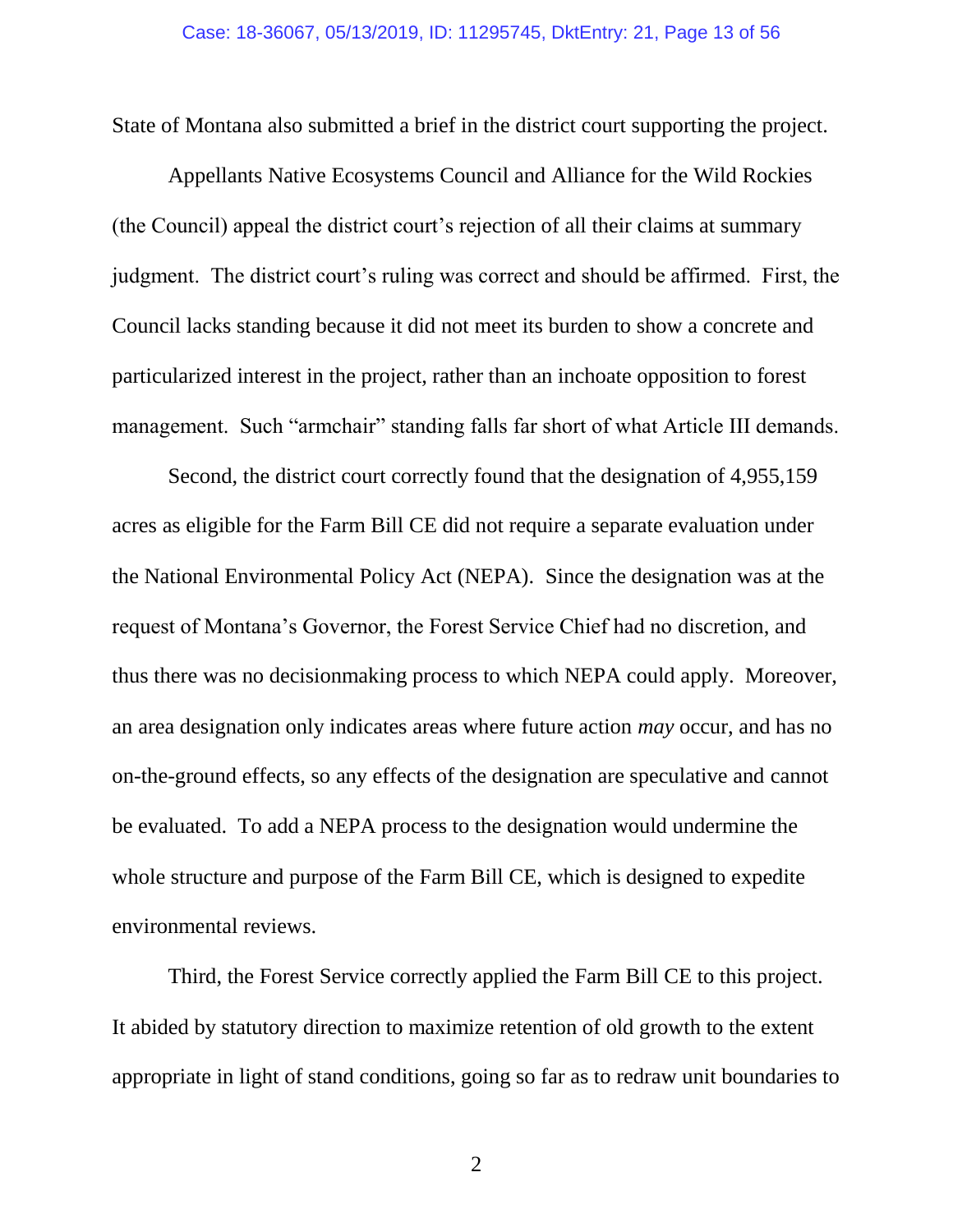#### Case: 18-36067, 05/13/2019, ID: 11295745, DktEntry: 21, Page 14 of 56

avoid logging in old-growth stands. Though the text and structure of the Farm Bill do not require such an evaluation, the agency also examined whether extraordinary circumstances weighed against the use of the CE, and reasonably concluded they did not.

Moose Creek has the broad support of the community, multiple levels of government, was prepared with an extensive public process and analyzed with due diligence. The district court correctly upheld the project and should be affirmed.

### <span id="page-13-0"></span>**II. STATEMENT OF THE ISSUES**

1. Appellants rejected the well-established requirement to show sitespecific interests in order to establish their Article III standing, instead claiming interests in the National Forest System as a "wholly integrated" body of land. When attempting to bolster their standing before the district court, appellants failed to show concrete future plans to visit the project area. Do appellants lack standing?

2. Congress established a CE in the 2014 Farm Bill in order to accelerate treatment of forests at risk from insects, disease, and wildfire. The statute requires designation of eligible landscapes when requested by a State's Governor, which occurred on about 5 million acres in Montana. Despite its lack of discretion following the request from Governor Bullock, and the lack of any on-the-ground effects from a landscape designation, was the Forest Service nevertheless required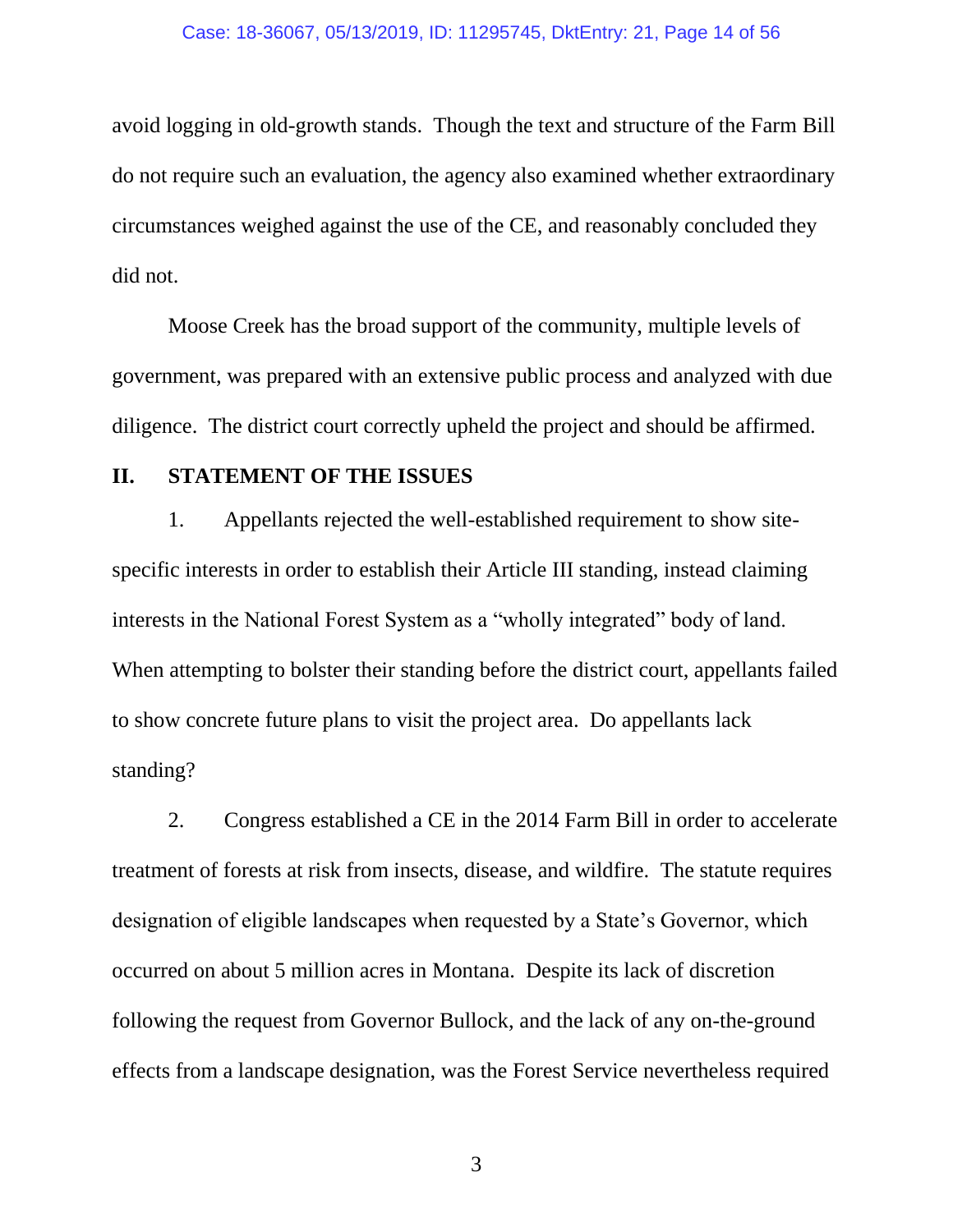#### Case: 18-36067, 05/13/2019, ID: 11295745, DktEntry: 21, Page 15 of 56

to conduct a separate NEPA analysis when designating these areas where future projects may be eligible for use of the CE?

<span id="page-14-0"></span>3. The text of 16 U.S.C. § 6591b permits the Forest Service to use the Farm Bill CE when certain specified statutory criteria are met, but does not require an "extraordinary circumstances" evaluation as is needed for projects under CEs established by regulation. In 2018, Congress twice added new CEs to the same subchapter which require extraordinary circumstances analysis without adding the requirement to section 6591b. In the absence of statutory direction, can the Forest Service be required to add its "extraordinary circumstances" analysis process to the streamlined statutory CE before using the CE to approve a project?

<span id="page-14-1"></span>4. The Moose Creek Vegetation Project was designed to preserve all old growth in the project area and unit boundaries were redrawn to protect old growth. Does the project comply with the Farm Bill's direction, at 16 U.S.C. §  $6591b(b)(1)(A)$ , to "maximize<sup>[]</sup> the retention of old-growth and large trees, as appropriate for the forest type, to the extent that the trees promote stands that are resilient to insects and disease" ?

5. In approving Moose Creek, the Forest Service conducted an "extraordinary circumstances" analysis in an abundance of caution, concluding no such circumstances exist because the project is not within any sensitive areas and will not cause adverse effects on sensitive species. Was this determination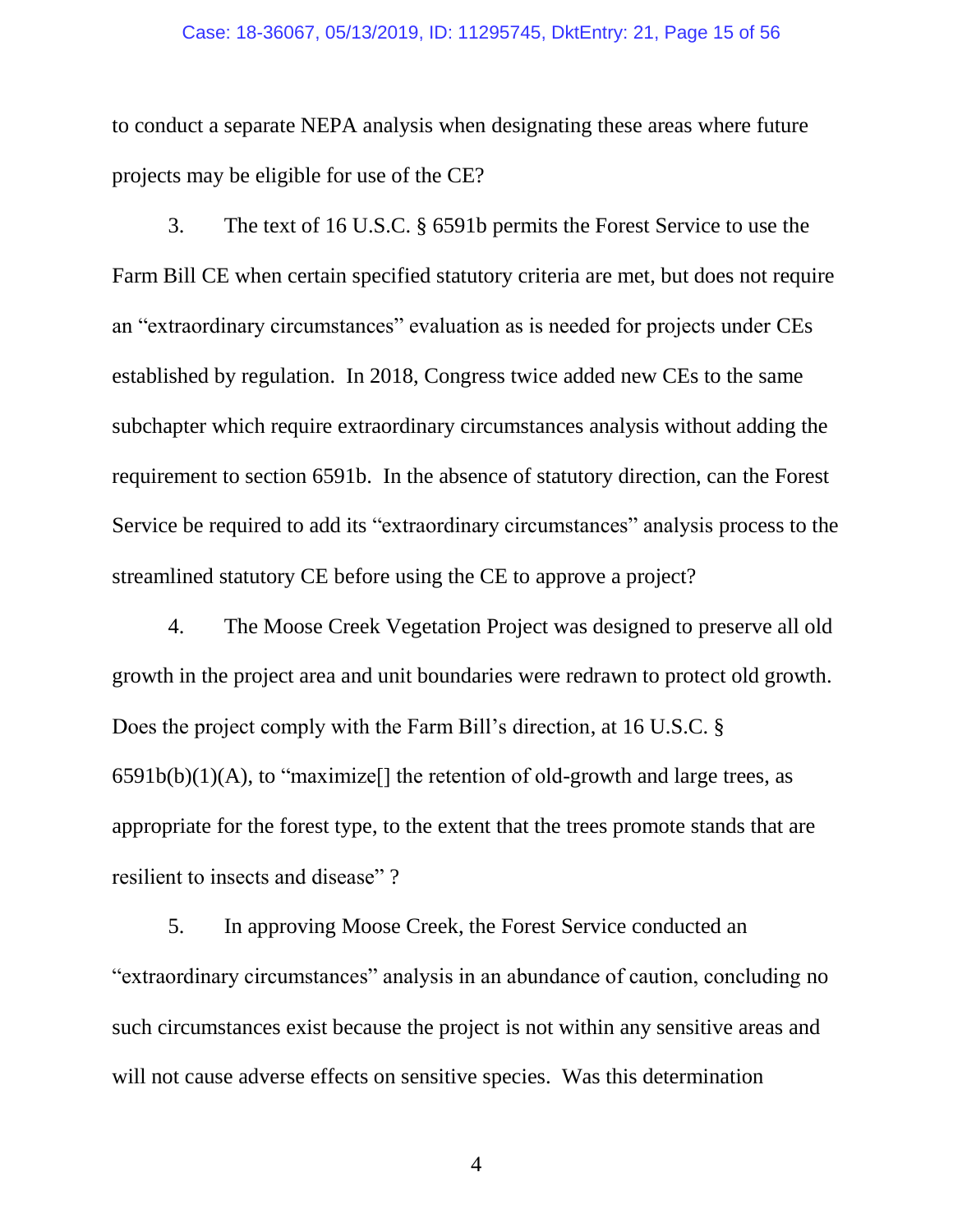arbitrary or capricious?

### <span id="page-15-0"></span>**III. STATEMENT OF JURISDICTION**

<span id="page-15-12"></span><span id="page-15-10"></span><span id="page-15-9"></span><span id="page-15-8"></span><span id="page-15-7"></span><span id="page-15-4"></span>The Council invoked the jurisdiction of the district court to challenge the Forest Service's approval of the Moose Creek Project pursuant to 28 U.S.C. § 1331, 28 U.S.C. § 1346, 28 U.S.C. § 2201, and 28 U.S.C. § 2202. District Court Record (CR) 1 at 3-4. The complaint asserted review of final agency action under NEPA, 42 U.S.C. § 4332(2)(C), National Forest Management Act (NFMA), 16 U.S.C. § 1604, Healthy Forests Restoration Act (HFRA), 16 U.S.C. §§ 6501-6591, and the Administrative Procedure Act (APA), 5 U.S.C. §§ 704, 706. CR 1 at 3, 20- 24. The Council filed the complaint October 20, 2017. CR 1 at 25.

<span id="page-15-5"></span><span id="page-15-3"></span>The district court issued its order on summary judgment, and final judgment, on November 11, 2018. ER 1-21, 166. The court granted the government's and intervenors' motions for summary judgment, and denied the Council's motion. ER 21. The Council filed a timely Notice of Appeal. ER 158-59. The Council asserts this Court has jurisdiction under 28 U.S.C. § 1291. Opening Br. 1.

### <span id="page-15-2"></span><span id="page-15-1"></span>**IV. STATEMENT OF THE CASE**

### <span id="page-15-11"></span><span id="page-15-6"></span>**A. An agency may comply with NEPA by using a CE.**

The Council's claims arise under NEPA, 42 U.S.C. §§ 4321-4347. NEPA's purpose is "to create and maintain conditions under which [people] and nature can exist in productive harmony, and fulfill the social, economic, and other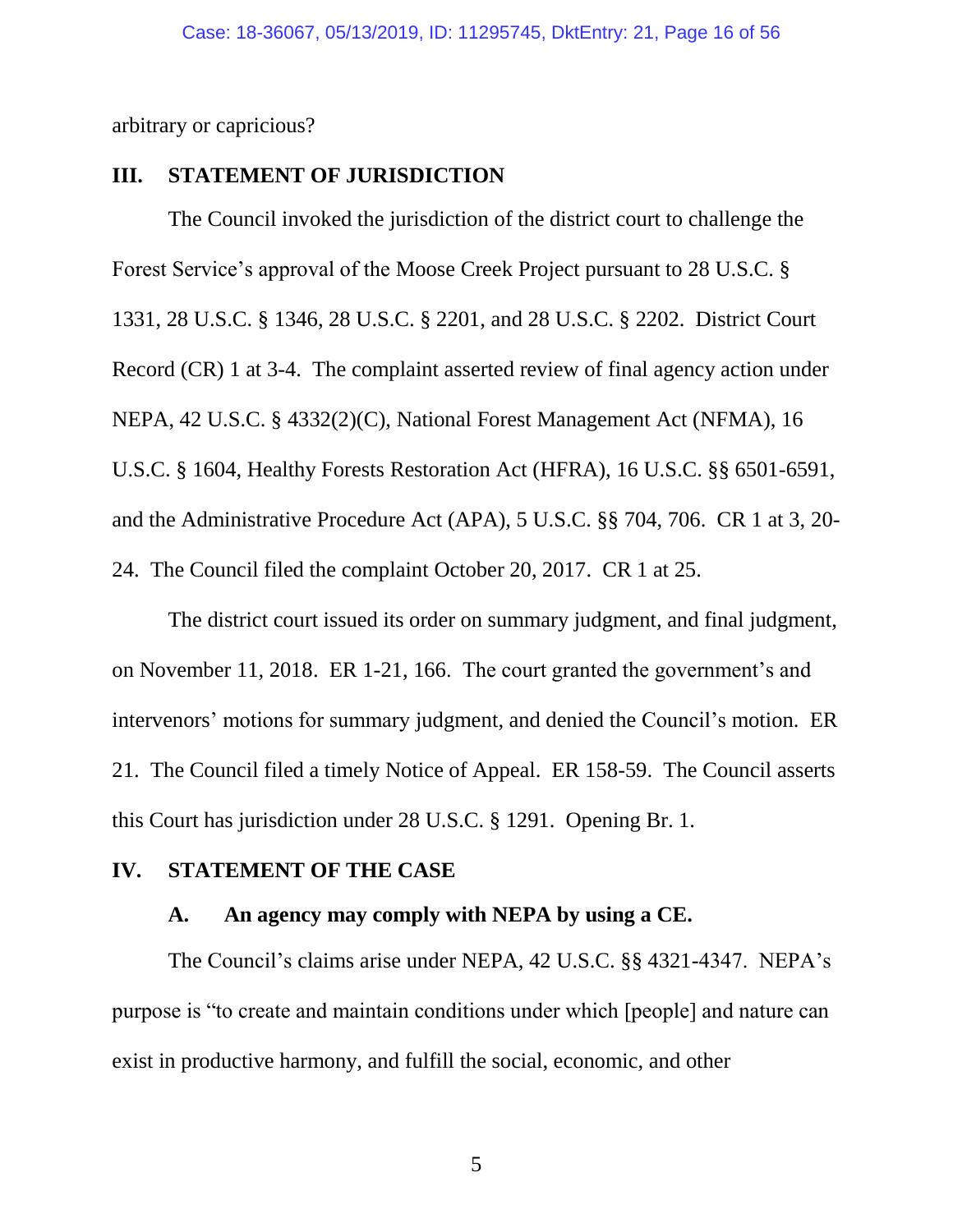#### <span id="page-16-5"></span><span id="page-16-2"></span>Case: 18-36067, 05/13/2019, ID: 11295745, DktEntry: 21, Page 17 of 56

<span id="page-16-1"></span>requirements of present and future generations of Americans." 42 U.S.C. § 4331(a). NEPA establishes the procedures by which federal agencies must consider the environmental impacts of their actions but does not dictate substantive results. *Robertson v. Methow Valley Citizens Council*, 490 U.S. 332, 350 (1989). Regulations promulgated by the Council on Environmental Quality (CEQ), 40 C.F.R. §§ 1500-1508, provide guidance for implementing NEPA, and the Forest Service has its own set of regulations. 36 C.F.R. Part 220.

<span id="page-16-6"></span><span id="page-16-4"></span><span id="page-16-3"></span>Under NEPA, federal agencies must prepare an Environmental Impact Statement (EIS) for "major Federal actions significantly affecting the quality of the human environment . . . ." 42 U.S.C.  $\S$  4332(2)(C). To determine whether an action requires an EIS, an agency may prepare an Environmental Assessment (EA). 40 C.F.R. § 1501.4(b). Of course, Congress may also act to modify NEPA's requirements for particular classes of agency action. *See*, *e.g.*, *Apache Survival Coal. v. United States*, 21 F.3d 895, 904 (9th Cir. 1994) (holding a statute "exempt[ed] the Project [at issue] from those requirements [of NEPA and other laws] and substitute[d] new ones").

<span id="page-16-0"></span>Some actions are "categorically excluded" from the requirement for an EIS. "Application of a categorical exclusion is not an exemption from NEPA; rather, it is a form of NEPA compliance, albeit one that requires less than where an environmental impact statement or an environmental assessment is necessary."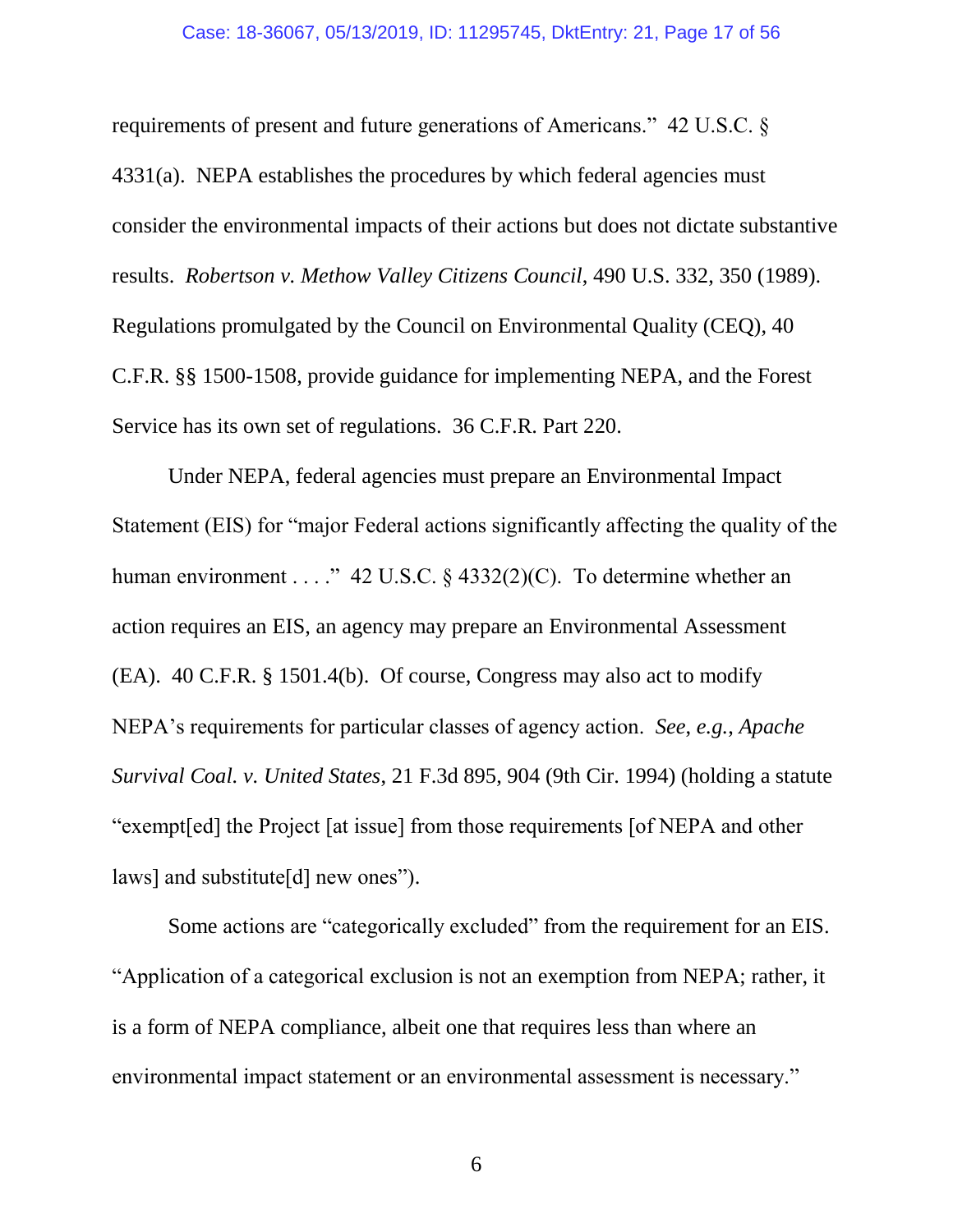<span id="page-17-4"></span><span id="page-17-1"></span>*Ctr. for Biological Diversity v. Salazar*, 706 F.3d 1085, 1096 (9th Cir. 2013). CEQ directs agencies to establish by regulation their own CEs for activities that are unlikely to have significant environmental impact.  $40$  C.F.R. § 1507.3 (b)(2)(ii). A regulatory CE "shall provide for extraordinary circumstances in which a normally excluded action may have a significant environmental effect." 40 C.F.R. § 1508.4. The Forest Service has established many such CEs for activities that do not require an EA or EIS, ranging from repaving a parking lot to salvage timber harvest of up to 250 acres. 36 C.F.R. §§ 220.6(d), (e).

### <span id="page-17-5"></span><span id="page-17-3"></span><span id="page-17-2"></span>**B. Congress enacted a statutory CE in the 2014 Farm Bill.**

<span id="page-17-0"></span>Recognizing that forest mortality due to insects, disease, and fire is a growing threat to forest health, environmental protection, clean water, and economic stability, Congress enacted the 2014 Farm Bill provisions containing a statutory CE for projects like Moose Creek. Agricultural Act of 2014, Pub. L. No. 113-79, Title VIII, § 8204, 128 Stat. 649, 915-17 (2014), Healthy Forests Restoration Act §§ 601-04, 16 U.S.C. §§ 6591-6591c. Congress recognized, with growing apprehension, that "the current system for managing national forests affected by historic insect infestations has not been responsive to the speed and widespread impact of the infestations." H.R. Rep. 113-333, *Conference Report to Accompany H.R. 2642*, Jan. 27, 2014, at 512. Moreover, "[t]he outbreak of the pine bark beetle affecting states across the nation is a great concern. . . ." *Id.*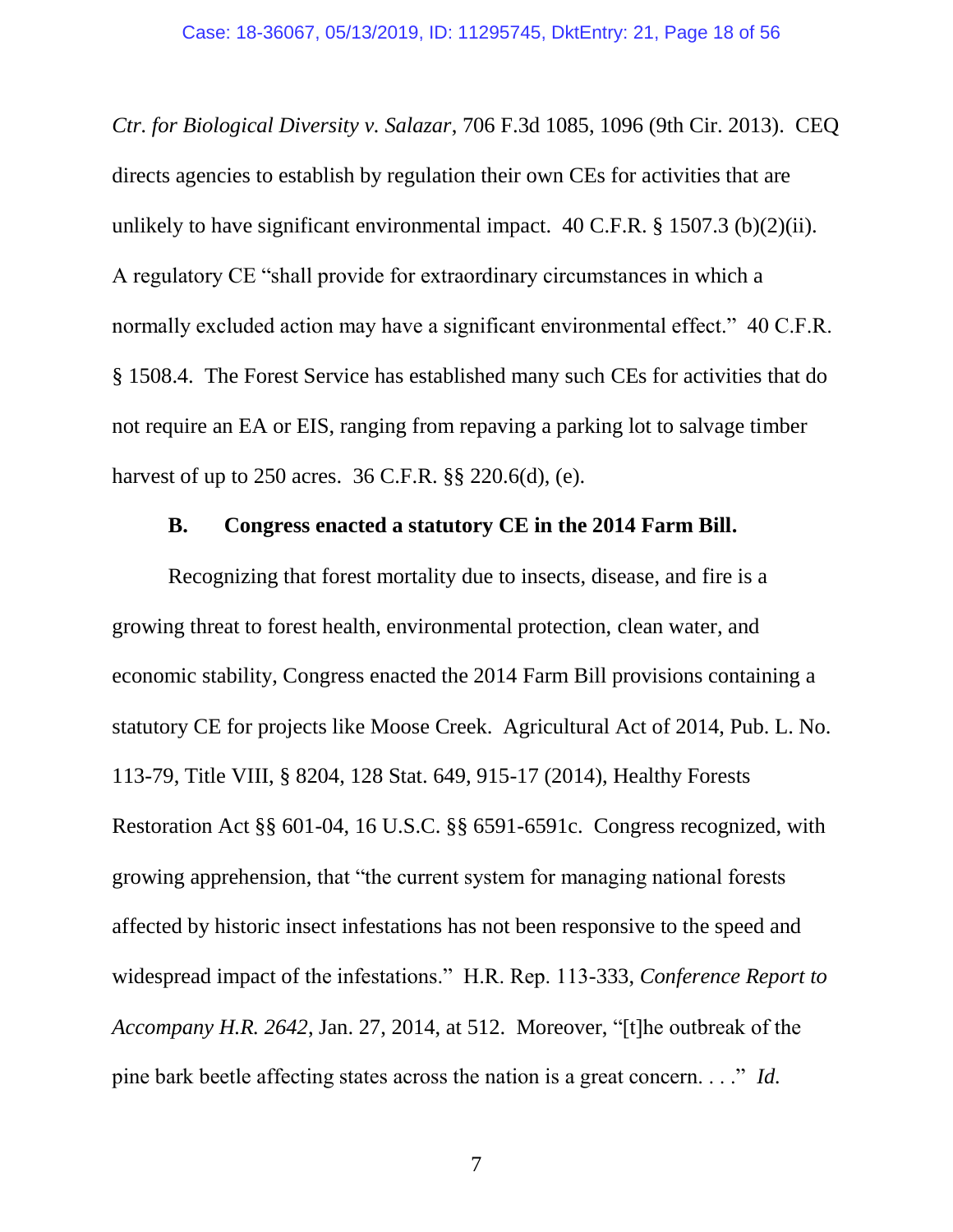<span id="page-18-5"></span><span id="page-18-3"></span><span id="page-18-0"></span>President Obama signed the bill into law on February 7, 2014. 128 Stat. at 1005. The 2018 Farm Bill extended these authorities an additional five years, from 2018 to 2023. Agriculture Improvement Act of 2018, Pub. L. No. 115-334, Title VIII, § 8407(b)(2), 132 Stat. 4490, 4847 (2018). This was the second statutory CE enacted within HFRA, after the CE for certain applied silvicultural assessments and treatments at 16 U.S.C. § 6554. The 2018 Omnibus added a CE for wildfire resilience, 16 U.S.C. § 6591d, and the 2018 Farm Bill added one for greater sagegrouse and mule deer habitat restoration, 16 U.S.C. § 6591e. The silviculture assessment, wildfire resilience, and mule deer CEs all expressly require use of the agency "extraordinary circumstances" procedures. 16 U.S.C. §§ 6554(d)(2)(B),  $6591d(c)(4)$ ,  $6591e(b)(2)(B)$ , (C). The Farm Bill CE, at issue here, does not. 16 U.S.C. § 6591b.

<span id="page-18-4"></span><span id="page-18-2"></span><span id="page-18-1"></span>The 2014 Farm Bill first provides for designation, by the Secretary of Agriculture, of eligible areas within the National Forests, and then for projectspecific procedures. The area designations proceeded in two stages. First, "[n]ot later than 60 days after February 7, 2014, the Secretary *shall*, if requested by the Governor of the State, designate … 1 or more landscape-scale areas … in at least 1 national forest in each State that is experiencing an insect or disease epidemic." 16 U.S.C. § 6591a(b)(1) (emphasis added). Second, the Secretary has continuing discretion to designate "additional landscape-scale areas under this section as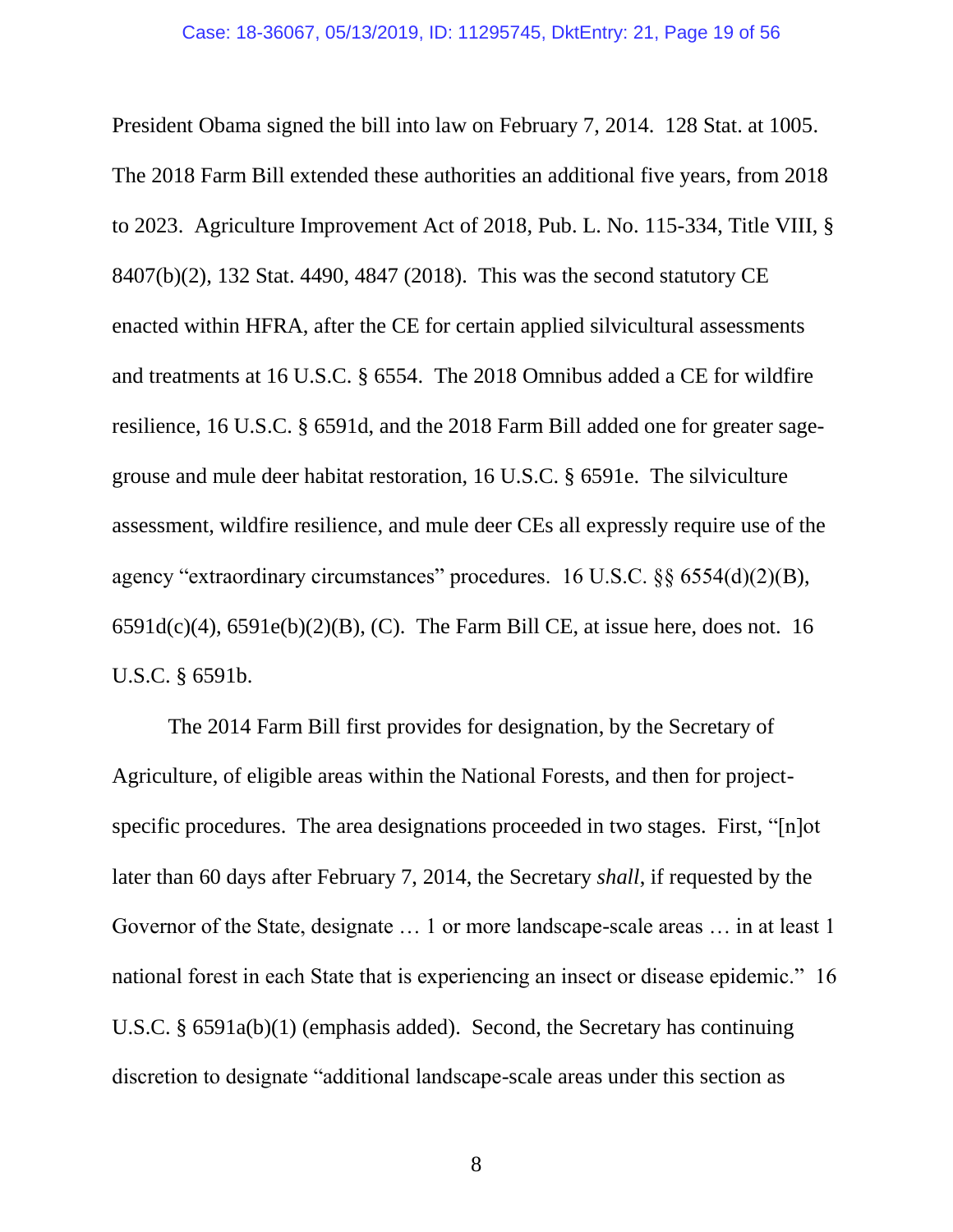needed to address insect or disease threats." 16 U.S.C. § 6591a(b)(2).

<span id="page-19-0"></span>"To be designated a landscape-scale area" under this authority, "the area

shall be—

(1) experiencing declining forest health, based on annual forest health surveys conducted by the Secretary; (2) at risk of experiencing substantially increased tree mortality over the next 15 years due to insect or disease infestation, based on the most recent National Insect and Disease Risk Map published by the Forest Service; or

(3) in an area in which the risk of hazard trees poses an imminent risk to public infrastructure, health, or safety."

<span id="page-19-1"></span>16 U.S.C. § 6591a(c). These three qualifications are the sole requirements for landscape designations.

<span id="page-19-4"></span><span id="page-19-3"></span><span id="page-19-2"></span>In designated landscapes, the Forest Service may carry out projects "to reduce the risk or extent of, or increase the resilience to, insect or disease infestation in the areas." 16 U.S.C. § 6591a(d). Such a project "may be... considered an action categorically excluded from the requirements of [NEPA]." *Id.* § 6591b(a)(2). The only requirements for using the CE are set forth in the statute. *Id.* §§ 6591b(b), 6591b(c). These requirements include "maximi[ng] the retention of old-growth and large trees, *as appropriate* for the forest type, *to the extent* that the trees promote stands that are resilient to insects and disease." 16 U.S.C. § 6591b(b)(1)(A). Project development must also consider the "best available" science and projects must be developed through a collaborative process that is diverse, transparent, and nonexclusive. 16 U.S.C.  $\S § 6591b(b)(1)(B)$ , (C).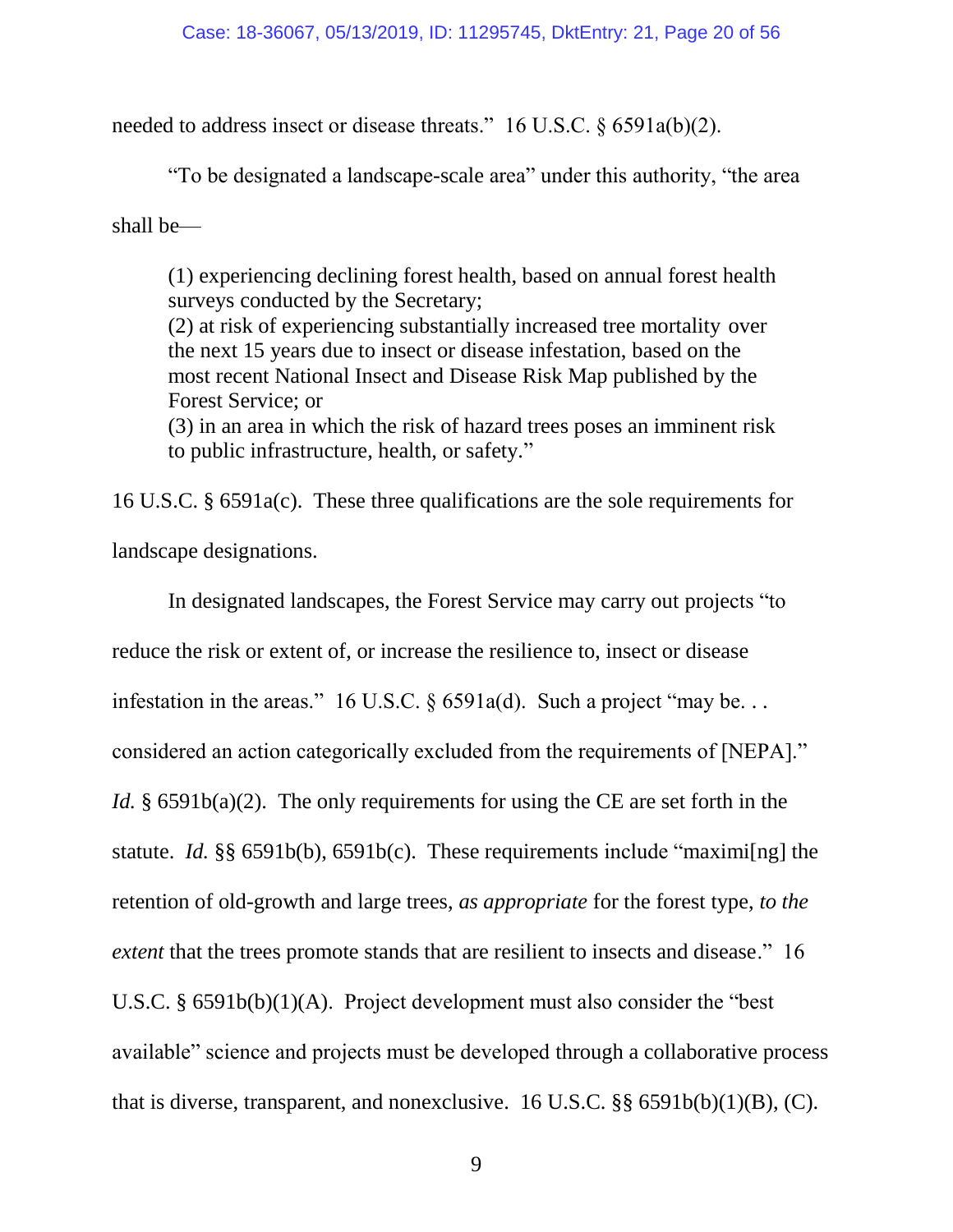<span id="page-20-0"></span>Farm Bill CE projects are limited to 3,000 acres of treatment and must occur in areas where fire risk is a concern. 16 U.S.C. §§ 6591b(c)(1), (2).

Congress moved to streamline the process, recognizing the large swaths of forest in need of restorative treatments to avoid further insect or disease infestation or catastrophic fire. As stated in the Conference Report, the pre-existing system is not responsive to the "speed and widespread impact" of insect and disease outbreaks. *Id.* Congress was aware of the delays inherent in the pre-existing system. For example, a report in progress at the time of the Farm Bill's passage found the average Forest Service EA takes 18 months and the average EIS takes five years. U. S. Gov't Accountability Office, Report No. GAO-14-369, at 13-14  $(Apri 2014).$ <sup>1</sup> The Forest Service, according to the Government Accountability Office, is the single largest producer of Environmental Impact Statements. *Id.* at 10. Additionally, costs of EAs and EISs can easily reach six and seven figures, respectively, *id.* at 12-13, while the cost for preparing a CE "was generally much lower than the cost of an EA." *Id.* at 13.

Costs in time and money continue to rise despite guidance from CEQ encouraging administrative streamlining. "NEPA encourages *straightforward* and *concise* reviews and documentation that are *proportionate* to potential impacts and *effectively* convey the *relevant* considerations to the public and decisionmakers in a

 $\overline{a}$ 

<sup>&</sup>lt;sup>1</sup> Available electronically at [http://www.gao.gov/assets/670/662543.pdf.](www.gao.gov/assets/670/662543.pdf)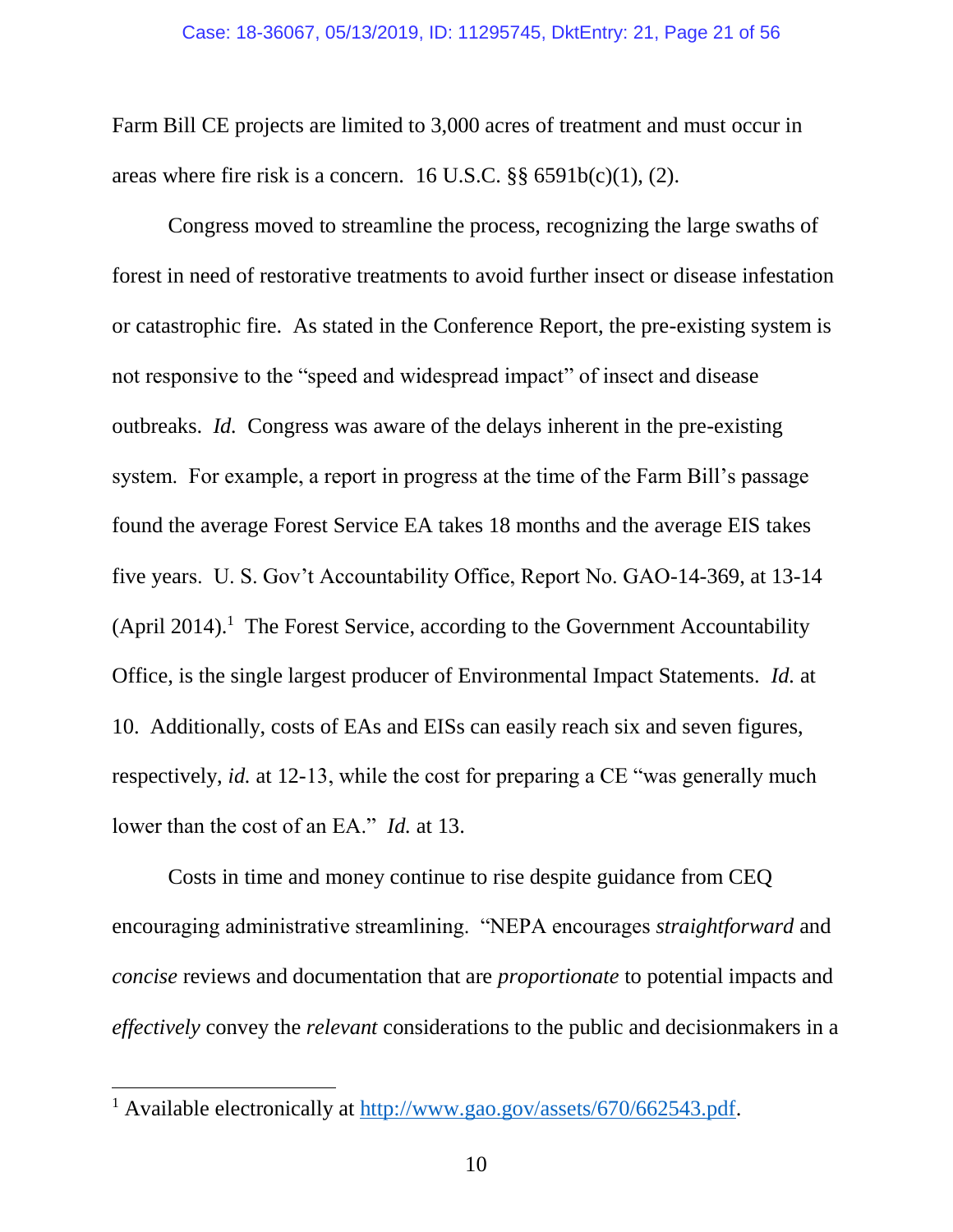<span id="page-21-3"></span>*timely* manner while rigorously addressing the issues presented.]" Council on Environmental Quality, *Final Guidance on Improving the Process for Preparing Efficient and Timely Environmental Reviews Under the National Environmental Policy Act*, 77 Fed. Reg. 14,473, 14,475 (Mar. 12, 2012) (emphasis added). Thus, agencies "are encouraged to develop meaningful and expeditious timelines for environmental reviews." *Id.* By enacting the Farm Bill CE, Congress recognized these administrative efforts were not adequate to the scale of the problem. It was responding to both a forest health crisis and an administrative logjam.

<span id="page-21-2"></span><span id="page-21-1"></span>Prior to enactment of the Farm Bill, the Forest Service's regulatory CEs did not often permit treatment of as many acres. For example, the Forest Service established a sanitation harvest CE limited to 250 acres, 36 C.F.R. § 220.6(e)(13), and a road maintenance CE which is necessarily limited by road proximity, 36 C.F.R. § 220.6(d)(4). Legislating against this background, Congress chose, and President Obama approved, a statutory CE of up to 3,000 acres.

Congress acted to streamline the process, recognizing the large swaths of forests in need of restorative treatments to avoid further insect or disease infestation or catastrophic fire.

### <span id="page-21-0"></span>**C. On the Governor's request, the Forest Service Chief designated 4.9 million eligible acres in Montana.**

Pursuant to 16 U.S.C. § 6591a(b)(1), Montana's Governor requested designation of 5.1 million acres across seven National Forests within Montana as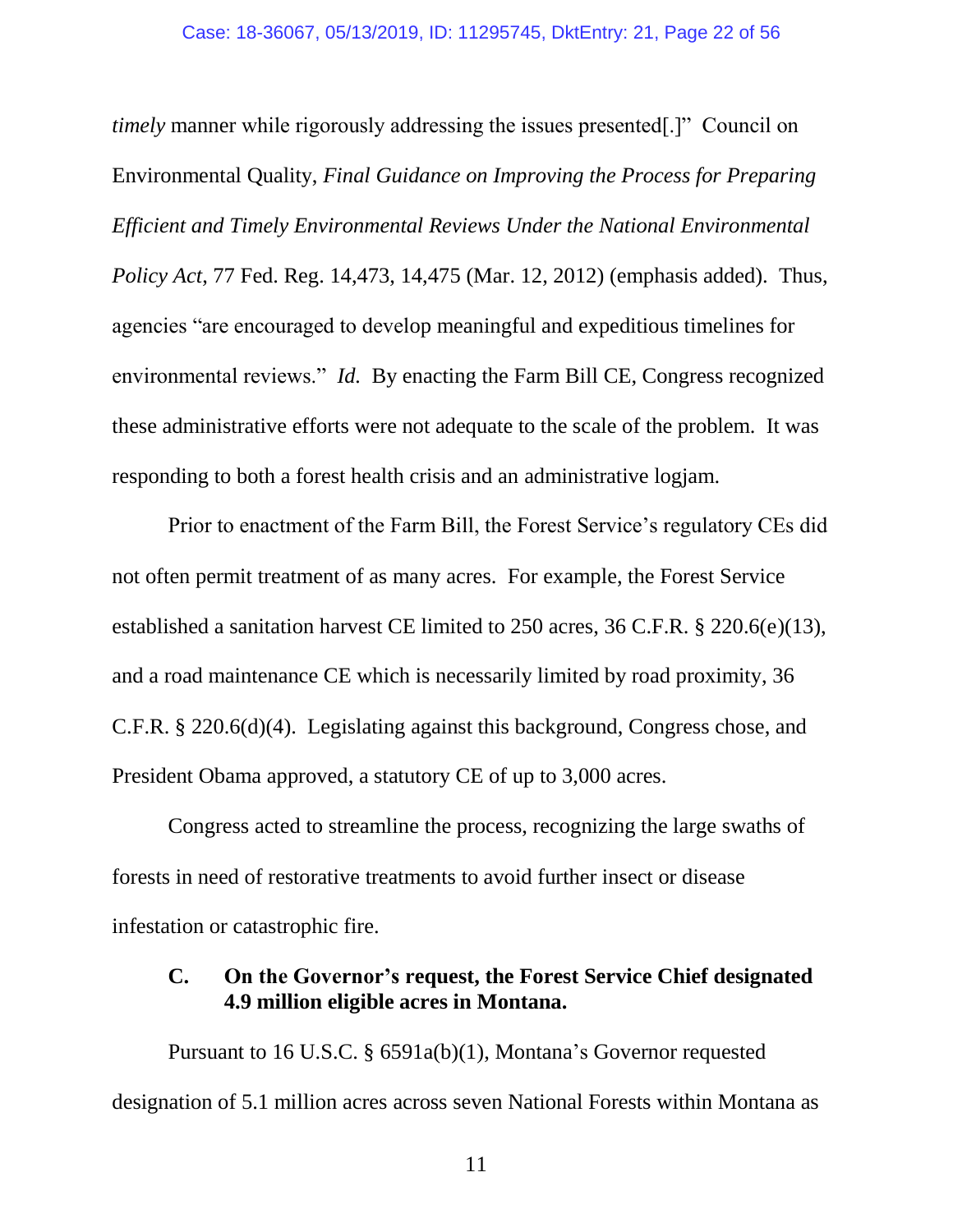#### Case: 18-36067, 05/13/2019, ID: 11295745, DktEntry: 21, Page 23 of 56

eligible for treatments under the Farm Bill provisions. Letter from Gov. Steve Bullock to Tony Tooke, Associate Deputy Chief, U.S. Forest Service, Apr. 7, 2014.<sup>2</sup> Intervenor MWPA gave input to Governor Bullock as he considered what landscape designation to request. ISER 38.

The Governor stated, "[t]here is a lot of work to be done in the woods: to reduce fire risk, protect communities and municipal water supplies, and preserve and repair key streams and fisheries. In addition, our national forests, if sustainably managed, can be valuable carbon stores and play an important role in combatting climate change." *Id.* at 1. The State request was based "first and foremost being the pressing need for active management to address wildfire threats posed to communities and watersheds." *Id.* at 2. It also focused on areas with strong public support for forest restoration, *id.*, and was designed to provide "flexibility to address forest health and restoration needs" in the near- to mediumterm. *Id.* at 4.

Pursuant to 16 U.S.C. § 6591a(b)(1), the Forest Service Chief designated 4.9 million acres in Montana on May 20, 2014. ER 22. Intervenors have strong interests in ensuring the Forest Service can use the Farm Bill CE on these 4.9 million acres. ISER 32, 38-41,47.

 $\overline{a}$ 

<sup>2</sup> Available electronically at [http://dnrc.mt.gov/divisions/forestry/docs/assistance/forests-in](dnrc.mt.gov/divisions/forestry/docs/assistance/forests-in-focus/forestservices.pdf)[focus/forestservices.pdf.](dnrc.mt.gov/divisions/forestry/docs/assistance/forests-in-focus/forestservices.pdf)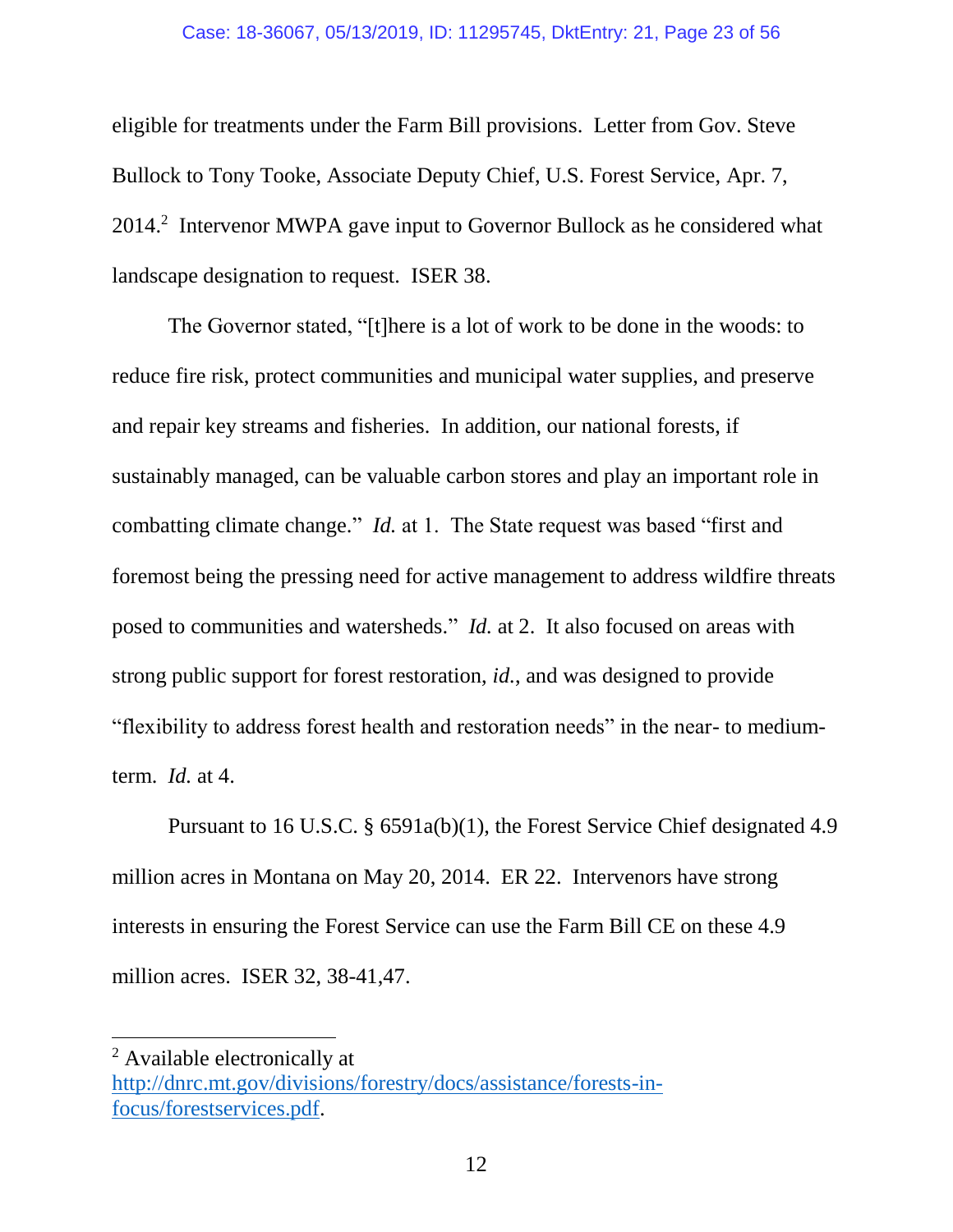### <span id="page-23-0"></span>**D. The Moose Creek Project will address severe insect and disease infestation and risk.**

The Moose Creek Project area falls within the landscape designated in 2014. The project is designed to maintain and restore the functions of a forested area that has been adversely affected by a number of insect and disease effects. ER 76. The district court recognized that "tree stands in the Project area are experiencing ongoing tree decline and mortality from insect activity." ER 4. The project will improve the health and vigor of live trees, recover value of dead and dying trees, and contribute to timber supply. ER 76*.* The project will also reduce fire risk in areas adjacent to the project and improve watershed conditions. *Id*. Both commercial and non-commercial forestry techniques will be used. ER 112, including 52 acres of aspen restoration, 45 acres of whitebark pine enhancement, and 2,024 acres of commercial harvest. ER 81.

The project treats part of the Wildland-Urban Interface identified in the County's Community Wildfire Protection Plan as an important area to treat for fire resilience and public safety. ISER 31. The forest management, both commercial and non-commercial, and prescribed burns, will help maintain and improve forest health and resilience which will improve growing conditions to help the forest combat insects, and disease and wildfire. The project area suffers from severe infestations of spruce budworm and mountain pine beetle. ISER 31, 45-46, 40. The County, MWPA members, and MLA members all participated in the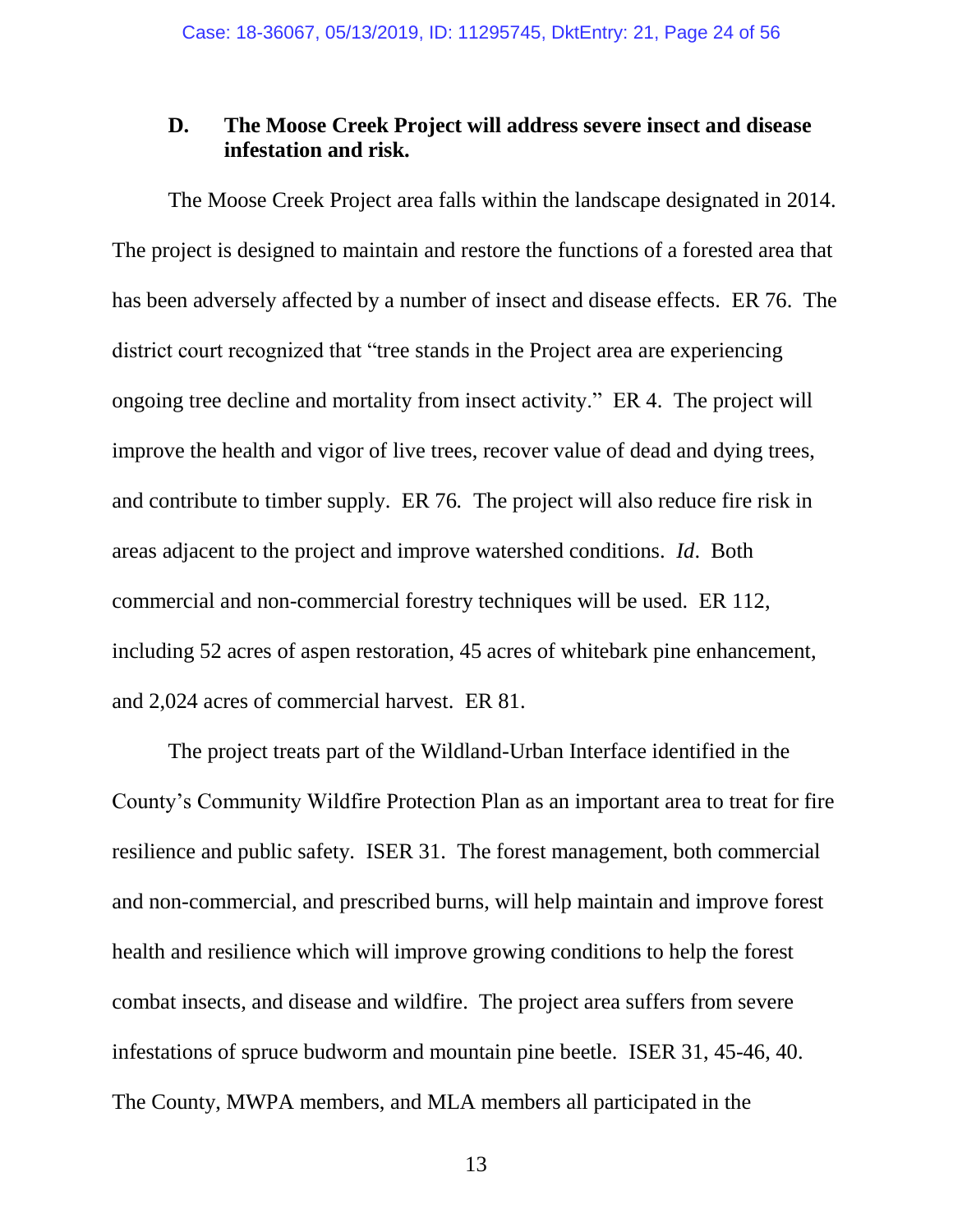<span id="page-24-1"></span>collaborative process with the Forest Service pursuant to 16 U.S.C. § 6591b(b)(C). ISER 39-40, 46-47, 32.

The project planning process began in early 2016 (two years after the landscape designation) and scoping began in September. ER 92. The Council filed scoping comments. At the conclusion of the collaborative process, the Forest Service issued its Decision Memorandum in late February 2017. The Council's Complaint was filed October 20, 2017. CR 1. The district court granted intervention to Meagher County and the trade associations on May 24, 2018. CR 22. It also granted the State of Montana leave to file an *amicus* brief. CR 19; ISER 1. The parties filed cross-motions for summary judgment, and the district court entered an order on November 19, 2018 granting the motions of the Forest Service and intervenors. ER 1-21.

#### <span id="page-24-0"></span>**V. SUMMARY OF ARGUMENT**

The Farm Bill CE responded to an accelerating forest health crisis. Decades of fire suppression, combined with hotter temperatures and a lack of active management of the landscape, made the National Forests highly vulnerable to outbreaks of insects and disease. In turn, the forests have become a tinderbox, threatening outbreaks of catastrophic fire that can and will destroy habitat for sensitive species as well as impact watersheds, air quality, and local economies that depend on timber production.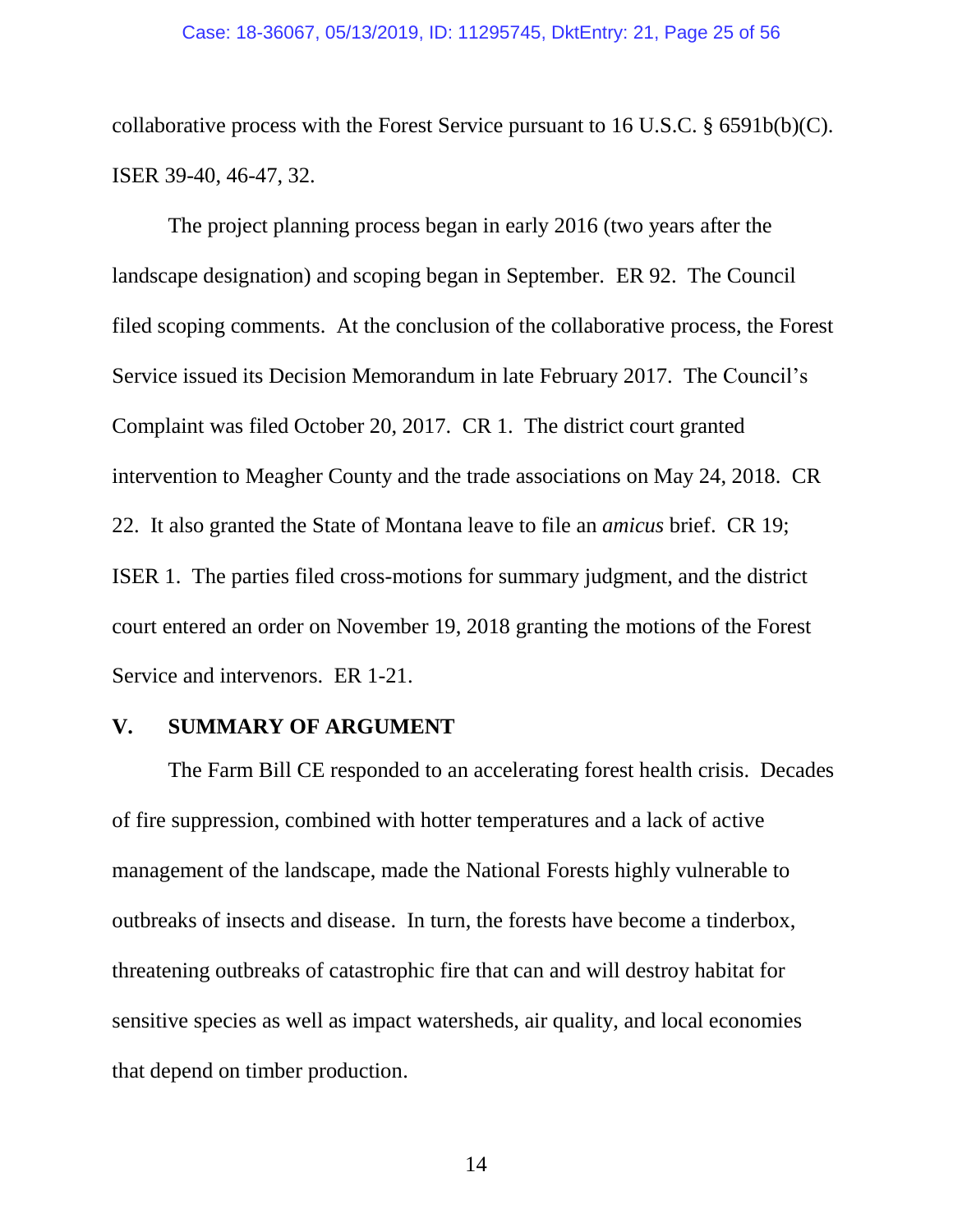The Moose Creek Project issue in this case is planned within one of the designated areas. The Council claims the Forest Service should be required to conduct a separate NEPA analysis of the speculative effects of the designation. This claim fails, foremost, because the Farm Bill did not give the Forest Service discretion, and NEPA does not apply to non-discretionary actions.

What is more, the Council's argument is not supported by statutory text or structure, either of the Farm Bill or NEPA. And imposing their proposed additional analysis would defeat the purpose of the legislation, which is to expedite NEPA compliance in the face of an emergency.

<span id="page-25-0"></span>The Council's project-specific claims should also be rejected. Out of an abundance of caution, the Forest evaluated the Moose Creek Project to determine whether "extraordinary circumstances" exist under Forest Service regulations that would preclude use of a CE. ER 83-89; 36 C.F.R. § 220.6(b). It determined no such circumstances exist. While the analysis was correct, this Court should not reach the issue, as the statute does not require the Forest Service to apply its "extraordinary circumstances" regulation. The Court should not impose requirements in excess of those prescribed by Congress. Here, there is a specific statutory "checklist" that displaces any regulatory requirement.

To the extent the Court considers the extraordinary circumstances determination, the Forest Service's decision was neither arbitrary nor capricious.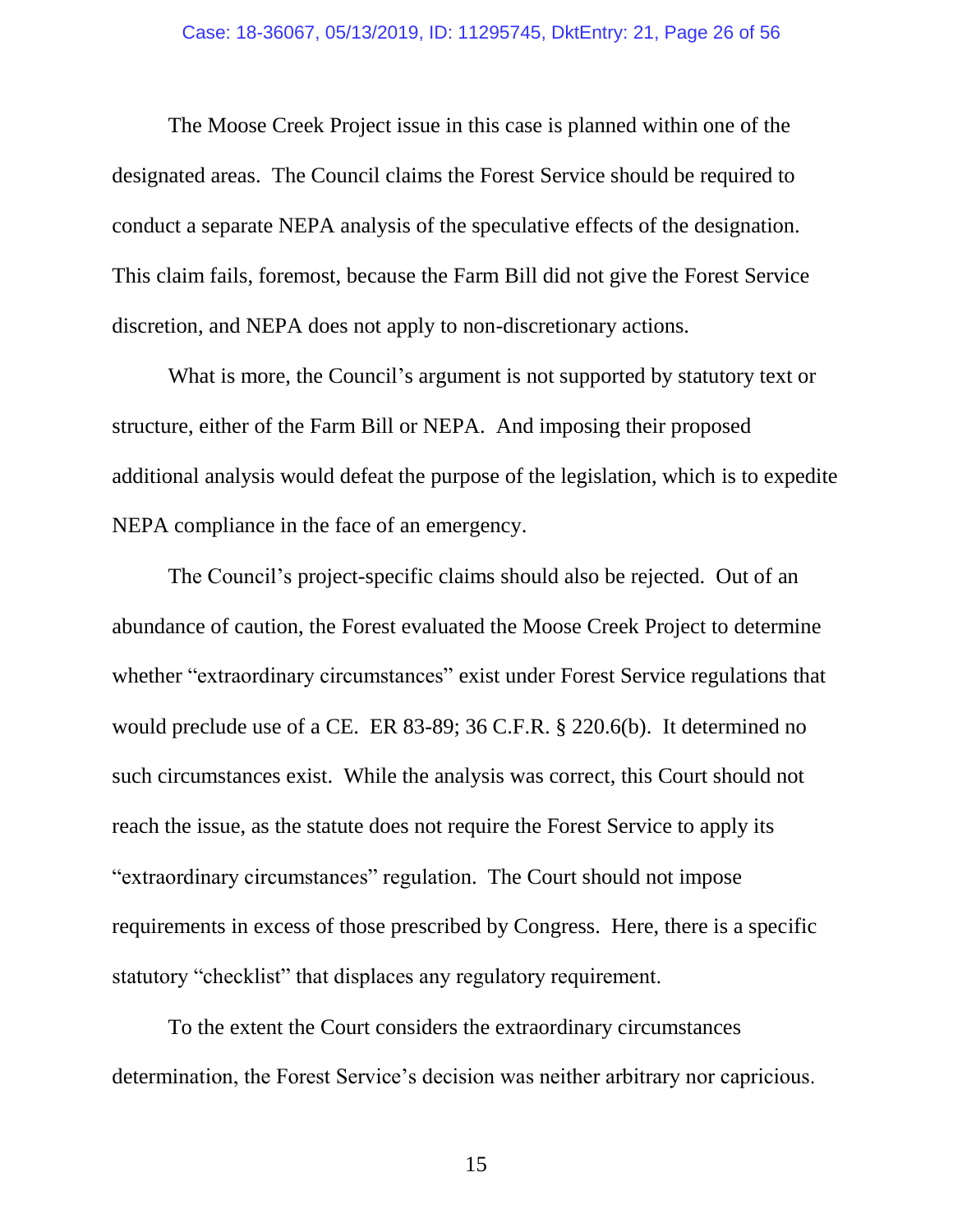The Forest Service also complied with the Farm Bill's requirements regarding old growth.

<span id="page-26-3"></span><span id="page-26-1"></span>Accordingly, this Court should affirm the ruling of the district court.

### <span id="page-26-0"></span>**VI. STANDARDS OF REVIEW**

The arbitrary-and-capricious standard of review under the APA applies. *The Lands Council v. McNair*, 537 F.3d 981, 987 (9th Cir. 2008) (*en banc*); 5 U.S.C. § 706(2)(A). Under this standard of review, a court may not substitute its judgment for that of the agency. *McNair*, 537 F.3d at 987. Rather, an agency may only be reversed as arbitrary and capricious "if the agency relied on factors Congress did not intend it to consider, entirely failed to consider an important aspect of the problem, or offered an explanation that runs counter to the evidence before the agency or is so implausible that it could not be ascribed to a difference in view or the product of agency expertise." *Id.* (internal quotations omitted).

<span id="page-26-2"></span>In *McNair*, the unanimous *en banc* panel held "the Forest Service acts arbitrarily and capriciously only when the record plainly demonstrates that the Forest Service made a clear error in judgment. . . ." *Id*. at 994. Courts must defer to the Forest Service's interpretation of its own regulations, as well as its interpretations of forest plans. *Native Ecosystems Council v. U.S. Forest Serv.*, 418 F.3d 953, 960 (9th Cir. 2005). An agency's decision that a project qualifies for a CE will be upheld "so long as the application of the exclusion[] to the facts of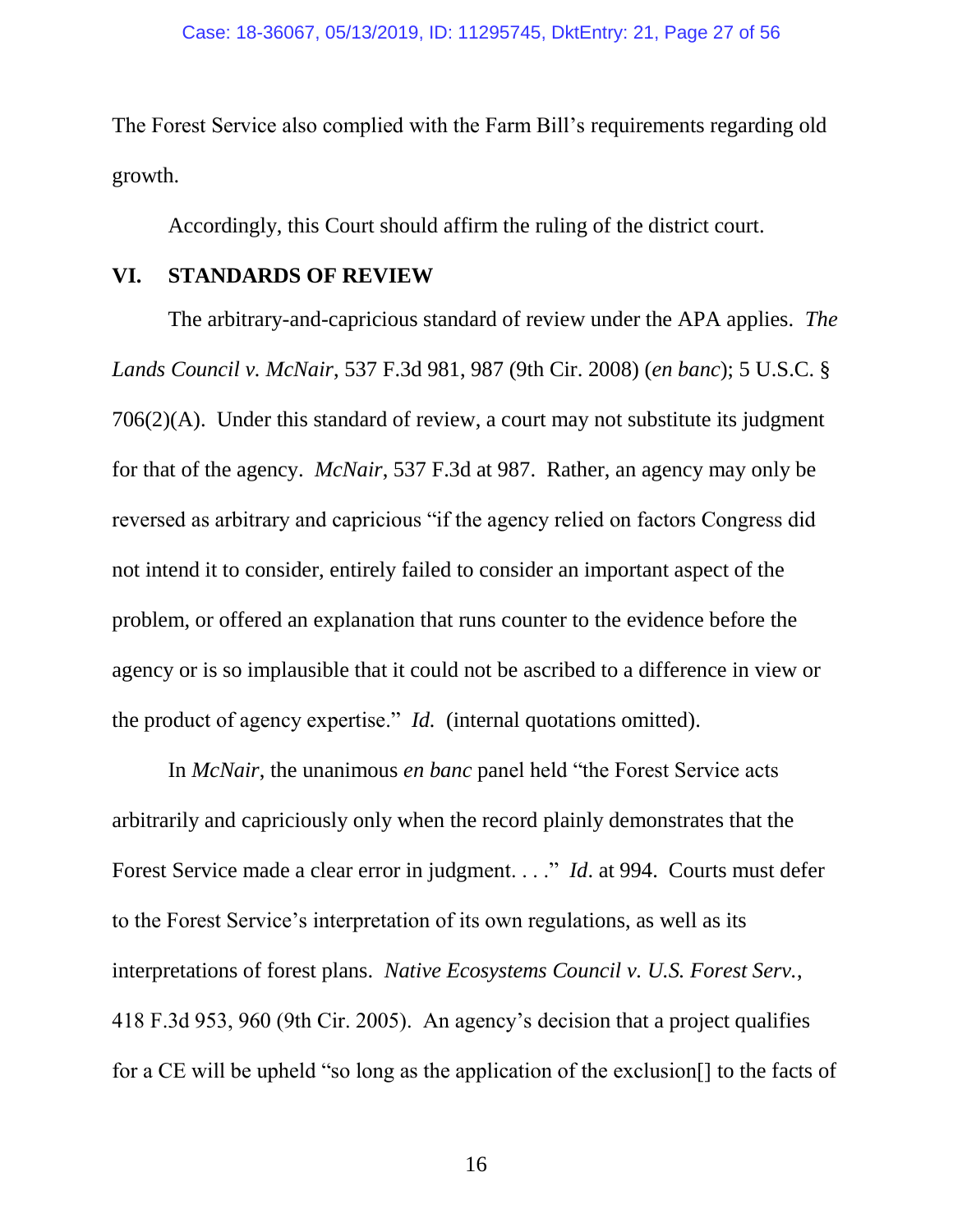<span id="page-27-2"></span>the particular action is not arbitrary and capricious." *California v. Norton*, 311 F.3d 1162, 1176 (9th Cir. 2002) (citation and quotation marks omitted).

<span id="page-27-8"></span>As a general rule, in line with the APA standard of review, deference is owed to agencies' interpretations of NEPA. *Sylvester v. U.S. Army Corps of Eng'rs*, 884 F.2d 394, 399 (9th Cir. 1989). An "agency's threshold decision that certain activities are not subject to NEPA is reviewed for reasonableness. . . ." *California ex rel. Lockyer v. U.S. Dep't of Agric.*, 575 F.3d 999, 1011-12 (9th Cir. 2009) (citation and internal quotation marks omitted).

<span id="page-27-6"></span><span id="page-27-5"></span><span id="page-27-4"></span>The district court decided the case on cross-motions for summary judgment, since a judgment on the administrative record "is a form of summary judgment." *Riddell v. Unum Life Ins. Co. of Am.*, 457 F.3d 861, 864 (8th Cir. 2006); *accord Or. Natural Desert Ass'n v. Bureau of Land Mgmt.*, 625 F.3d 1092, 1108 (9th Cir. 2010). This Court reviews the summary-judgment decision de novo. *San Luis & Delta-Mendota Water Auth. v. Jewell*, 747 F.3d 581, 601 (9th Cir. 2014). It also reviews decisions on standing de novo. *Cetacean Cmty. v. Bush*, 386 F.3d 1169, 1173 (9th Cir. 2004).

### <span id="page-27-0"></span>**VII. ARGUMENT**

### <span id="page-27-7"></span><span id="page-27-3"></span><span id="page-27-1"></span>**A. Plaintiffs haven't met their burden to demonstrate standing.**

The district court held that the Council adequately showed "use of the affected area" and that one of its members is a person "for whom the aesthetic and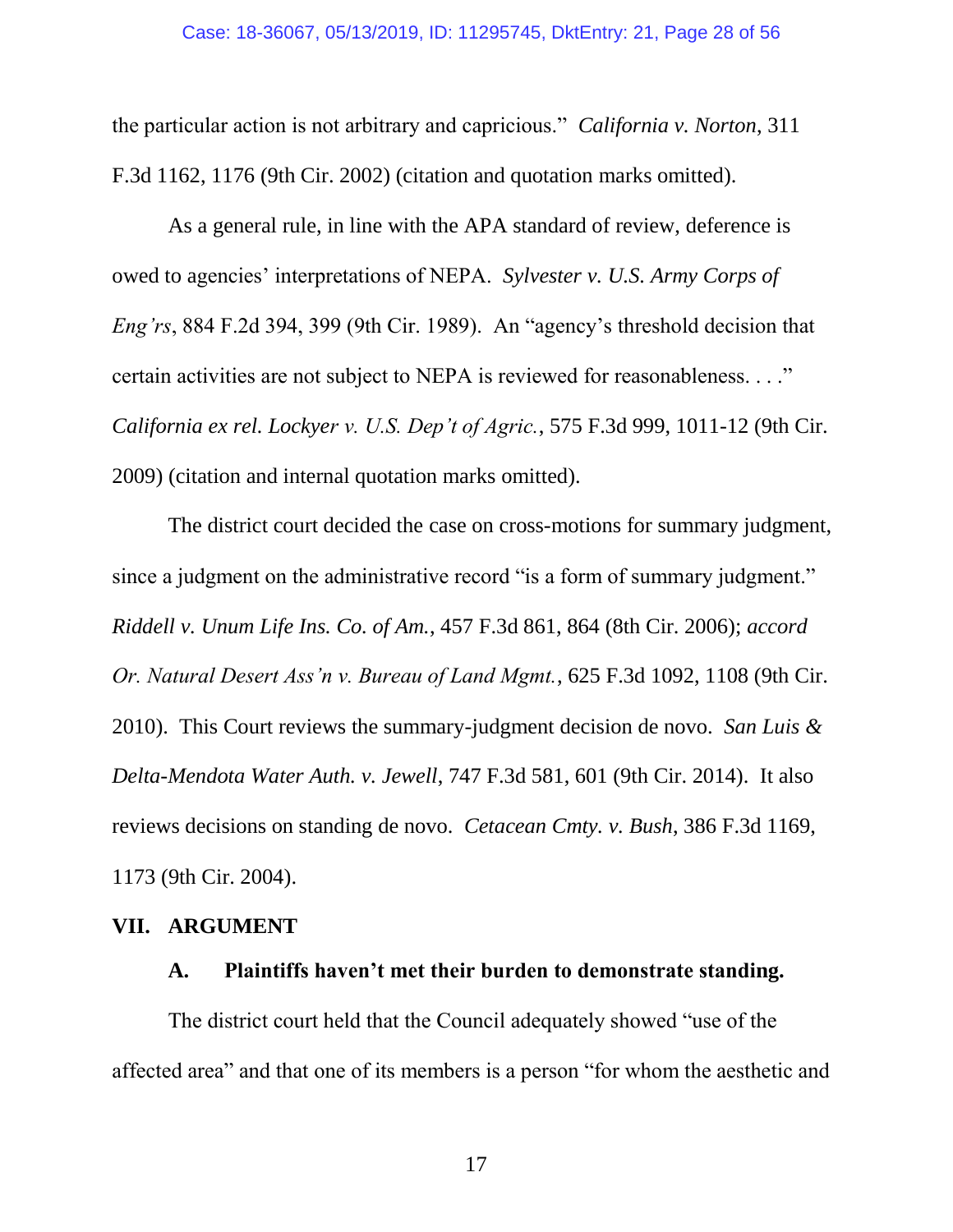#### Case: 18-36067, 05/13/2019, ID: 11295745, DktEntry: 21, Page 29 of 56

<span id="page-28-0"></span>recreational values of the area will be lessened by the challenged activity." ER 9 (quoting *Ecological Rights Found. v. Pac. Lumber Co.*, 230 F.3d 1141, 1149 (9th Cir. 2000)). The record demonstrates that the Council did not make an adequate showing, however, and the district court should have dismissed the case.

Specifically, the district court erred when it found that the Council had adequately demonstrated use of the affected area. The district court found, and the Council does not dispute, that no member of the plaintiff organizations has ever visited the project area. ER 9; SER 4 (stating "I have not been specifically in that portion of this mountain range."). The Council's declarant initially averred that she intended to visit the project area in July 2018. SER 4. In a "clarification" declaration she averred "concrete plans and a firm intention to visit the Project area in the summer of 2019 and in September of 2020." SER 12. Nothing in the record indicates whether the visit in July 2018 ever occurred.

The Council's declarant rejects the idea that a concrete interest in the project area is necessary. Instead the Council "view[s] national forests as a wholly integrated, living ecosystem[]" and claims an interest in the entire 5-million-acre portion of Montana that is designated eligible for use of the Farm Bill CE. SER 6. The Council thus claims its "aesthetic and recreational interest in the Lewis & Clark National Forest is not limited to any single area of the forest," and assert "it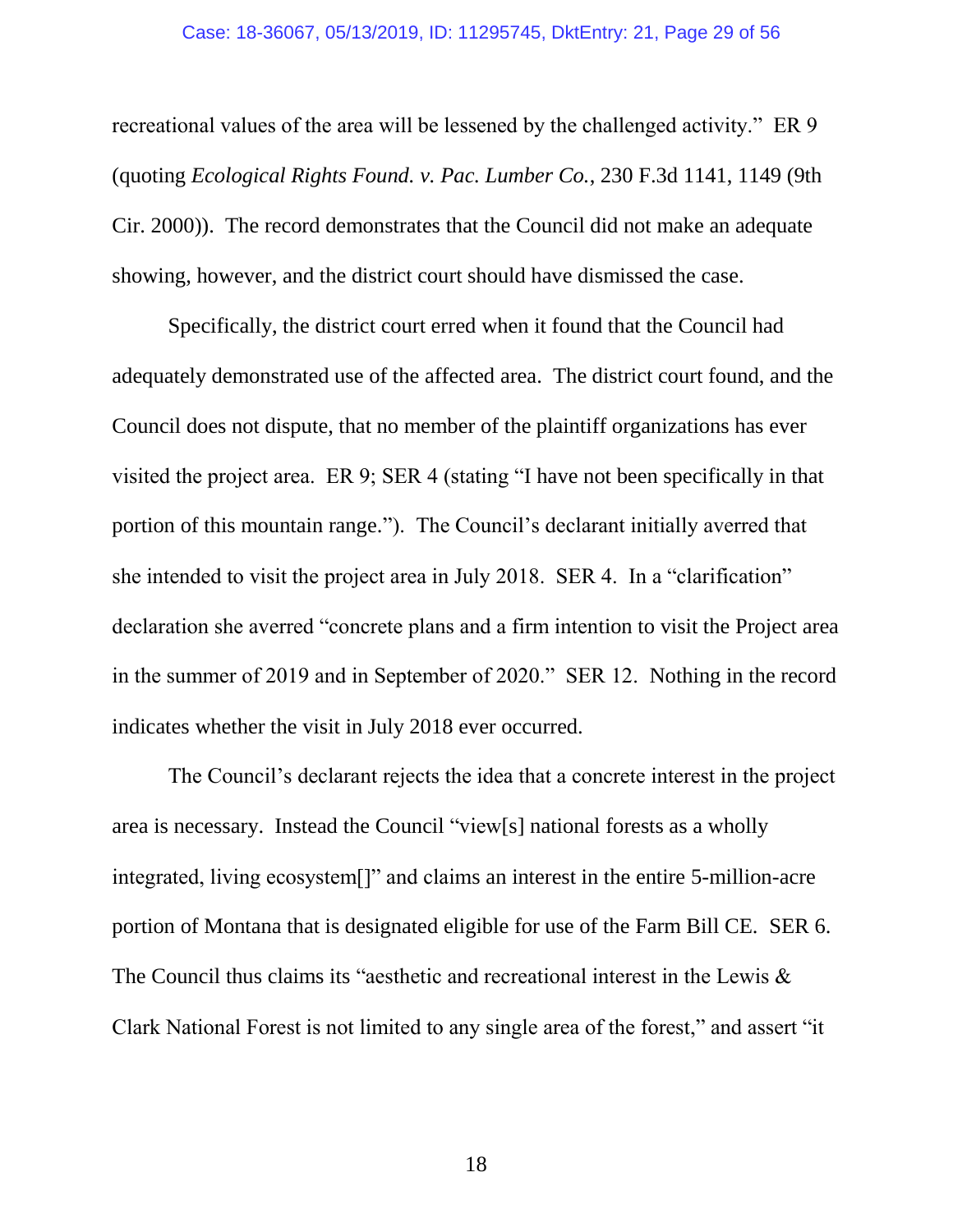#### Case: 18-36067, 05/13/2019, ID: 11295745, DktEntry: 21, Page 30 of 56

is not sensible to attempt to separate our interest in Moose Creek from our interest in the national forest. . . ." *Id.*

<span id="page-29-2"></span><span id="page-29-1"></span>But Article III requires such separation—a concrete and particularized showing of a plaintiff's interest in the particular area affected by the project separate from the forest as a whole. The evidence must identify a "particular" timber sale or other project that will impede a "specific and concrete plan … to enjoy the national forests." *Summers v. Earth Island Inst.*, 555 U.S. 488, 495 (2009). A concrete interest requires "a geographic nexus between the individual asserting the claim and the location suffering an environmental impact." *W. Watersheds Proj. v. Kraayenbrink*, 632 F.3d at 485. A "geographic nexus" can be proven only by evidence that a plaintiff "will suffer harm as a result of their proximity to the area where the alleged environmental impact will occur." *Nuclear Info. & Res. Serv. v. Nuclear Regulatory Comm'n*, 457 F.3d 941, 952 (9th Cir. 2006).

<span id="page-29-0"></span>When allegations relate to sites or areas that are remote or inaccessible, specific evidence that a plaintiff has used those sites and will return should be presented, because it is "not a case where it is reasonable to assume that the affiants will be using the sites on a regular basis." *Lujan*, 504 U.S. at 579 (Kennedy, J., concurring). In *Kraayenbrink*, this meant that plaintiffs had standing where they could identify specific grazing allotments that they had visited in the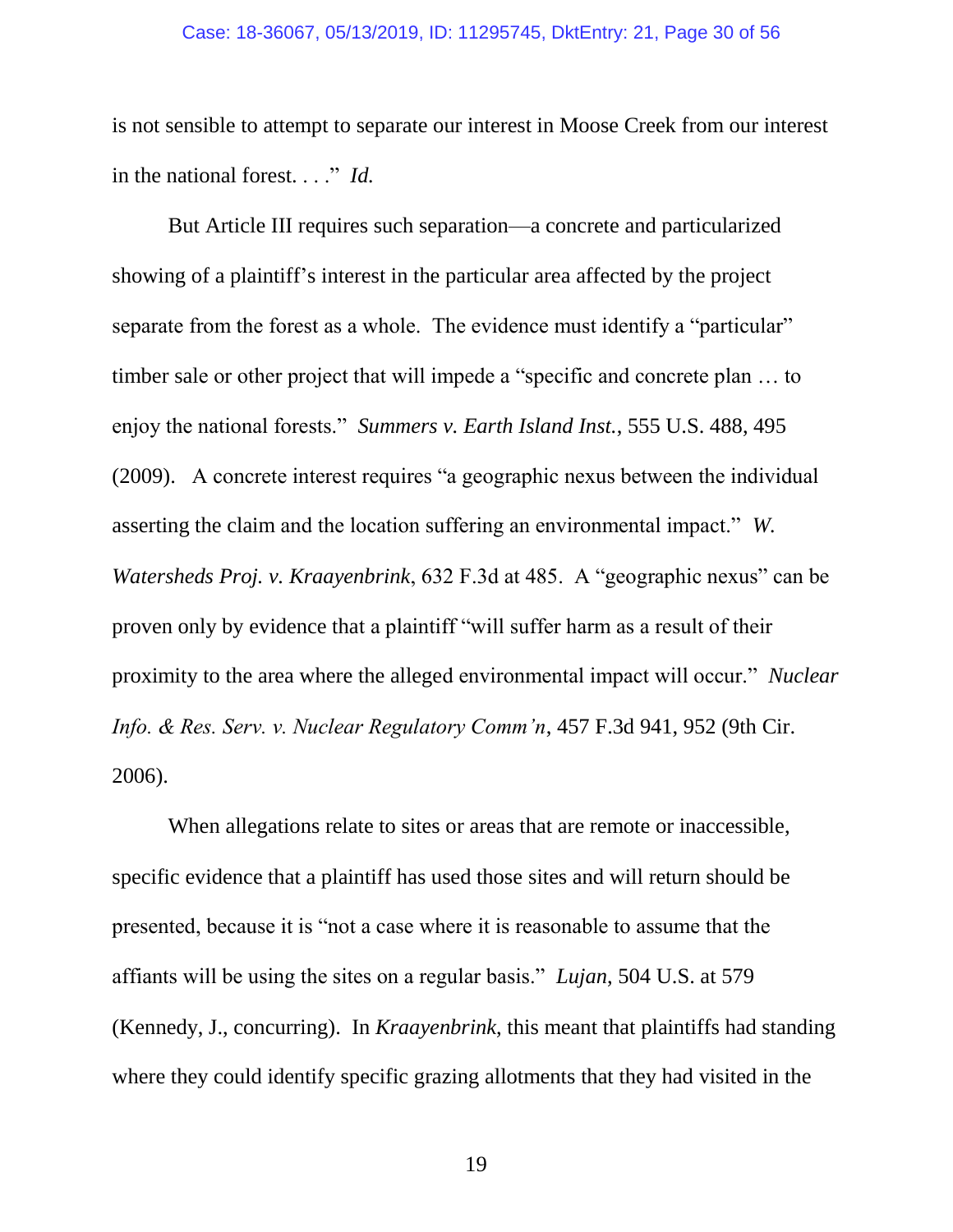#### <span id="page-30-3"></span><span id="page-30-1"></span>Case: 18-36067, 05/13/2019, ID: 11295745, DktEntry: 21, Page 31 of 56

past and were continuing to visit. 632 F.3d at 484-85. The allegations here are not concrete enough; instead they are analogous to vague claims in *Center for Biological Diversity v. Kempthorne*, No. C 06-07117 WHA, 2008 WL 205253, at \*6 (N.D. Cal. Jan. 23, 2008), where the court found no standing for declarants who "indicate a desire to visit the relevant species' habitats and give general time frames (e.g., summer 2008 or July of 2009)."

<span id="page-30-2"></span>The Council's vague allegations are little more than "some day" intentions. Coupled with the Council's express rejection of the requirement to show sitespecific injury, this record shows no case or controversy. As the Supreme Court warned in *Summers*, "Accepting an intention to visit the national forests as adequate to confer standing to challenge any Government action affecting any portion of those forests would be tantamount to eliminating the requirement of concrete, particularized injury in fact." *Summers*, 555 U.S. at 496.

### **B. The landscape designation did not require NEPA procedures.**

<span id="page-30-0"></span>The Council asserts the Forest Service's May 2014 designation of eligible acres was required to undergo a separate NEPA analysis. Opening Br. 7-10. The district court found no NEPA procedures were required "because the nature and extent of future, individual projects under the Designation was speculative." ER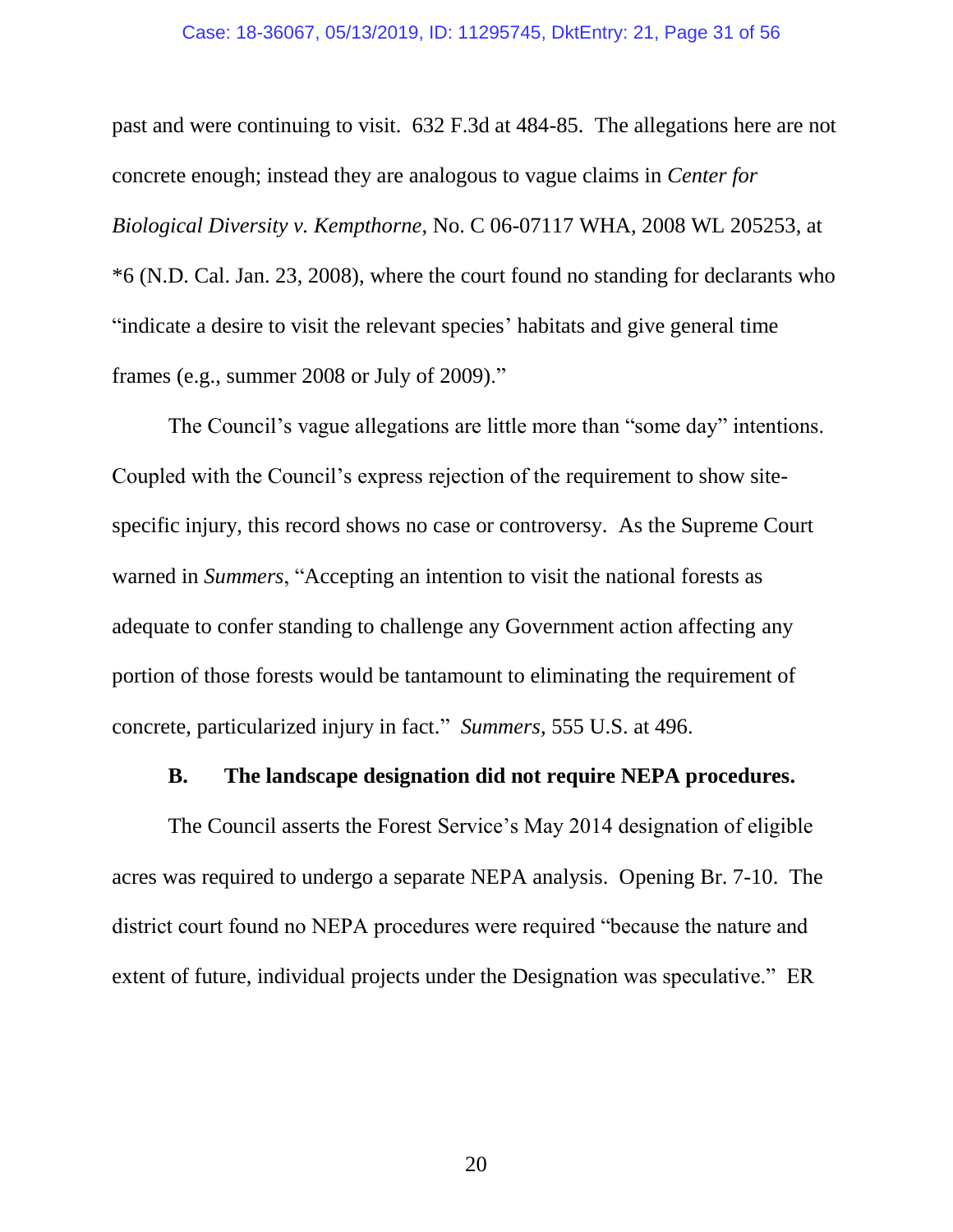<span id="page-31-2"></span>10 (citing *Native Ecosystems Council v. Erickson*, No. CV 17-53-M-DWM (D. Mont. Aug. 1, 2018)).<sup>3</sup>

The district court's judgment should be affirmed on two main grounds. First, because this was a designation at a State's request, the Forest Service had no discretion to undertake a NEPA evaluation. Second, as indicated by the court below, any on-the-ground effects were purely speculative at the time of the designation, so NEPA analysis would not be meaningful.

## <span id="page-31-0"></span>**1. Designations pursuant to State request are not discretionary and cannot be subject to NEPA.**

Moose Creek occurs within a Farm Bill landscape designated pursuant to the State's request under 16 U.S.C. § 6591a(b)(1). That section says the Secretary "shall, if requested by the Governor of the State," designate areas for treatment under the Farm Bill CE. *Id.* It sets a deadline of 60 days after February 7, 2014 (the effective date of the Farm Bill) for the Secretary to make the designation. *Id.* The use of "shall" means the Secretary has a mandatory duty to make the designation. *United Cook Inlet Drift Ass'n v. Nat'l Marine Fisheries Serv.*, 837 F.3d 1055, 1064 (9th Cir. 2016); *accord SAS Inst., Inc. v. Iancu*, 138 S. Ct. 1348, 1354 (2018).

<span id="page-31-4"></span><span id="page-31-3"></span><span id="page-31-1"></span> $\overline{a}$ 

<sup>3</sup> Similar issues are presently before the Court in *Center for Biological Diversity v. Ilano*, No. 17-16760, *argued and submitted,* December 18, 2018, and in the appeal of *Erickson*, No. 18-35687.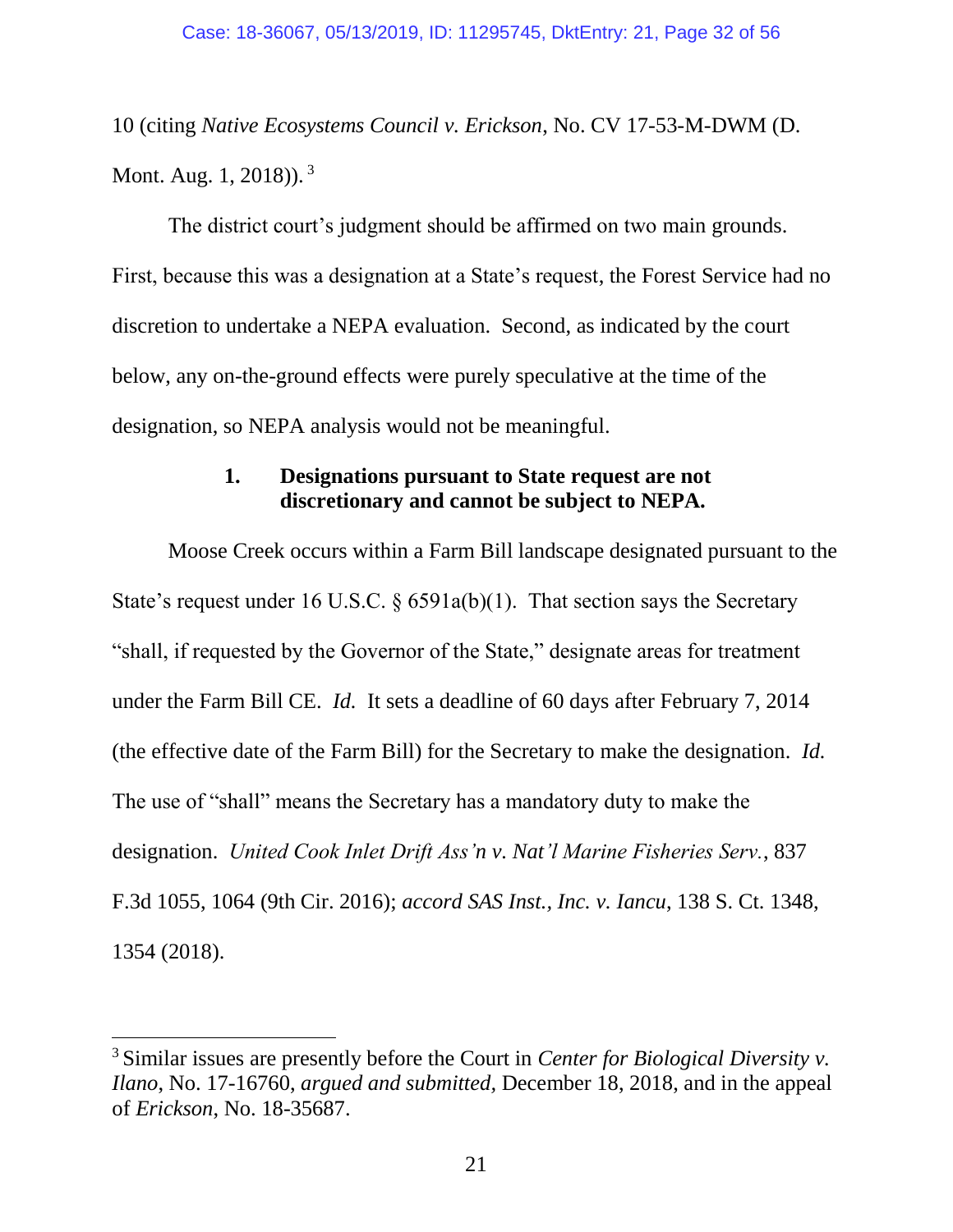<span id="page-32-4"></span><span id="page-32-2"></span><span id="page-32-1"></span><span id="page-32-0"></span>NEPA procedures do not apply to non-discretionary agency actions, as "an agency cannot be considered the legal 'cause' of an action that it has no statutory discretion *not* to take. …" *Nat'l Ass'n of Home Builders v. Defs. of Wildlife*, 551 U.S. 644, 667-68 (2007); *Dep't of Transp. v. Pub. Citizen*, 541 U.S. 752, 769 (2004). Thus, this Court has long "excus[ed] nondiscretionary agency action or agency 'inaction' from the operation of NEPA." *Sierra Club v. Babbitt*, 65 F.3d 1502, 1512 (9th Cir. 1995); *cf. Citizens Against Rails-to-Trails v. Surface Transp. Bd.*, 267 F.3d 1144, 1151 (D.C. Cir. 2001) (holding "[t]he touchstone of whether NEPA applies is discretion"). It would make no sense to require NEPA procedures "for an action by a federal agency which is non-discretionary in character and to which no viable options or alternatives exist." *Wilderness Soc'y v. Robertson*, 824 F.Supp. 947, 953 (D. Mont. 1993). NEPA operates to require "consideration of environmental factors in the course of agency decisionmaking on major federal actions." *Oregon Nat. Desert Ass'n*, 625 F.3d at 1099. But where there is no discretion, there is no decision to make and no process to apply.

<span id="page-32-5"></span><span id="page-32-3"></span>*Sierra Club* is instructive here. In 1962, the Bureau of Land Management (BLM) entered into a reciprocal right-of-way agreement with a neighboring landowner, under which the landowner could construct a road across BLM land with only three substantive limitations. *Sierra Club*, 65 F.3d at 1505-06. The Court rejected application of the Endangered Species Act and NEPA because of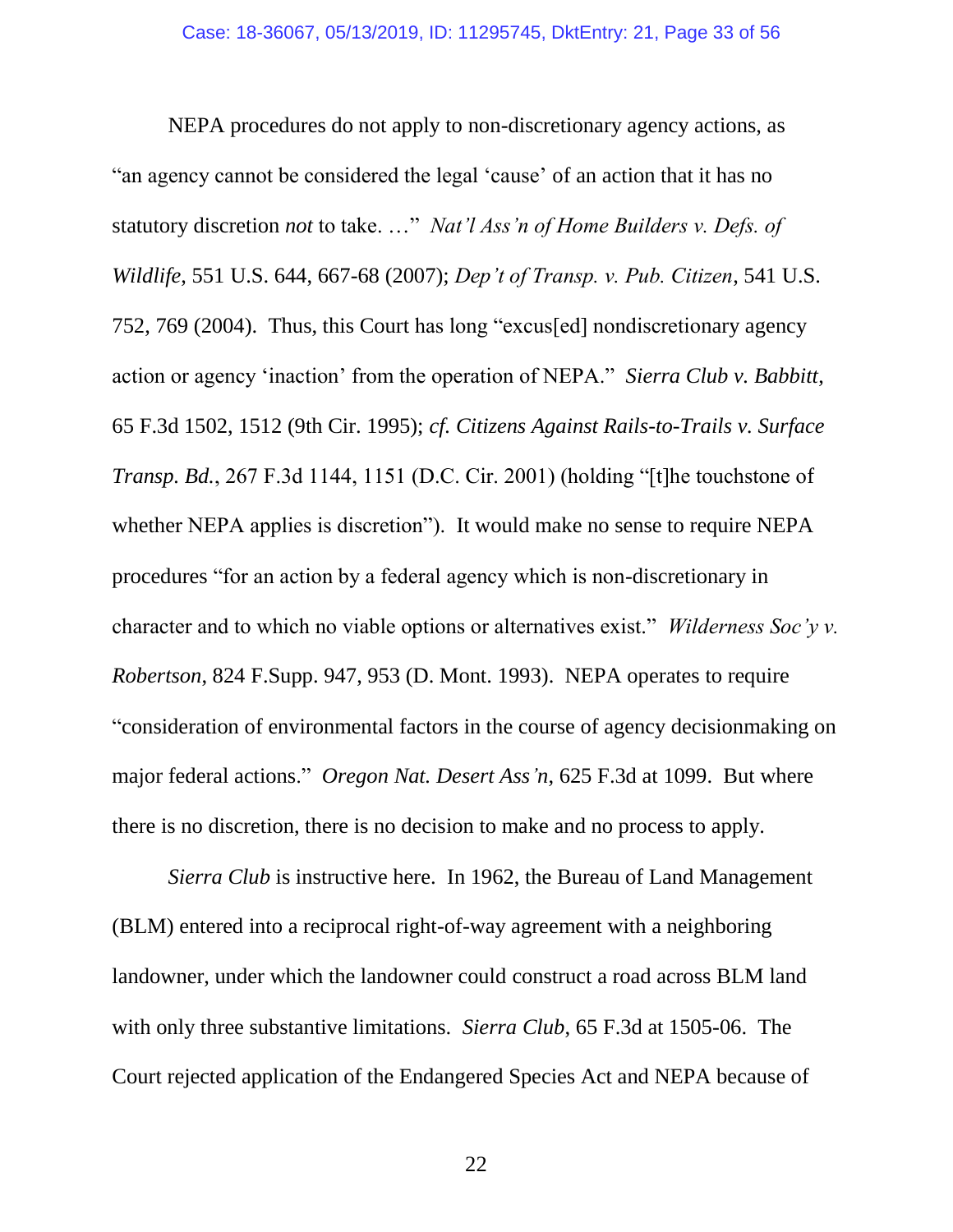#### Case: 18-36067, 05/13/2019, ID: 11295745, DktEntry: 21, Page 34 of 56

<span id="page-33-2"></span>the BLM's lack of discretion to interpose those statutes' procedures. The Court noted that "[b]oth of the statutes' procedural requirements are triggered by a discretionary federal action. If anything, case law is more forceful in excusing nondiscretionary agency action or agency 'inaction' from the operation of NEPA." *Id.* at 1512. The Court held "we see no benefit from NEPA compliance where the BLM's ability to modify or halt [the] project is limited to the three conditions allowed by the right-of-way agreement." *Id.* Similarly, the Forest Service Chief's discretion extends, at most, to the three requirements set forth in 16 U.S.C. § 6591a.

<span id="page-33-3"></span><span id="page-33-1"></span><span id="page-33-0"></span>The Court reached a similar conclusion in *Alaska Wilderness League v. Jewell*, 788 F.3d 1212 (9th Cir. 2015), finding NEPA could not be required where the agency's discretion was restricted to determining whether a statutory "checklist" had been met. *Id.* at 1226. There is no discretion in this landscape designation on which NEPA can operate. As in *Jewell*, "[t]his does not mean that NEPA review is entirely absent." *See id.* In *Jewell*, NEPA review would occur at the exploration-plan stage. *Id.* Here, the statutory CE provides for project-specific preparation, collaboration, and environmental review. 16 U.S.C. § 6591b.

The Council concedes here, as it did below, that 16 U.S.C. § 6591a(b)(1) is generally non-discretionary, such that no NEPA procedures could be required.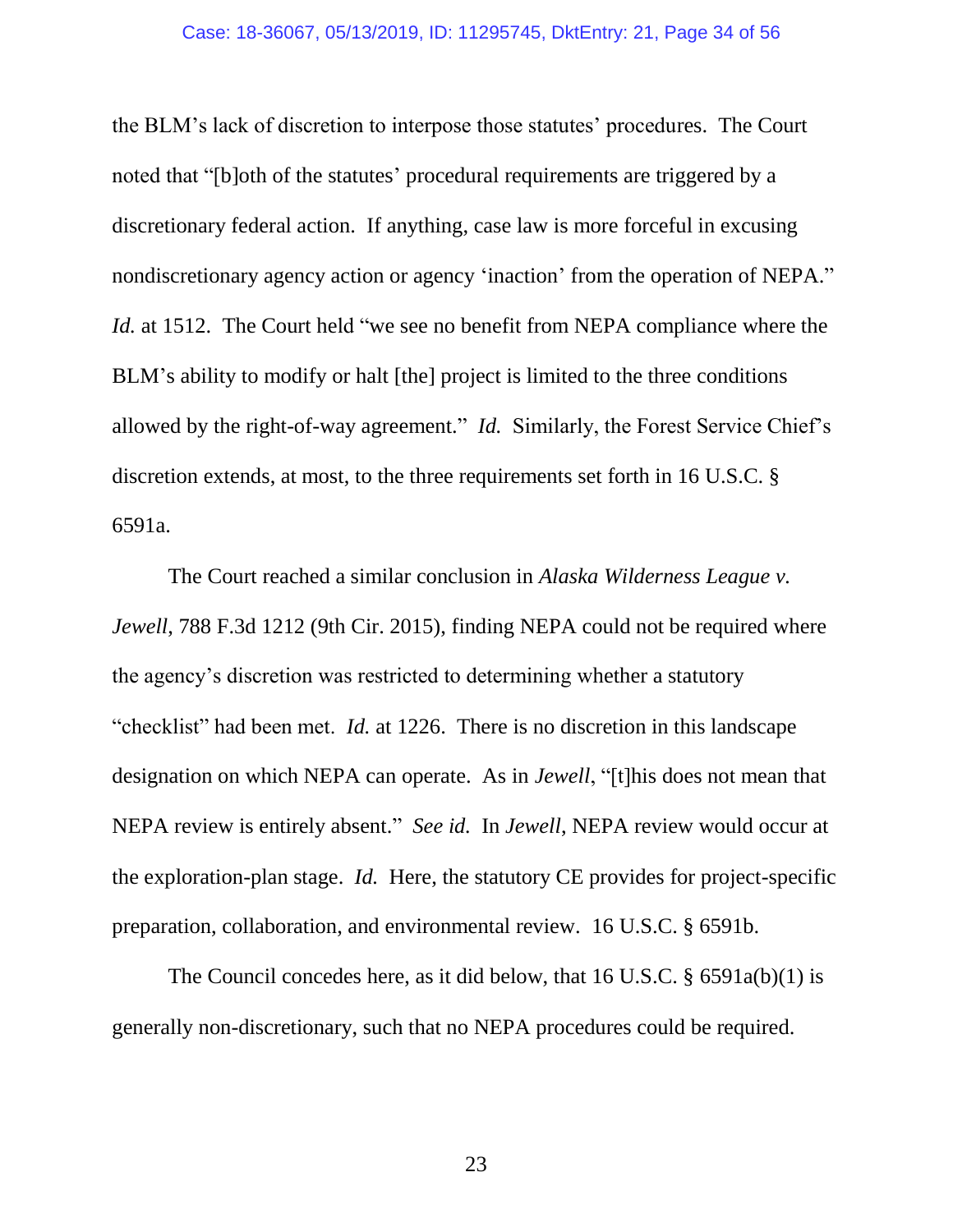Opening Br. 2; CR 12 at 4.<sup>4</sup> The Council maintains, however, that since the May 20 designation was past the 60-day period for designations under subsection (b)(1), that discretion is restored. Opening Br. at 2-3. This argument misses the mark.

<span id="page-34-2"></span><span id="page-34-1"></span><span id="page-34-0"></span>The Forest Service's failure to make the deadline does not change the mandatory nature of its duty. This Court clarified, in S*aratoga Savings and Loan Ass'n v. Federal Home Loan Bank Bd.,* 879 F.2d 689 (9th Cir. 1989), that failure to meet a deadline doesn't relieve an agency of its duty to act. In such cases, "[t]he proper remedy … is a suit under 5 U.S.C. § 706(1) to compel agency action." *Id.*  at 694 (citing *Brock*, 476 U.S. at 260 n.7). A suit may be maintained under 5 U.S.C. § 706(1) only for actions "unlawfully withheld," *id.*, that is, actions the agency is "*required to take*." *Norton v. S. Utah Wilderness All.*, 542 U.S. 55, 64 (2004). A court may accordingly "compel the agency to act" if the agency "is compelled by law to act within a certain time period." *Id.* So, the agency continues to be required to take actions—and to lack discretion—after the passage of the deadline.

 $\overline{a}$ 

<sup>4</sup> Though it cites to *Public Citizen*, the Forest Service does not address whether its duties under section 6591a(b)(1) are non-discretionary. Govt. Br. at 17. Though the government may be understandably reluctant to assume a mandatory duty when alternative arguments are available to it, this does not vitiate the effect of the statute's plain text.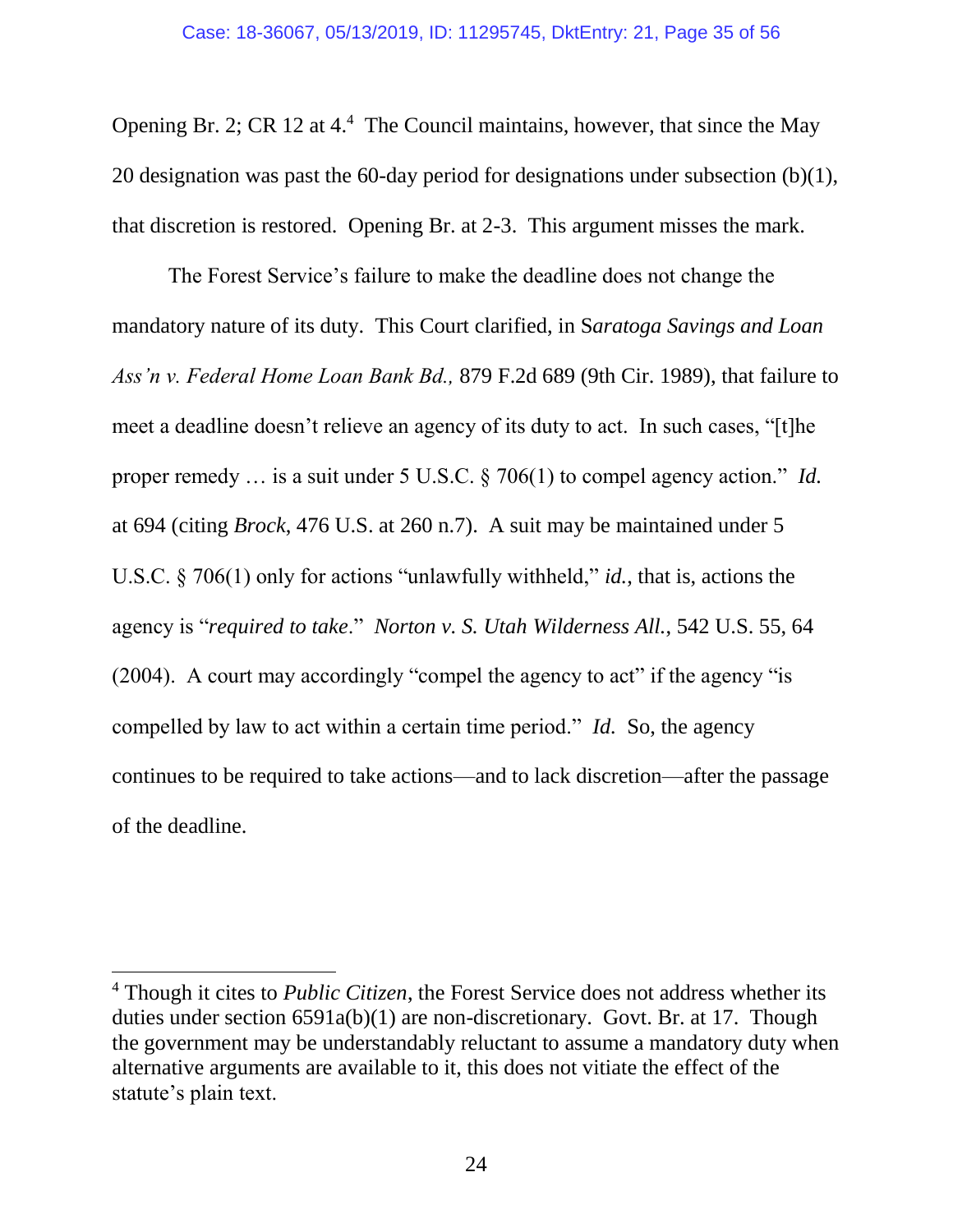<span id="page-35-3"></span>The only discretion arguably available regarding a State-requested landscape designation is the Forest Service's verification that the landscape meets one of the three criteria in 16 U.S.C. § 6591a(c): that the area is experiencing decline of forest health, is at substantial risk of tree mortality over the next 15 years, or the area is one where hazard trees pose an imminent risk to the public. *Id.* Reviewing the State's designations, the Chief of the Forest Service found 4.9 million (96%) of the 5.1 million acres requested met one of these thresholds. ER 22. The Chief was required to designate at least those 4.9 million acres. This lack of discretion means that NEPA cannot apply to the designation.

## **2. No NEPA procedures are required for a landscape designation which is designed to facilitate expedited NEPA compliance, and which has no on-the-ground effects.**

<span id="page-35-0"></span>A Farm Bill landscape designation, whether discretionary or not, does not require a separate and duplicative NEPA analysis. This conclusion is compelled by statutory text, structure, and intent.

## <span id="page-35-2"></span>**a. The statutory text and structure preclude imposing additional NEPA analysis.**

<span id="page-35-4"></span><span id="page-35-1"></span>Throughout HFRA, Congress is specific about what kind of NEPA analysis is to be required. For Farm Bill projects like Moose Creek, a statutory CE may be used. 16 U.S.C. § 6591b(a)(1). For certain applied silvicultural assessments and treatments, a statutory CE may be used "subject to the [Forest Service's] extraordinary circumstances procedures." 16 U.S.C. § 6554(d)(2)(B). Projects for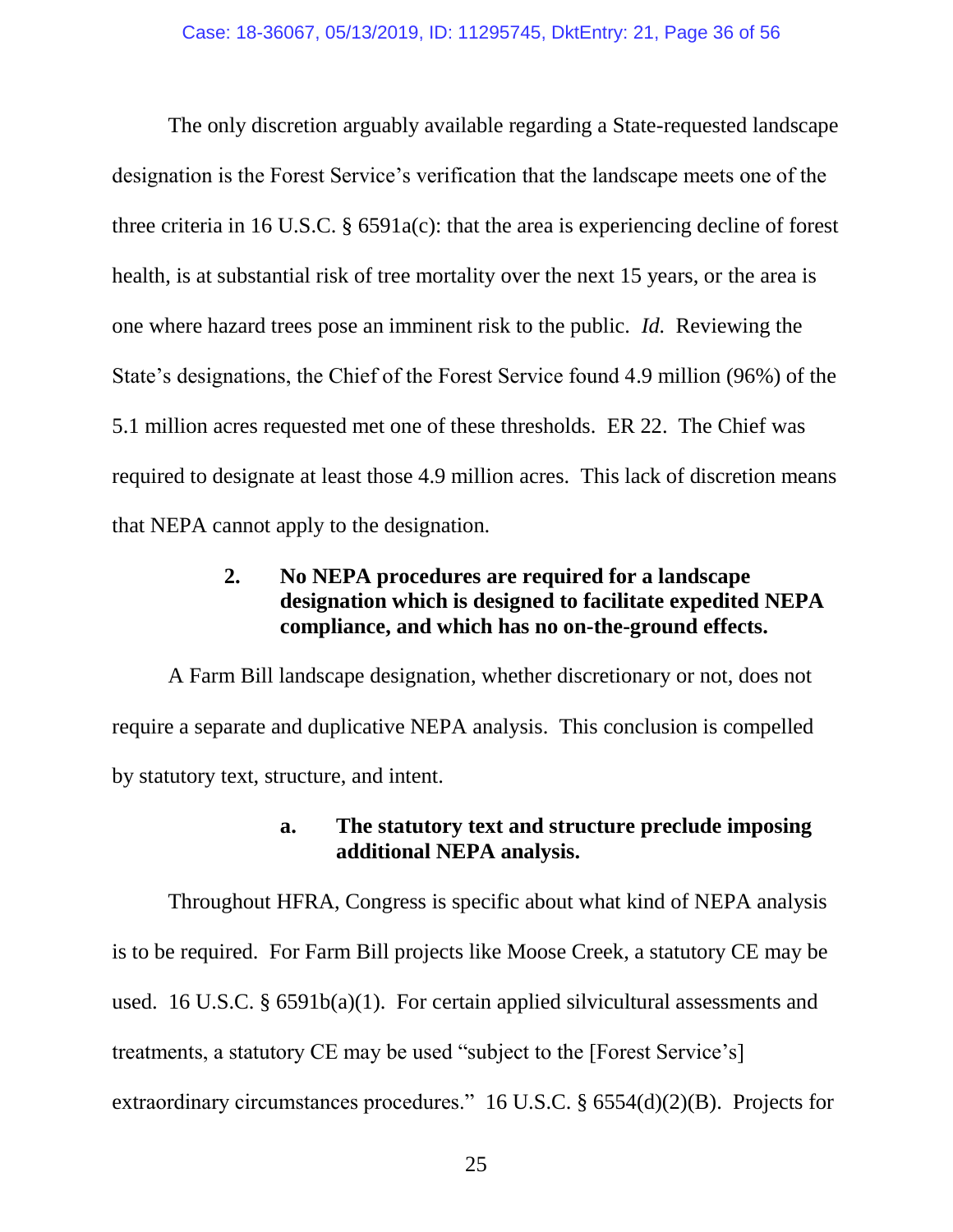#### <span id="page-36-7"></span>Case: 18-36067, 05/13/2019, ID: 11295745, DktEntry: 21, Page 37 of 56

wildfire resilience or mule deer/sage-grouse habitat may also use a CE subject to agency extraordinary circumstances procedures. 16 U.S.C. §§ 6591d(c)(4),  $6591e(b)(2)(B)$ , (C). And for authorized fuels reduction projects not subject to the Farm Bill CE, the Forest Service "shall prepare an environmental assessment or an environmental impact statement." 16 U.S.C. § 6514(b). The Farm Bill subjects designations to only the three requirements explicitly enumerated in section 6591a(c).

<span id="page-36-6"></span><span id="page-36-5"></span><span id="page-36-4"></span>Section 6591a should not be read to add NEPA procedures to the three requirements for landscape designation. In such instances, courts are directed "neither to add [to] nor to subtract[]" from a statute. *Ariz. State Bd. for Charter Sch. v. U.S. Dep't of Educ.,* 464 F.3d 1003, 1007 (9th Cir. 2006). "Courts may not impose 'procedural requirements not explicitly enumerated in the pertinent statutes.'" *Earth Island Inst. v. Carlton*, 626 F.3d 462, 472 (9th Cir. 2010) (quoting *McNair*, 537 F.3d at 993). A requirement for additional NEPA procedures should not be imposed where the statute has left no gap to fill.

### <span id="page-36-3"></span><span id="page-36-2"></span><span id="page-36-1"></span>**b. Additional NEPA procedures would frustrate Congressional intent.**

<span id="page-36-0"></span>The purpose of the Farm Bill was to move quickly to respond to "the speed and widespread impact" of insect infestations. H.R. Rep. 113-333, *Conference Report to Accompany H.R. 2642*, at 512 (Jan. 27, 2014). The statute, as described by the conference committee, "recognize[d] the current system. . . has not been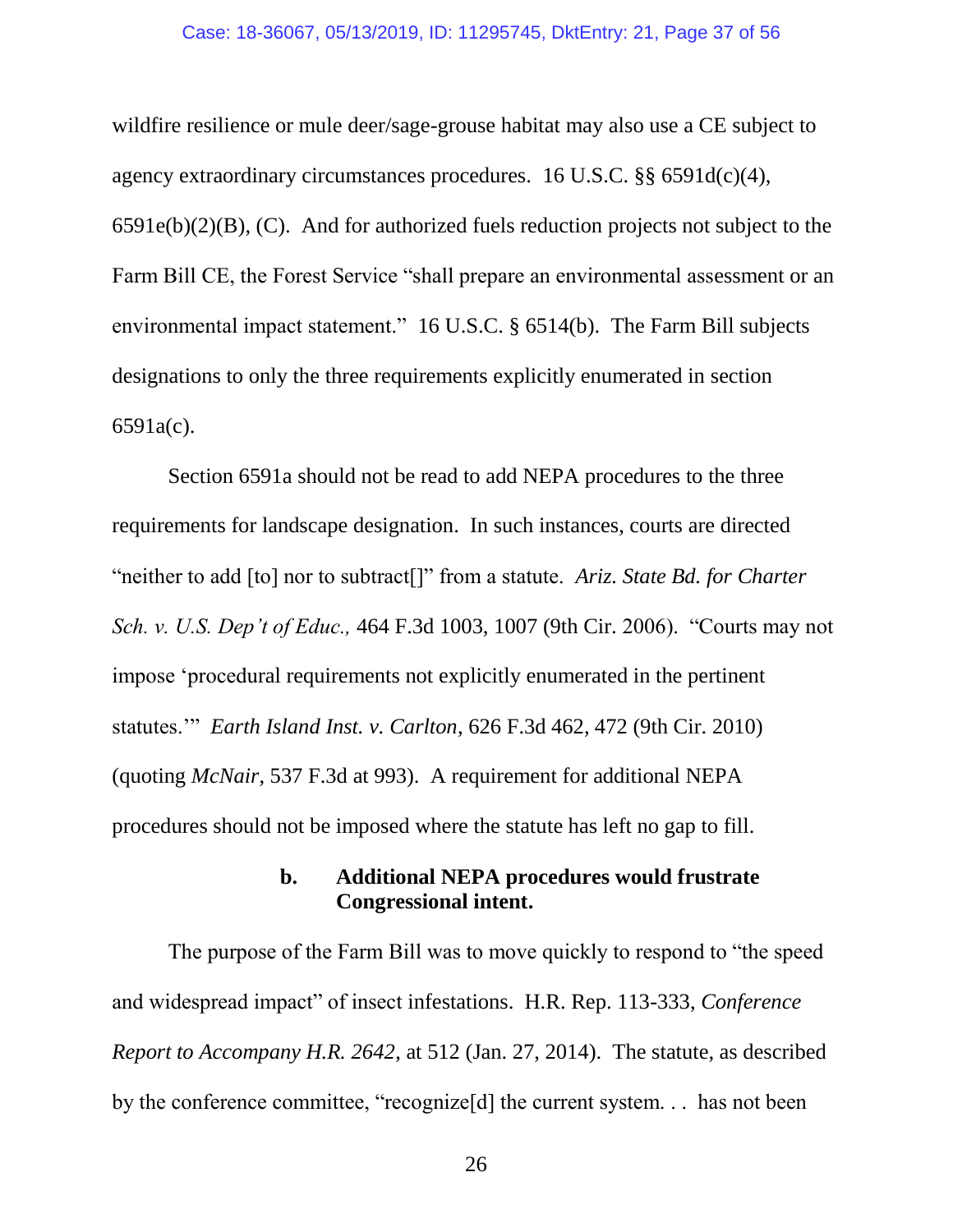responsive to the speed and widespread impact of the infestations." *Id.* (emphasis added). The legislation is aimed at "priority projects . . . to reduce the risk or extent of, or increase the resilience to, insect or disease infestation." *Id.* Congress thus acted to accelerate action both in response to problems stemming from forest health and from problems with "the current system." Requiring NEPA analysis at the designation stage would "resurrect the very problems that Congress sought to eliminate" by passing the Farm Bill. *Ilano*, 261 F.Supp.3d at 1067 (quoting *Cal. Save Our Streams Council, Inc. v. Yeutter*, 887 F.2d 908, 912 (9th Cir. 1989)). Thus it "is implausible that Congress would involuntarily create a glaring loophole that would undermine the efficacy of the expedited process it adopted." *Id.*

<span id="page-37-3"></span><span id="page-37-2"></span><span id="page-37-1"></span><span id="page-37-0"></span>Assuming, for sake of argument, that an EA or an EIS would be required before any project could use a Farm Bill CE within the area, project implementation across a wide swath of land would be delayed, potentially for years. The special authorities in the Farm Bill initially applied to projects initiated prior to September 30, 2018, 16 U.S.C. § 6591a(d)(2), 128 Stat. at 916, which has now been extended with the 2018 Farm Bill reauthorization, 132 Stat. at 4847. The Forest Service's authority to designate landscapes commenced in April 2014. Id. § 6591a(b)(2). There is no reason to suspect that Congress intended to undermine this sunsetting authority as the Council suggests.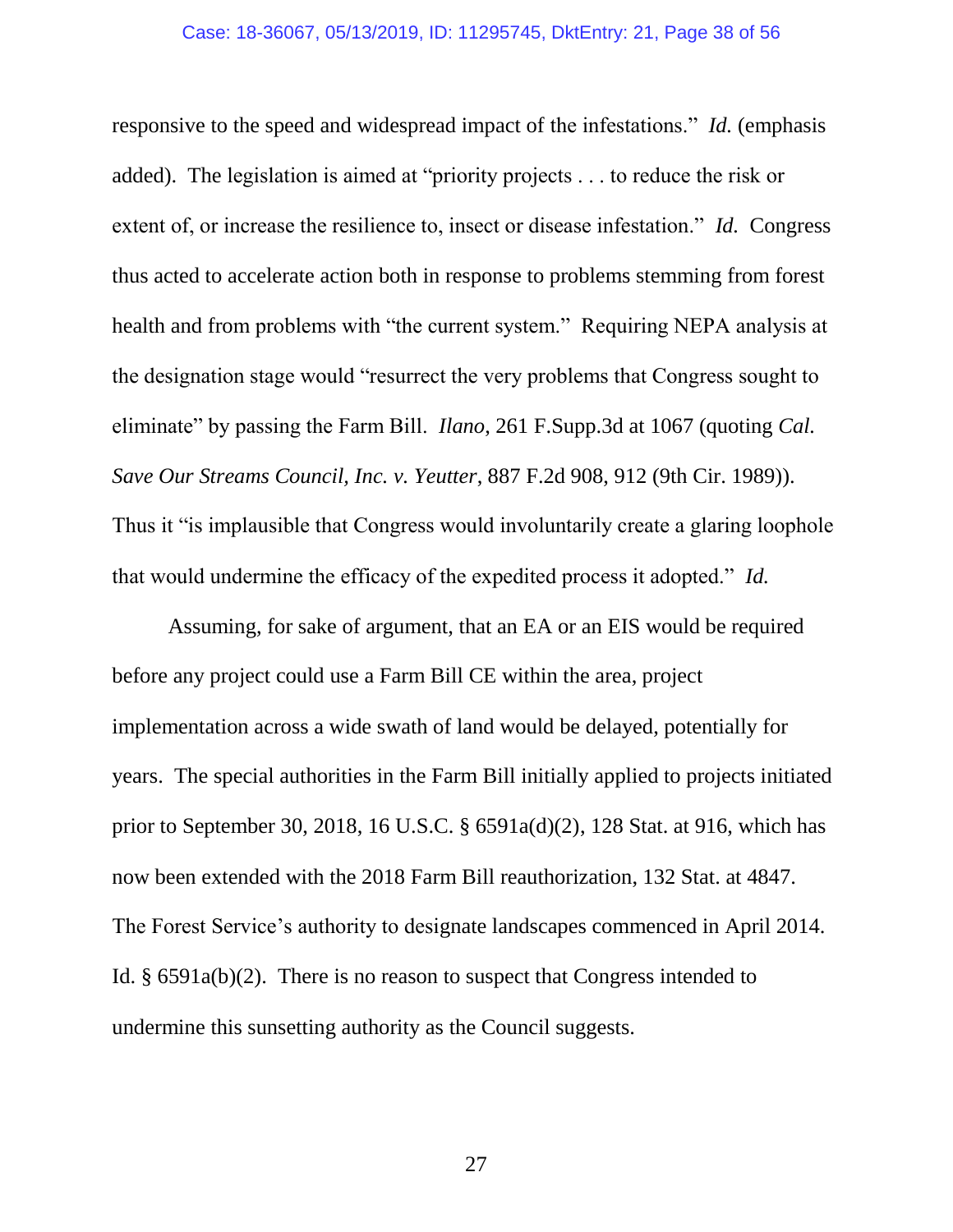<span id="page-38-2"></span>*Merrell v. Thomas*, 807 F.2d 776 (9th Cir. 1986), is analogous to this case, in that some of the provisions at issue were enacted to "respond[] to a crisis: the registration process had 'come to a virtual halt' because of litigation spawned by the data compensation and trade secret provisions of the 1972 amendments." *Id.* at 779. The Court found to apply NEPA to FIFRA's registration process "would sabotage the delicate machinery that Congress designed to register new pesticides. It would increase a regulatory burden that Congress intentionally lightened in 1978 and create new opportunities for litigation where litigation was recently quelled." *Id.* The Council's claims would operate similarly, creating more procedures from a statute intended to expedite and streamline those same procedures. Congress did not intend such a perverse outcome.

### <span id="page-38-3"></span><span id="page-38-0"></span>**c. Landscape designations are not sufficiently concrete to be considered a proposal or action requiring NEPA analysis.**

<span id="page-38-1"></span>NEPA only applies at the stage that a proposal for an action has been developed and its effects can be meaningfully evaluated. 40 C.F.R. § 1508.23; *Kleppe v. Sierra Club*, 427 U.S. 390, 410 n.20 (1976) (noting that NEPA applies once "contemplated actions later reach the stage of actual proposals"). The regulation defines a "proposal" as "that stage in the development of an action when an agency subject to the Act has a goal and is actively preparing to make a decision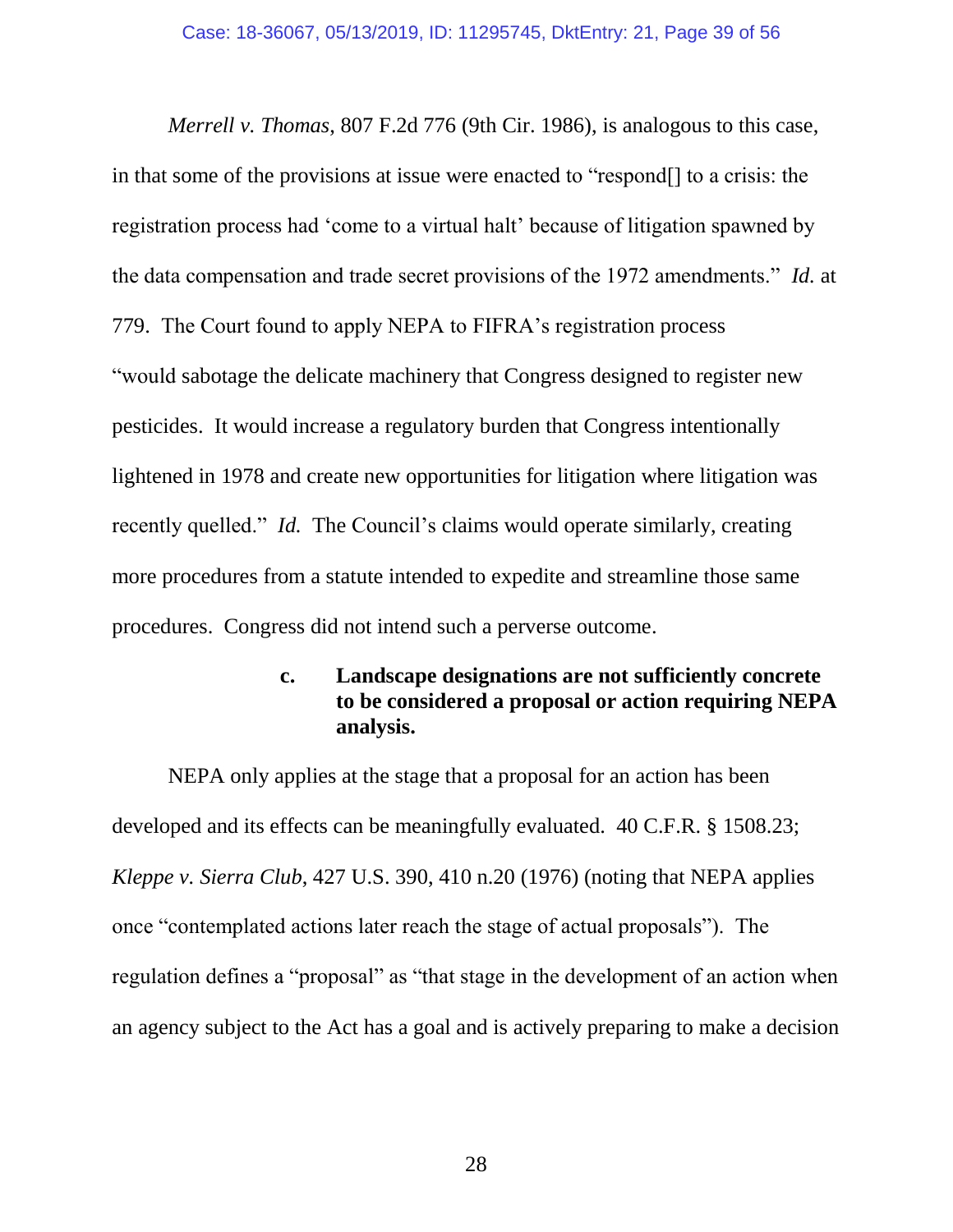#### <span id="page-39-3"></span>Case: 18-36067, 05/13/2019, ID: 11295745, DktEntry: 21, Page 40 of 56

on one or more alternative means of accomplishing that goal and the effects can be meaningfully evaluated." 40 C.F.R. § 1508.23.

A landscape designation does not qualify as a "proposal" subject to NEPA. Designation does not compel or prohibit any action. There are no "effects" to analyze under NEPA because there are no changes to the environment that are actually caused or directed by the designation.

<span id="page-39-2"></span><span id="page-39-1"></span>A "'but for' causal relationship is insufficient to make an agency responsible for a particular effect under NEPA and the relevant regulations." *Public Citizen*, 541 U.S. at 767. Instead, NEPA requires "'a reasonably close causal relationship' between the environmental effect and the alleged cause." *Id.* (quoting *Metropolitan Edison Co. v. People Against Nuclear Energy*, 460 U.S. 766, 774 (1983)). The Supreme Court has instructed courts to "'look to the underlying policies or legislative intent in order to draw a manageable line between those causal changes that may make an actor responsible for an effect and those that do not.'" *Id.* (quoting *Metropolitan Edison*, 460 U.S. at 774 n.7). Here, Congress and the agency have drawn an easily manageable line by directing NEPA compliance on priority projects at the project scale, a line this Court should adopt.

<span id="page-39-0"></span>The Council relies on *California Wilderness Coalition v. U.S. Department of Energy*, 631 F.3d 1072 (9th Cir. 2011), which held NEPA analysis was required for the decision of where to place transmission corridors that could be approved by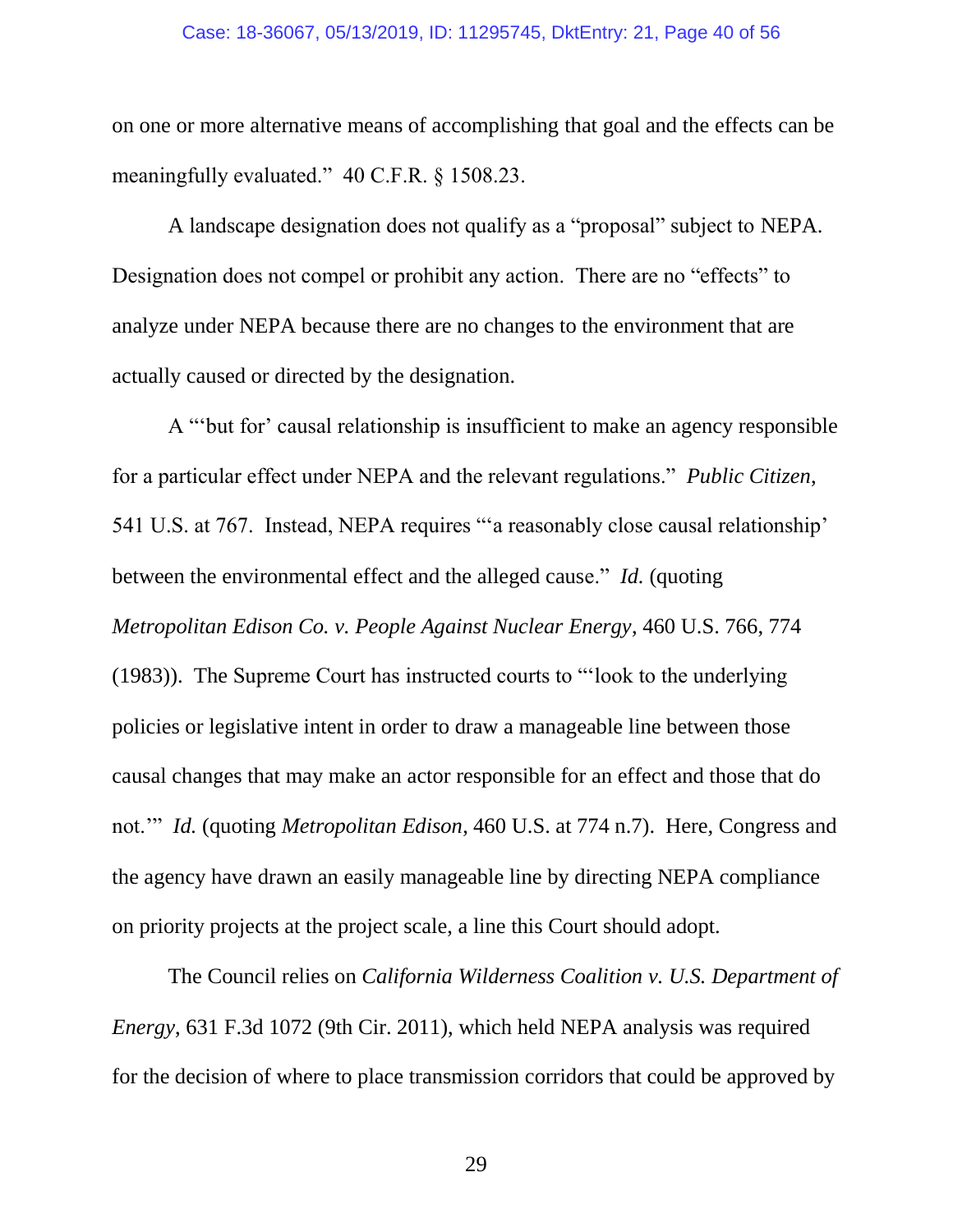<span id="page-40-1"></span>the Federal Energy Regulatory Commission under the Energy Policy Act of 2005. *Id.* at 1100; Opening Br. 10. *California Wilderness* is fundamentally inapposite. In *California Wilderness*, the energy corridor designations were final agency actions, which "create new federal rights, including the power of eminent domain, that are intended to, and do, curtail rights traditionally held by the states and local governments." *California Wilderness*, 631 F.3d at 1101. A Farm Bill area designation is not a final agency action. There are no rights created by the designations. The eventual projects are subject to substantive restrictions as well as collaboration requirements to ensure public involvement. 16 U.S.C. §§ 6591b(b), (c), (f).

<span id="page-40-3"></span><span id="page-40-2"></span><span id="page-40-0"></span>An agency action which is not "final agency action" will not be considered a "major federal action" subject to NEPA. *Northcoast Envtl. Ctr. v. Glickman*, 136 F.3d 660, 668 (9th Cir. 1998). To constitute final agency action, an act must "mark the 'consummation' of the agency's decision making process" and be one by which "rights or obligations have been determined or from which legal consequences will flow." *Bennett v. Spear*, 520 U.S. 154, 178 (1997) (citation and quotation marks omitted). The landscape designation is not the consummation of the agency's decision process. Whether, when and how further projects will be implemented is completely speculative. Nor have any rights been affected by the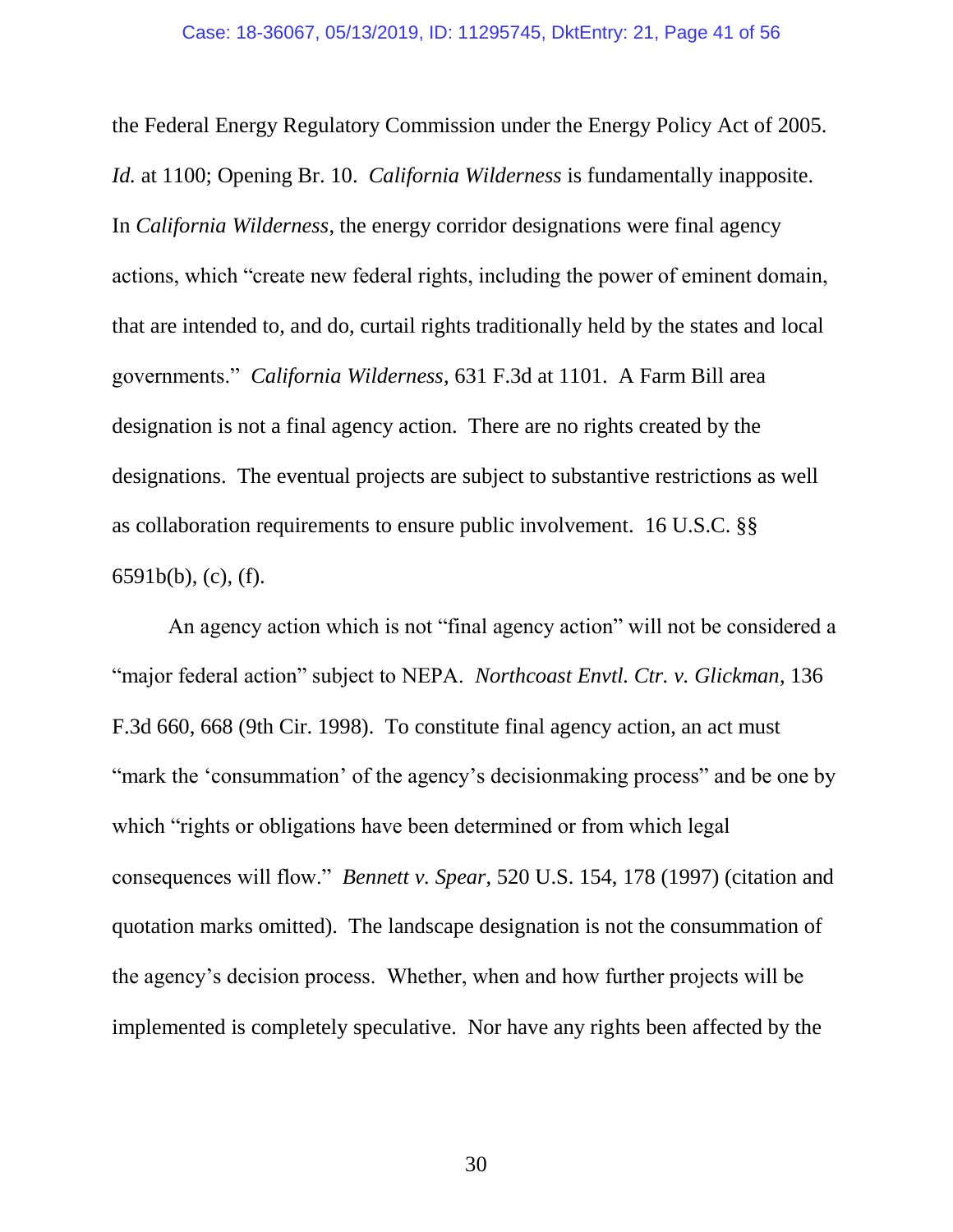#### <span id="page-41-1"></span>Case: 18-36067, 05/13/2019, ID: 11295745, DktEntry: 21, Page 42 of 56

designation itself. It merely allows the Forest Service to further evaluate these landscape areas for potential treatments.

This is a far cry from the energy corridor designations in *California Wilderness*, which "create new federal rights, including the power of eminent domain, that are intended to, and do, curtail rights traditionally held by the states and local governments." *Id.* at 1101. The landscape designation is merely a step in a process that may or may not result in eventual treatment somewhere within the 4.9 million designated acres.

In a memorandum or "white paper," the Chief of the Forest Service affirmed that even discretionary designations did not qualify as a "proposal" subject to NEPA. ISER 19.<sup>5</sup> Designations are "without regard to future projects, if any, that may take place in a land-scape scale area." *Id.* at 1. "[D]esignation does not compel or prohibit any action." *Id.* at 2. Thus, it is distinguishable from a Forest Plan which "establish[es] management goals through standards and guidelines, and as a result ha[s] effects that can be meaningfully evaluate[d]." *Id.* at 2. Since the landscape designation does not have concrete effects that can be evaluated in isolation from a specific project, it is not subject to NEPA procedures.

<span id="page-41-2"></span><span id="page-41-0"></span> $\overline{a}$ 

<sup>5</sup> This document was also included in the excerpts of record in *Center for Biological Diversity v. Ilano*, No. 17-16760, Dkt. 17-2 at 115-16 (Jan. 5, 2018), Excerpts of Record at 123-24, and cited by the Forest Service's brief at 21 n.2.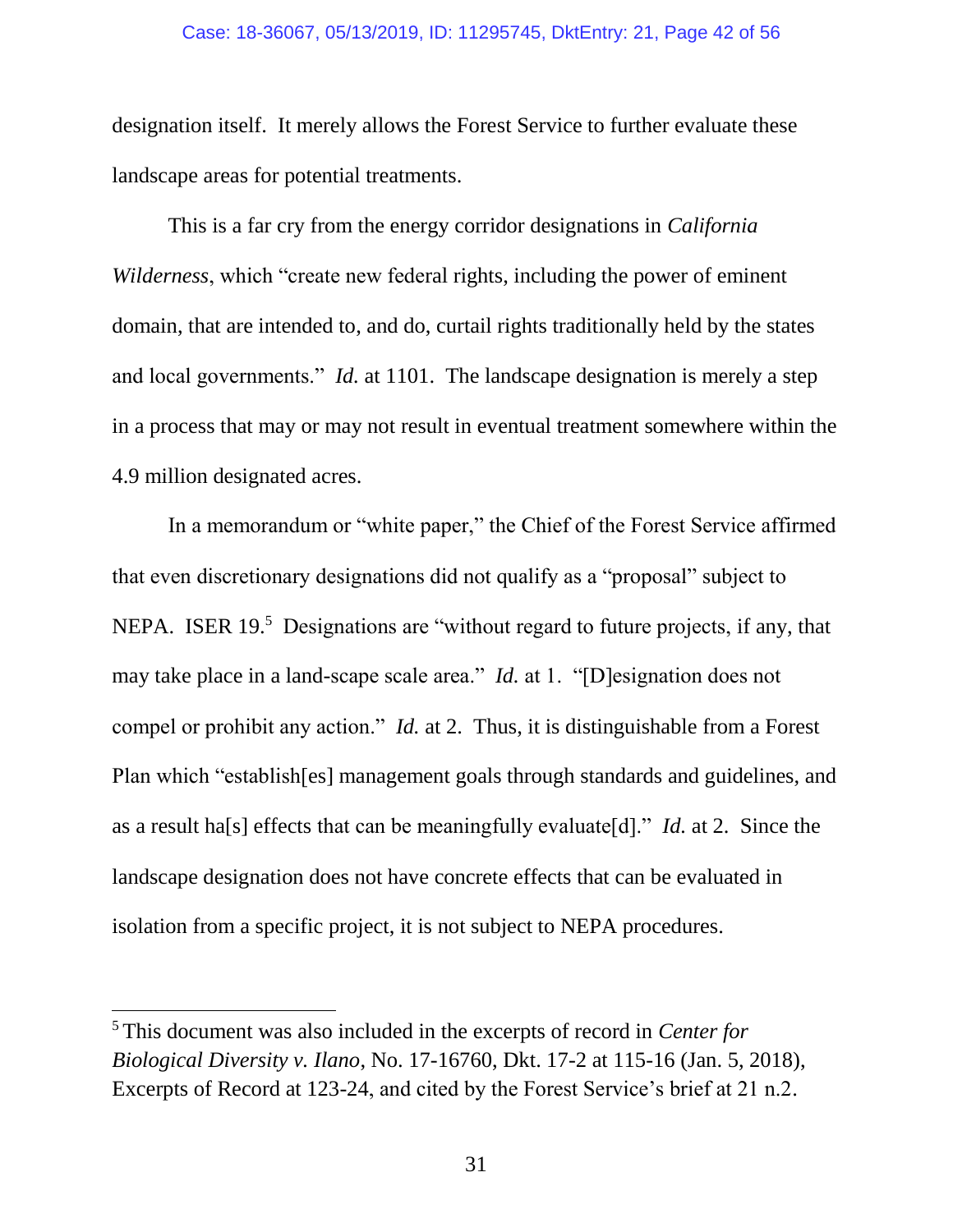## **C. The Forest Service did not err in applying the Farm Bill CE to Moose Creek.**

## <span id="page-42-1"></span>**1. The project complies with the Farm Bill's direction on old growth.**

<span id="page-42-0"></span>To qualify for the Farm Bill CE, a project should "maximize[] the retention of old-growth and large trees, as appropriate for the forest type, to the extent that the trees promote stands that are resilient to insects and disease." 16 U.S.C. § 6591b(b)(1)(A). Based on the administrative record, the Forest Service concluded the project met this requirement. ER 94. This finds support in the project old growth report, which states the Forest surveyed the project area for all old growth and potential old growth. ER 121. All old growth is being preserved in the project area, even where it occurs in units of less than 20 acres, which is the Forest Plan standard for old growth retention. The project "will not be affecting any old growth." ER 121-22. The Forest found the project in compliance with the Forest Plan standard for old growth. SER 75. The Forest's "proposed activity unit boundaries were redrawn on multiple occasions specifically to avoid diminishing the OG [old growth] resource." ER 122. The pre-project surveys, which included every unit with proposed management, were comprehensive. The agency's expert foresters concluded "In short, we may not know where every 20+ acre tract of OG is within the project area boundary, but we certainly know where it isn't." *Id.*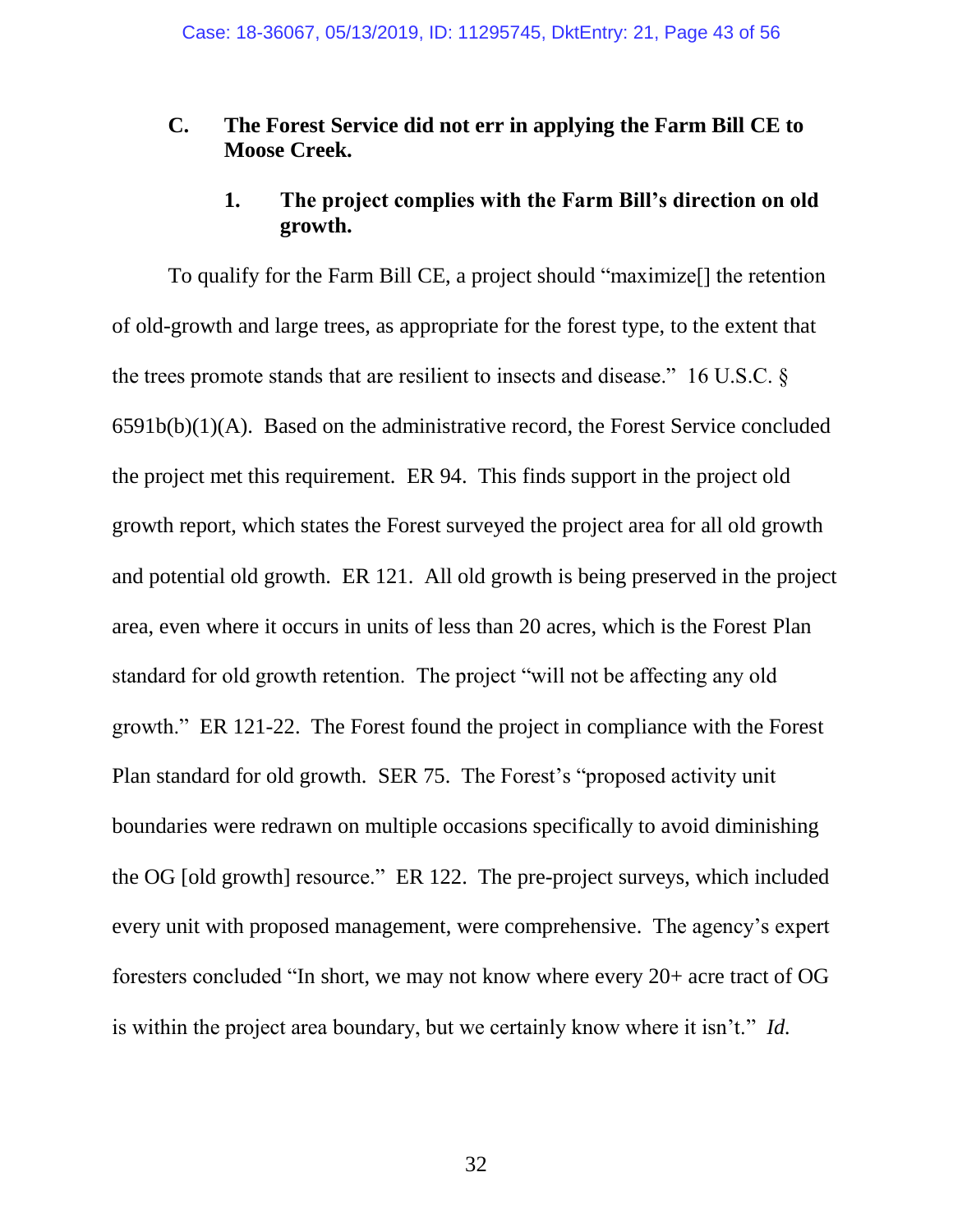<span id="page-43-1"></span>The project complies with the governing Forest Plan, which is incorporated into the Farm Bill CE by 16 U.S.C. § 6591b(e). The Forest Plan is one of the best sources for determining whether an activity is appropriate to the forest type, so the project's compliance with the Forest Plan is another indication it meets the old growth requirement. The district court agreed that the old growth requirements were met. ER 15-16. It noted that whether a stand is old growth depends on the "size, number, and age of trees within a grouping," and the Forest Service found the "appropriate for the forest type" language was only met it certain circumstances. ER 16. The district court appropriately deferred to the Forest Service on this point.

The Council acknowledged below that the Forest Service's analysis is "conducive of full and fair disclosure on the issue of old growth[.]" CR 36 at 14. It maintains, however, that Moose Creek does not comply with the Farm Bill because project Unit 7, they speculate, will involve removal of old growth. The Council offers its own interpretation of documents, maps and photographs found in the record. Such speculation may not overcome the deference given to "agency's interpretation of complex scientific data." *Nw. Ecosystem All. v. U.S. Fish & Wildlife Serv.*, 475 F.3d 1136, 1150 (9th Cir. 2007).

<span id="page-43-0"></span>Moreover, the record refutes the Council's contentions. In unit 7, the record shows that an area within the unit was identified as old growth, and "therefore this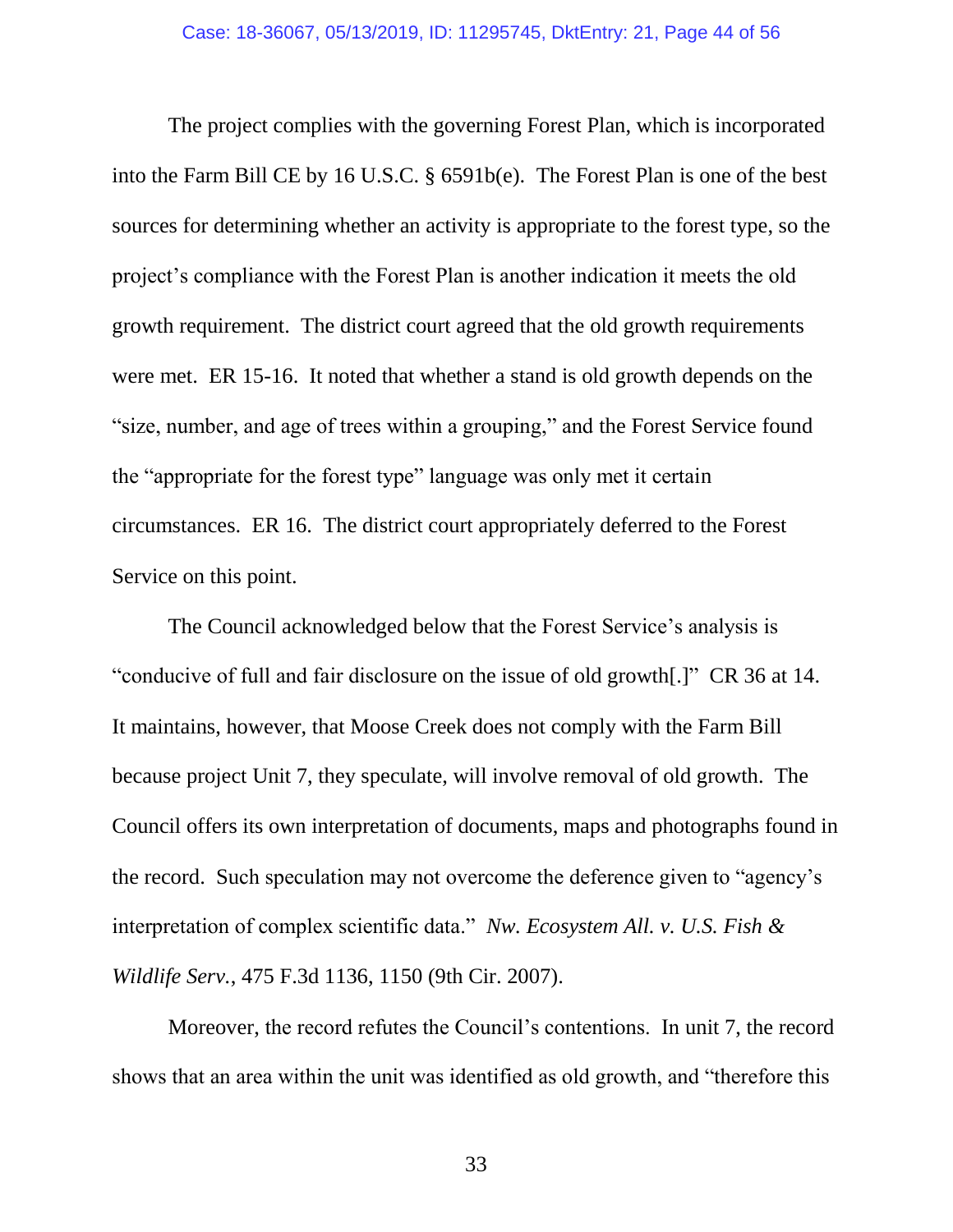14 acre piece plus a 1.6 acre [adjacent] piece … will be reserved for old growth." ER 122. The forest also reserved two additional parcels of 8.7 and 6.8 acres in the unit. *Id.* It noted "[o]ther patches of OG in this unit are isolated and less than 10 acres." This analysis supersedes the entomology report on which the Council relies. And in any case, the entomology report reflects "significant" dwarf mistletoe in unit 7 and notes that regeneration harvest is an appropriate treatment for stands with widespread dwarf mistletoe infestation. ER 66, 70.

<span id="page-44-0"></span>The project thus maximizes retention of old growth and mature trees "as appropriate for the forest type" and "to the extent that the trees promote stands that are resilient to insects and disease." 16 U.S.C. § 6591b(b)(1)(A). The Forest Service found that the mountain pine beetle "has dramatically reduced the extent of lodgepole pine OG in the Moose Creek Vegetation project area, particularly since the beetle attacks primarily the largest diameter trees in an outbreak area." ER 122. Some of the stands are now "many decades, perhaps centuries from recruiting into OG status again." *Id.* "The current capacity of this project area to recruit and retain abundant and high quality old growth is strongly limited." *Id.* Thus, the Forest, as shown in the record, "took great care to avoid proposing activities that might diminish the existing OG resource in the Moose Creek Vegetation project area." *Id.*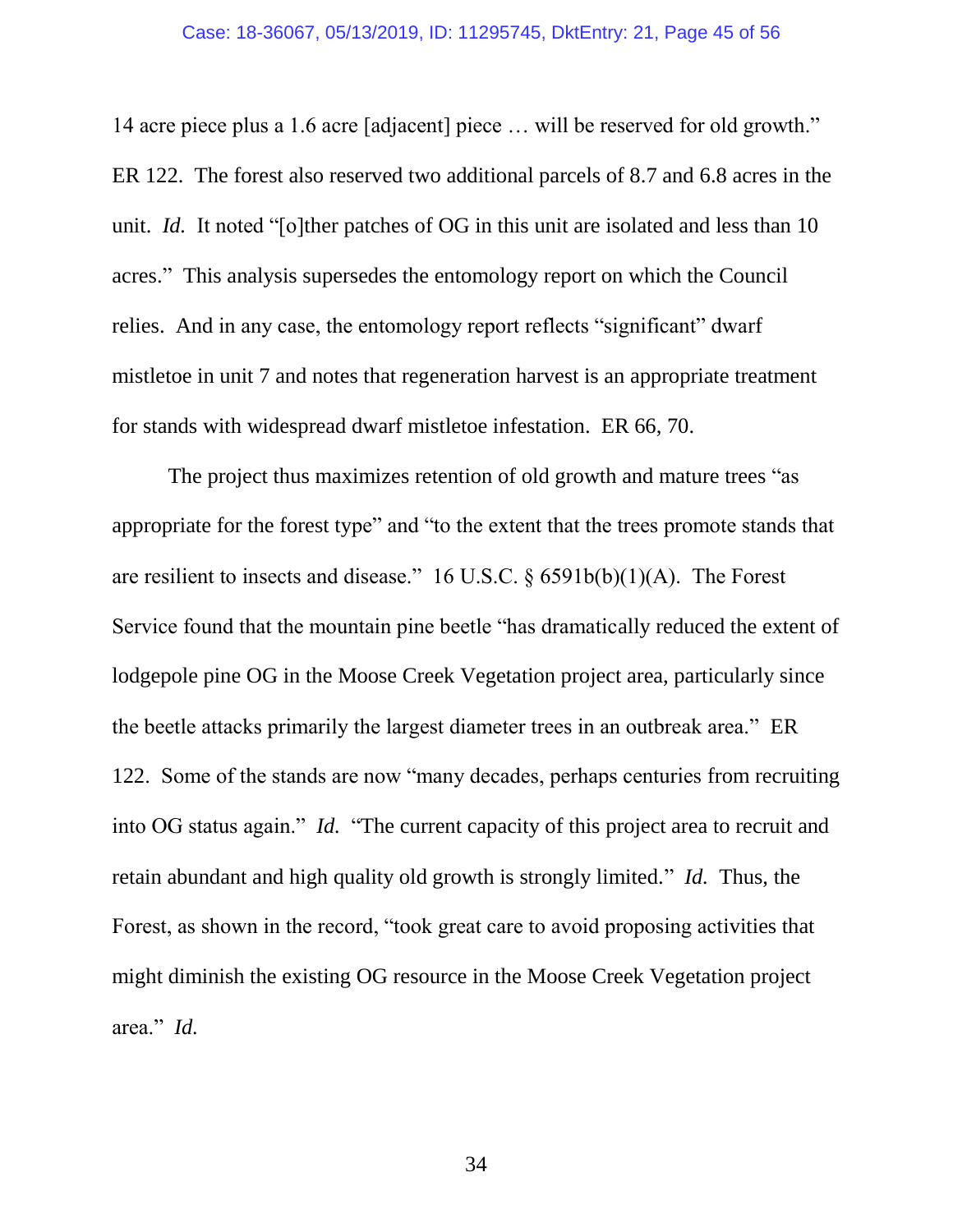### <span id="page-45-2"></span><span id="page-45-1"></span>**2. No "extraordinary circumstances" analysis was required.**

<span id="page-45-0"></span>In applying the CE to the project, the Forest Service precautionarily applied its "extraordinary circumstances" regulation, 36 C.F.R. § 220.6. ER 83-89. Because 16 U.S.C. § 6591b does not require such analysis, the Forest Service only needed to ensure the project complied with the specific requirements for using the CE, which include the area limitation, use of a collaborative process, public notice and scoping, Forest Plan consistency, and limitations on road construction. 16 U.S.C. §§ 6591b(b), (c), (d), (e), (f); ER 92-94.

The Council maintains that an extraordinary circumstances analysis is required in order to use the Farm Bill CE. Opening Br. 20-22. It assumes that by using the term "categorial exclusion," Congress incorporated the extraordinary circumstances requirement as part of the cluster of ideas that come with a CE. *Id.* The Council is wrong.

<span id="page-45-3"></span>The use of the term "categorical exclusion" does not carry with it an "extraordinary circumstances" requirement. The NEPA rule, 40 C.F.R. § 1508.4, on which the Council relies, Opening Br. 21, applies to standards for agency regulations, not to whether extraordinary circumstances apply to particular actions: "Any procedures *under this section* shall provide for extraordinary circumstances . . . ." *Id.* (emphasis added). The Forest Service's regulations do so provide. 36 C.F.R. § 220.6. The Forest Service regulations also provide that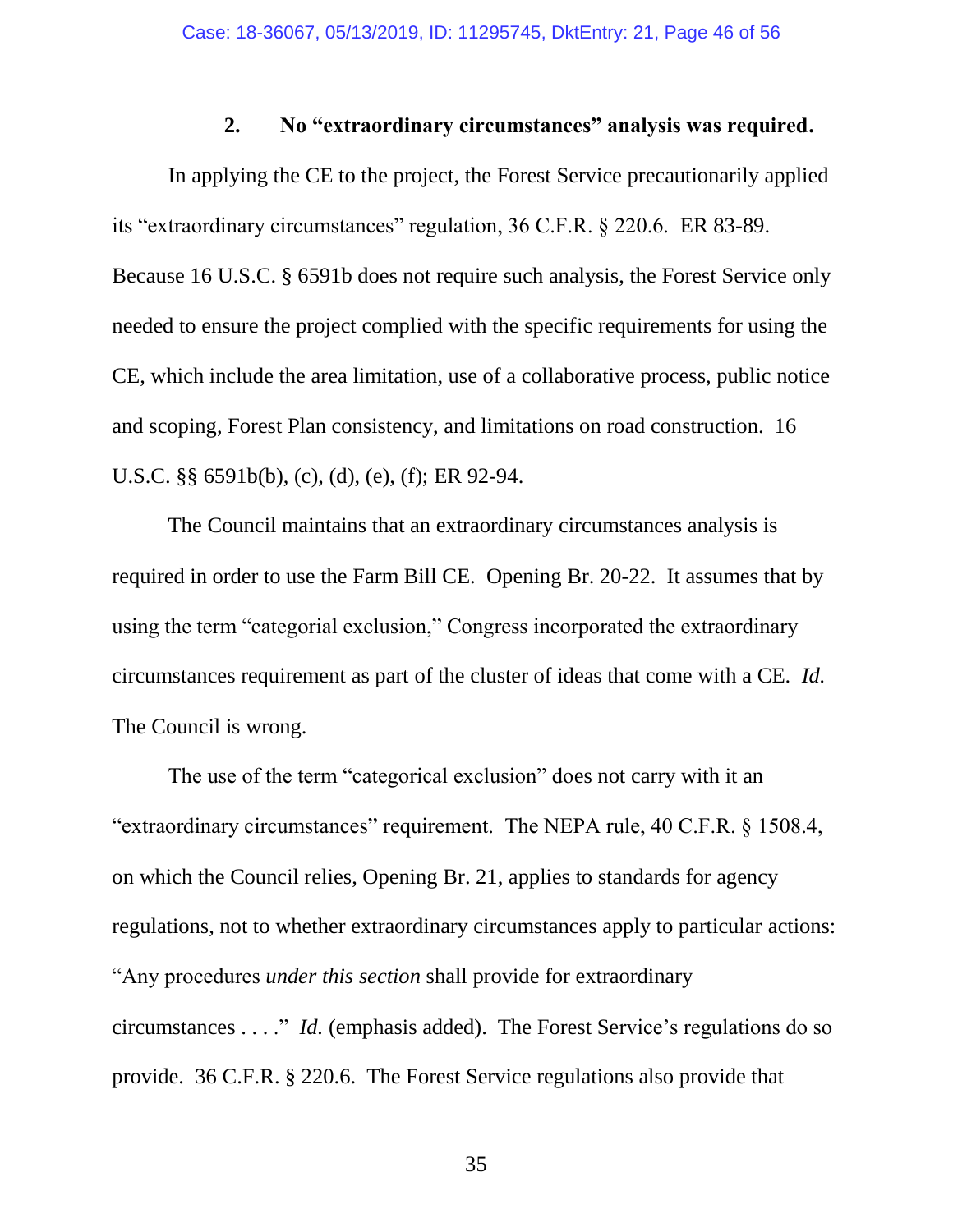<span id="page-46-1"></span>actions, like those under the Farm Bill, that are *statutorily* exempt, are not subject to NEPA procedures. 36 C.F.R. § 220.4(a)(4).

<span id="page-46-4"></span><span id="page-46-2"></span><span id="page-46-0"></span>The Farm Bill's inclusion of scoping among the prerequisites for using the CE, 16 U.S.C. § 6591b(f) does not include extraordinary circumstances review. Scoping is an extremely broad concept; it is defined as an "early and open process for determining the scope of issues to be addressed and for identifying the significant issues related to a proposed action." 40 C.F.R. § 1501.7. Forest Service regulations apply scoping to "all Forest Service proposed actions. . . ." 36 C.F.R. § 220.4(e)(1). "Because the nature and complexity of a proposed action determine the scope and intensity of analysis, no single scoping technique is required or prescribed." 36 C.F.R.  $\S$  220.4(e)(2). Thus, the inclusion of scoping says nothing about what NEPA process is appropriate for a Farm Bill CE project.

<span id="page-46-5"></span><span id="page-46-3"></span>For the Farm Bill CE, scoping gives the public an opportunity to participate in development and selection of projects. 16 U.S.C. § 6591b(f). This fulfills the chief purpose of scoping, which is to "[i]nvite the participation of affected Federal, State, and local agencies, any affected Indian tribe, the proponent of the action, and other interested persons (including those who might not be in accord with the action on environmental grounds)."  $40 \text{ C.F.R.}$  §  $1501.7(a)(1)$ . Here, the Forest Service used the scoping process to invite such participation and comment. ER 46- 47, ISER 50. The agency also reached out directly to the Council to request input.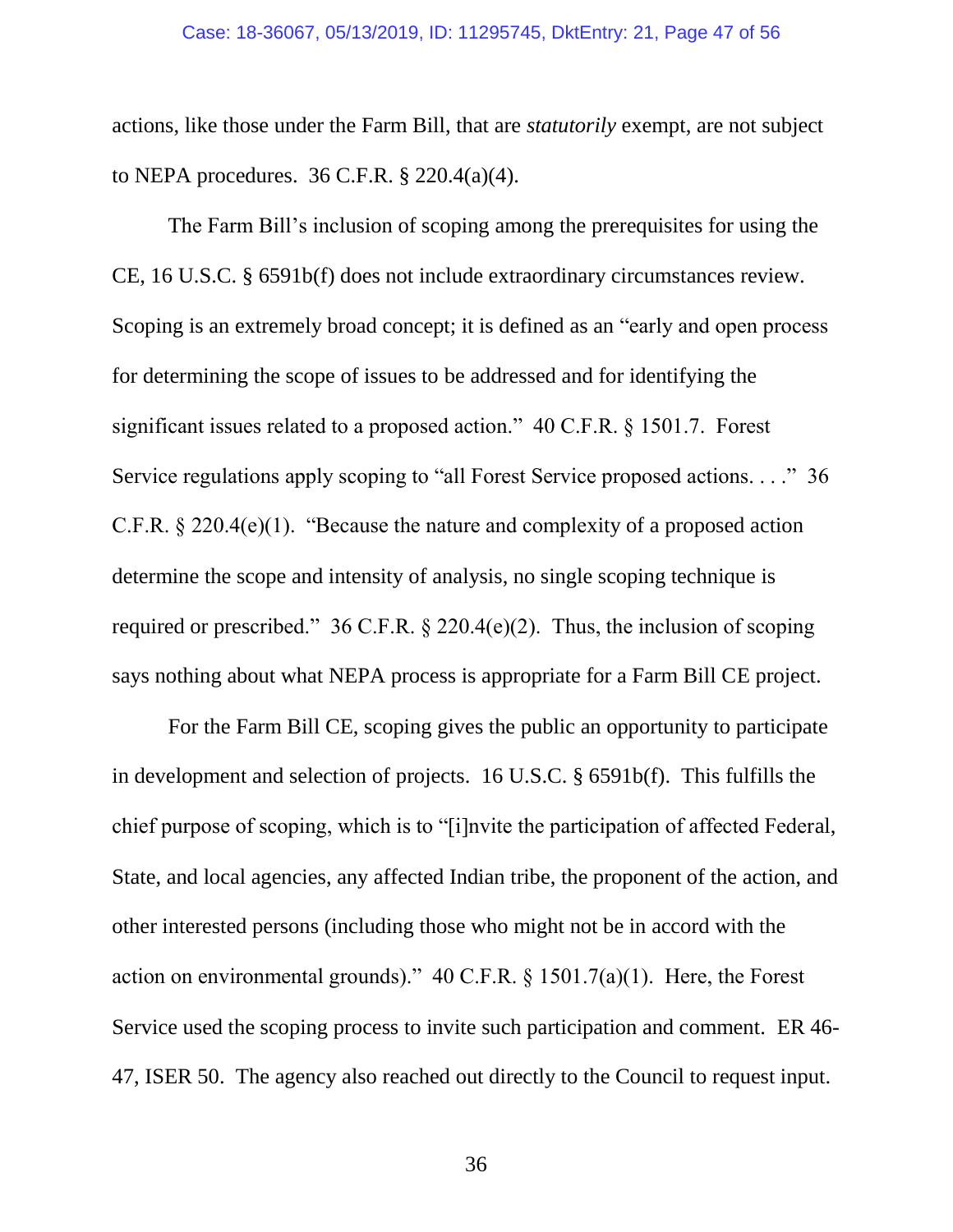#### Case: 18-36067, 05/13/2019, ID: 11295745, DktEntry: 21, Page 48 of 56

ISER 49. It received substantial input from the public. ISER 52-56. Meagher County, for example, advised the Forest Service to work with private landowners and to prioritize treatment of areas where residential structures might be at risk. ISER 59-60. The author of the County's Community Wildfire Protection Plan also gave input on how best to follow the plan. ISER 57. The Council had ample opportunity to participate, and they did by submitting voluminous comments. ISER 61-124; ER 50-62. The ultimate decision incorporated the public input acquired during scoping. ER 82-83.

<span id="page-47-2"></span><span id="page-47-1"></span><span id="page-47-0"></span>As the Council points out, scoping can be a means to obtain information pertinent to an extraordinary circumstances analysis. But there is nothing about scoping that requires such an analysis be conducted. Congress chose certain elements of the NEPA framework to include in the Farm Bill CE, including scoping, limitations on road construction, and consistency with forest plans. 16 U.S.C. §§ 6591b(b), (c), (e), (f). Adding extraordinary circumstances would undo Congress' precise construction of the statute. And the new CE in 16 U.S.C. § 6591d, two sections away, essentially copies the Farm Bill CE but also adds an extraordinary circumstances requirement. 16 U.S.C.  $\S$  6591d(c)(4). This action would be meaningless if section 6591b already required extraordinary circumstances review.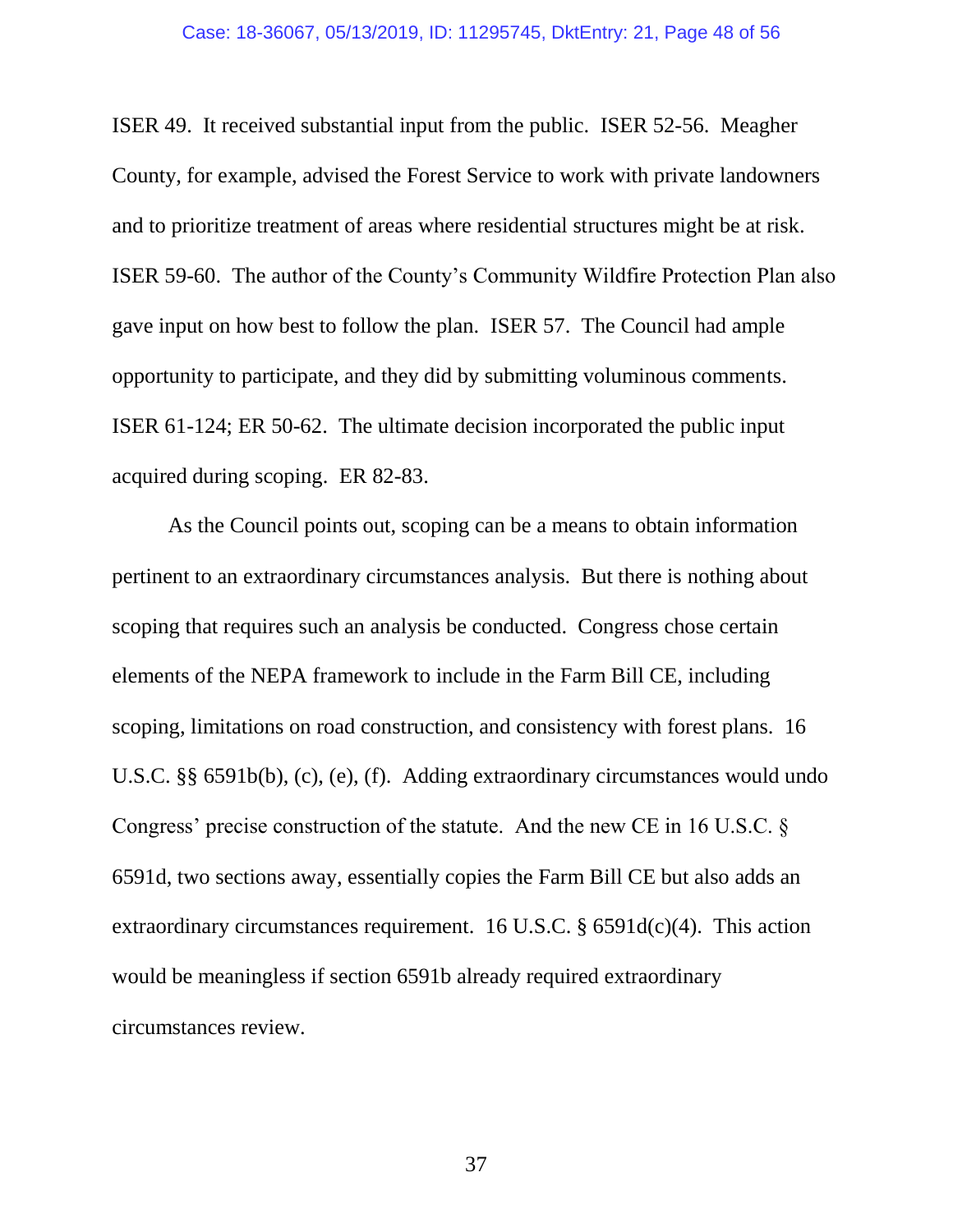## <span id="page-48-3"></span><span id="page-48-0"></span>**3. Recent enactments confirm the Farm Bill CE does not include a requirement to examine "extraordinary circumstances."**

<span id="page-48-4"></span><span id="page-48-2"></span>Strikingly, two sections of the same chapter, included in the 2018 Consolidated Appropriations Act and 2018 Farm Bill, add the extraordinary circumstances requirement not included in section 6591b. The wildfire resilience CE, 16 U.S.C. § 6591d, is a virtual carbon copy of the Farm Bill CE. It is even limited to areas that were designated under the Farm Bill as of March 2018. 16 U.S.C. §  $6591d(c)(2)(C)$ . But it adds an extraordinary circumstances analysis requirement. 16 U.S.C.  $\S 6591d(c)(4)$ . Similarly, Congress has directed the Forest Service to develop a sage-grouse and mule deer habitat CE and include an extraordinary circumstances analysis requirement. 16 U.S.C. § 6591e(b)(2)(B). Twice in 2018, Congress added an extraordinary circumstances requirement against the background of cases such as this one, while declining to add it to the Farm Bill. The Council's reading, therefore, would render 16 U.S.C. §  $6591d(c)(4)$  and  $16$  U.S.C. §  $6591e(b)(2)(B)$  to be surplusage.

<span id="page-48-5"></span><span id="page-48-1"></span>"[W]here Congress includes particular language in one section of a statute but omits it in another section of the same Act, it is generally presumed that Congress acts intentionally and purposely in the disparate inclusion or exclusion." *Russello v. United States*, 464 U.S. 16, 23 (1983) (internal quotation marks omitted; brackets in original). For example, this Court reached an analogous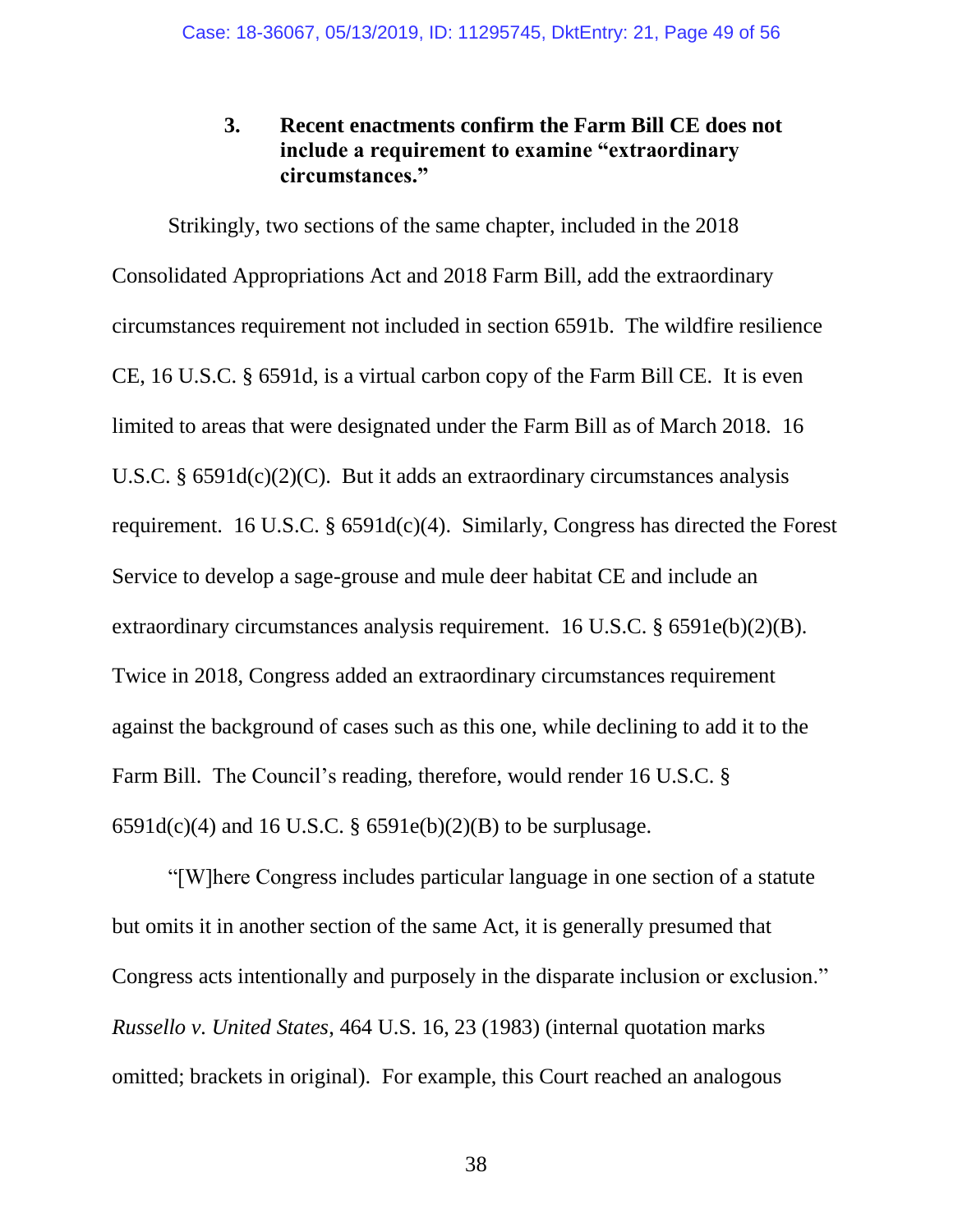<span id="page-49-6"></span><span id="page-49-4"></span><span id="page-49-3"></span>conclusion in construing the Fair Credit Reporting Act (FCRA). "That other FCRA provisions mandating disclosure omit the term 'solely,'" the Court held, "is further evidence that Congress intended that term to carry meaning in 15 U.S.C. § 1681b(b)(2)(A)(i)." *Syed v. M-I, LLC*, 853 F.3d 492, 501 (9th Cir. 2018). *Syed*  reiterated that "[i]t is our duty to give effect, if possible, to every clause and word of a statute." *Id.* (quoting *United States v. Menasche*, 348 U.S. 528, 538-39 (1955)). As the defendants in *Syed*, GHCC's interpretation fails to give effect to the wildlife and mule deer CE provisions, thus "violating the precept that 'statutes should not be construed to make surplusage of any provision.'" *Id.* (quoting *Wilshire Westwood Assocs. v. Atl. Richfield Corp.*, 881 F.2d 801, 804 (9th Cir. 1989)).

<span id="page-49-5"></span><span id="page-49-0"></span>Further, Congress is presumed to be aware of the legal context in which it legislates. *Abrego v. Dow Chem. Co.*, 443 F.3d 676, 683-84 (9th Cir. 2006). Given the emphasis on speed in the legislation, and the Ninth Circuit's recognition of the importance of the "efficiencies that the abbreviated categorical exclusion process provides," *Ctr. for Biological Diversity v. Salazar*, 706 F.3d 1085, 1097 (9th Cir. 2013), it is appropriate to hold that Congress did not intend the Farm Bill CE to be subject to extraordinary circumstances review.

<span id="page-49-2"></span><span id="page-49-1"></span>The Ninth Circuit has acknowledged that Congress is free to replace NEPA procedures for certain actions or classes of actions. *Apache Survival Coal. v.*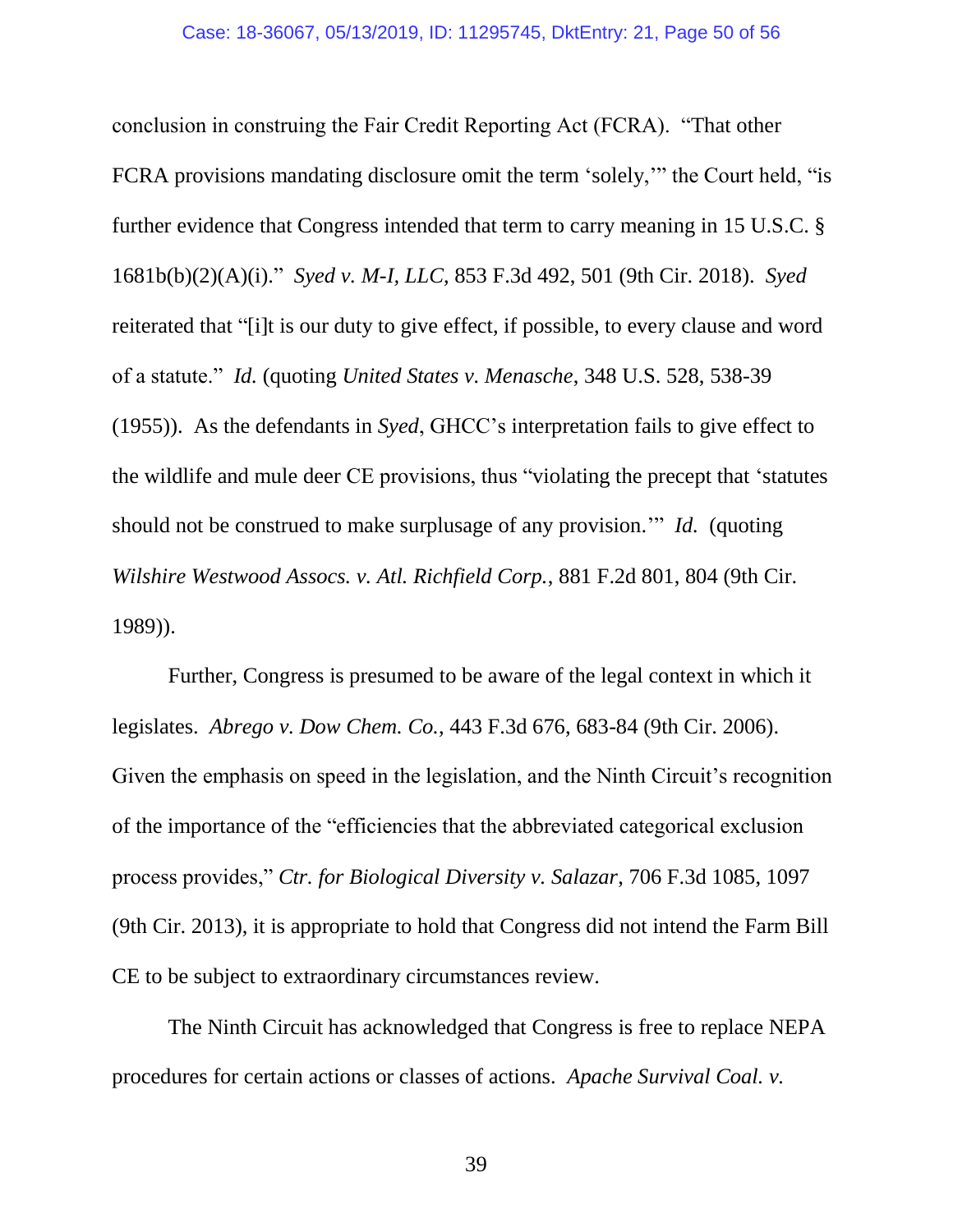<span id="page-50-2"></span>*United States*, 21 F.3d 895, 904 (9th Cir. 1994). Moreover, the Forest Service has by regulation, 36 C.F.R. § 220.4(a)(4), declared that NEPA procedures do not apply to actions subject to a statutory exemption. This is a reasonable interpretation of a statutory scheme entitled to *Chevron* deference.

### **4. The Forest Service rationally concluded no extraordinary circumstances were present.**

<span id="page-50-0"></span>In an abundance of caution, the Forest Service analyzed whether extraordinary circumstances existed and rationally concluded no such circumstances existed. ER 83-89. The Forest Service's conclusion was appropriate in light of minimal effects on threatened and endangered, sensitive, and other species, as well as a lack of other sensitive areas. *Id.*

<span id="page-50-1"></span>The Council asserts that cumulative effects on snag-dependent species constitute extraordinary circumstances. Opening Br. 24. The agency found "more than enough snags" in the project area and included design features responsive to need for snags. SER 70. The snag report found the project area would still meet Forest Plan snag standards after implementation. SER 16. And the project record indicates cumulative effects of past, present, and future actions were considered to the full extent that could be required. SER 124. "An agency … may satisfy NEPA by aggregating the cumulative effects of past projects into an environmental baseline, against which the incremental impact of a proposed project is measured." *Cascadia Wildlands v. Bureau of Indian Affairs*, 801 F.3d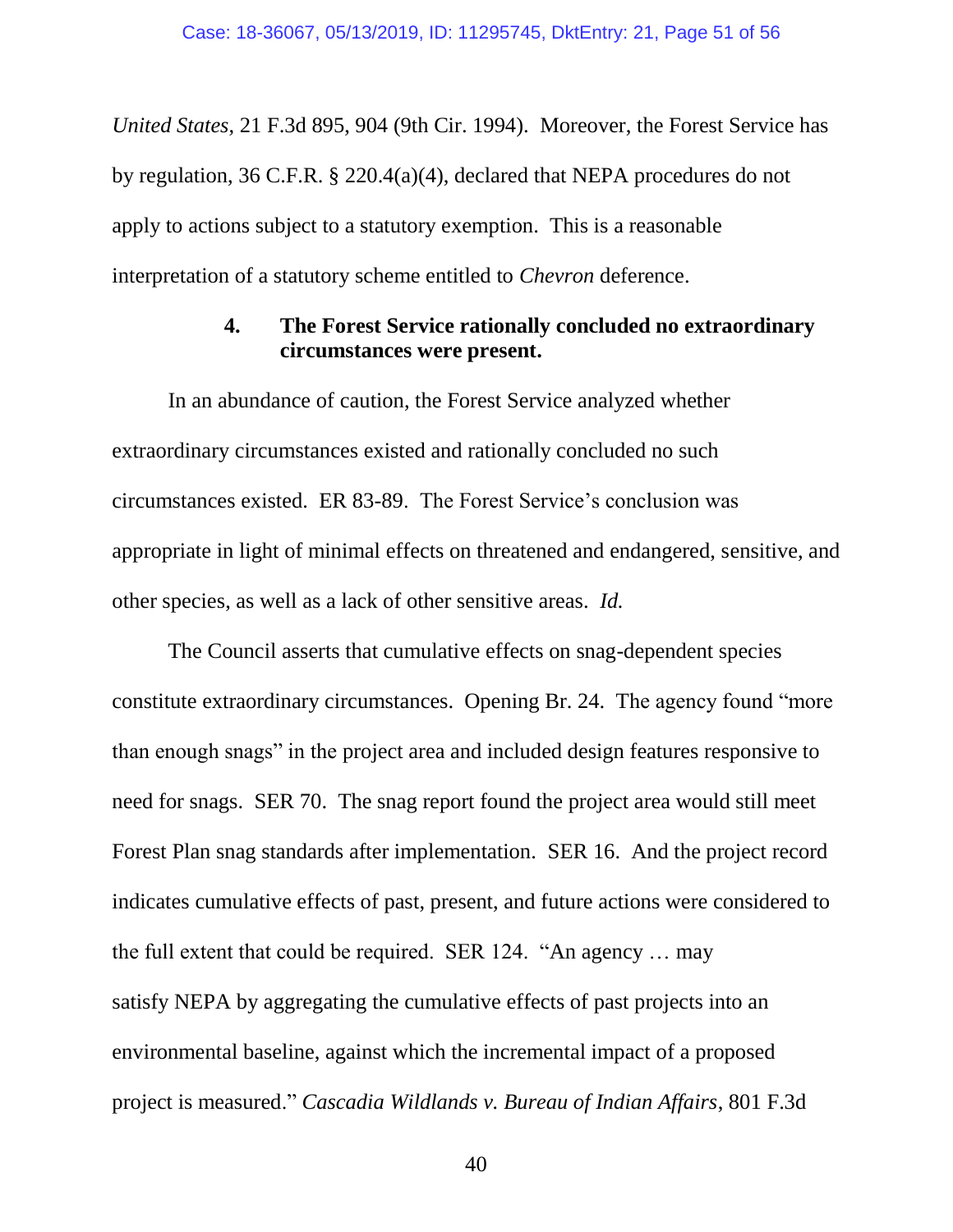1105, 1111 (9th Cir. 2015).

<span id="page-51-3"></span><span id="page-51-2"></span><span id="page-51-1"></span>The Council's claim has a legal flaw as well, since the Forest Service's extraordinary circumstances regulation does not require consideration of cumulative effects. 36 C.F.R. § 220.6(b). This makes sense because a CE identifies a "category of actions which do not individually *or cumulatively* have a significant effect on the human environment." 40 C.F.R. § 1508.4 (emphasis added); *cf. Sierra Club v. Bosworth*, 510 F.3d 1016, 1025 (9th Cir. 2007) (declining to require EA or EIS for promulgation of regulatory CE because "a categorical exclusion is by definition not a major federal action"). The Farm Bill CE is a statutory CE, so the regulations do not generally apply. But in the special case pursued by the Council, which seeks to add other parts of section 1508.4 to the statutory text, the definition would have to carry through as well. The Council cannot pick and choose.

<span id="page-51-0"></span>This Court does not uniformly require even an EA to consider cumulative impacts. *Kern v. U.S. Bureau of Land Mgmt.*, 284 F.3d 1062, 1076 (9th Cir. 2002) ("We have held that an EA *may* be deficient if it fails to include a cumulative impact analysis or to tier to an EIS that has conducted such an analysis") (emphasis added). Thus, imposing a requirement to analyze cumulative effects on a CE would be inconsistent with Circuit precedent.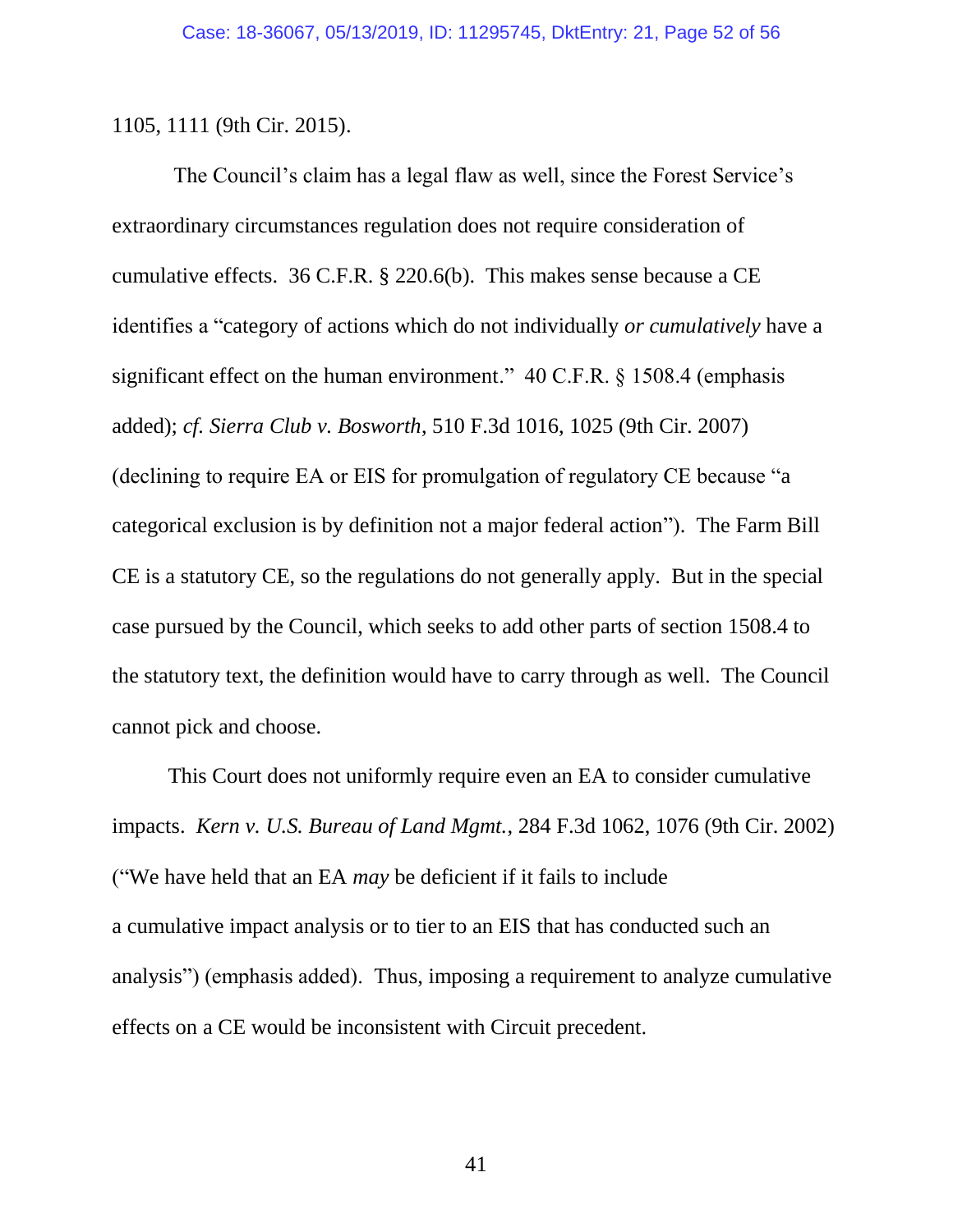## <span id="page-52-0"></span>**VIII. CONCLUSION**

The judgment of the district court should be affirmed.

Respectfully submitted this 13th day of May, 2019.

/s/ Lawson E. Fite Lawson E. Fite, Ore. Bar #055573 American Forest Resource Council 700 N.E. Multnomah, Suite 320 Portland, Oregon 97232 (503) 222-9505 lfite@amforest.org

Attorney for Defendant-Intervenor-Appellees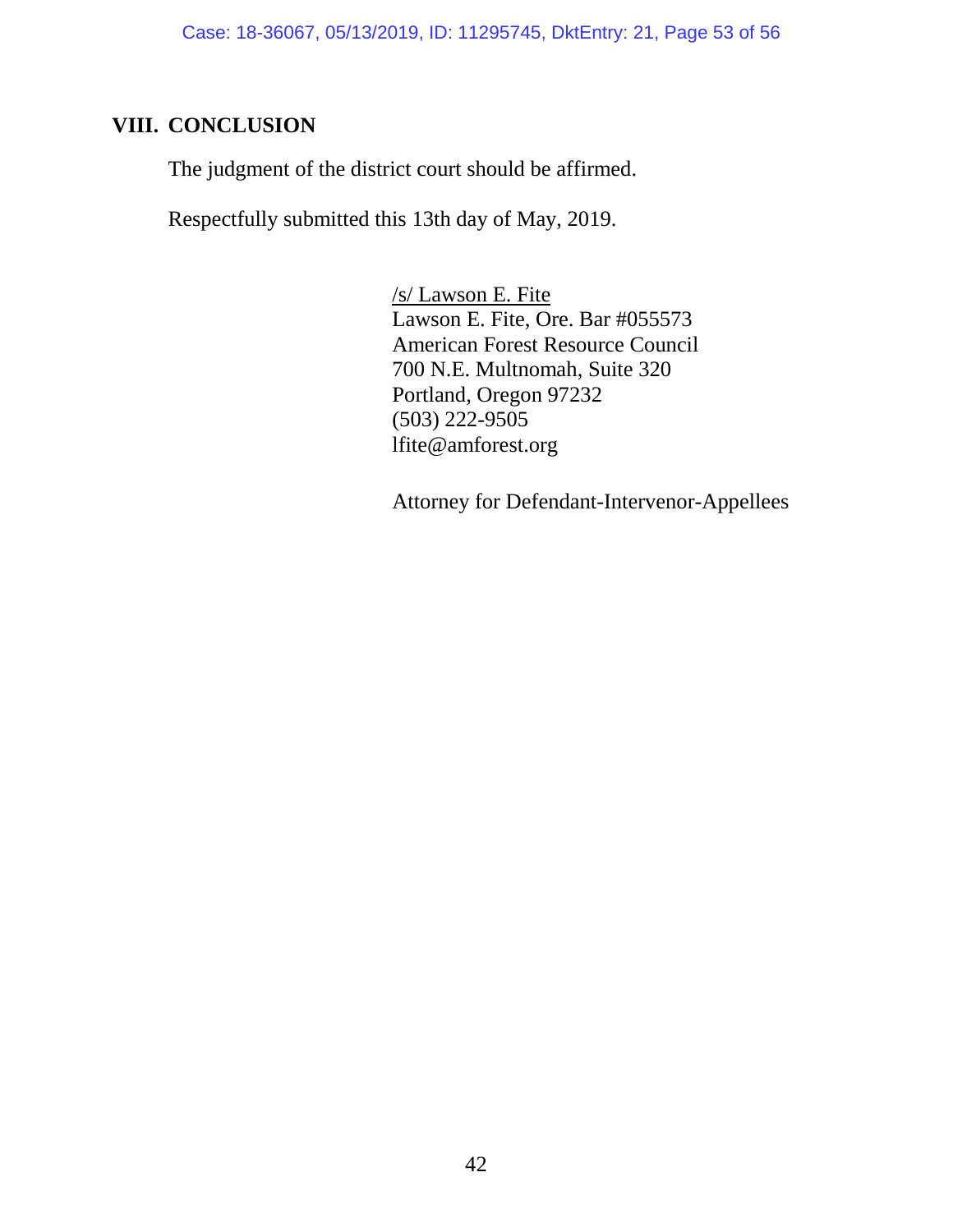## **CERTIFICATE OF SERVICE**

I hereby certify that for Case No. 18-36067, I electronically filed the foregoing Defendant-Intervenor-Appellees' Answering Brief with the Clerk of the Court for the United States Court of Appeals for the Ninth Circuit using the appellate CM/ECF on May 13, 2019. I further certify that all participants in the case are registered CM/ECF users and that service will be accomplished by the appellate CM/ECF system.

DATED this 13th day of May, 2019.

/s/ Lawson E. Fite, Ore. Bar #055573 Attorney for Defendant-Intervenor-Appellees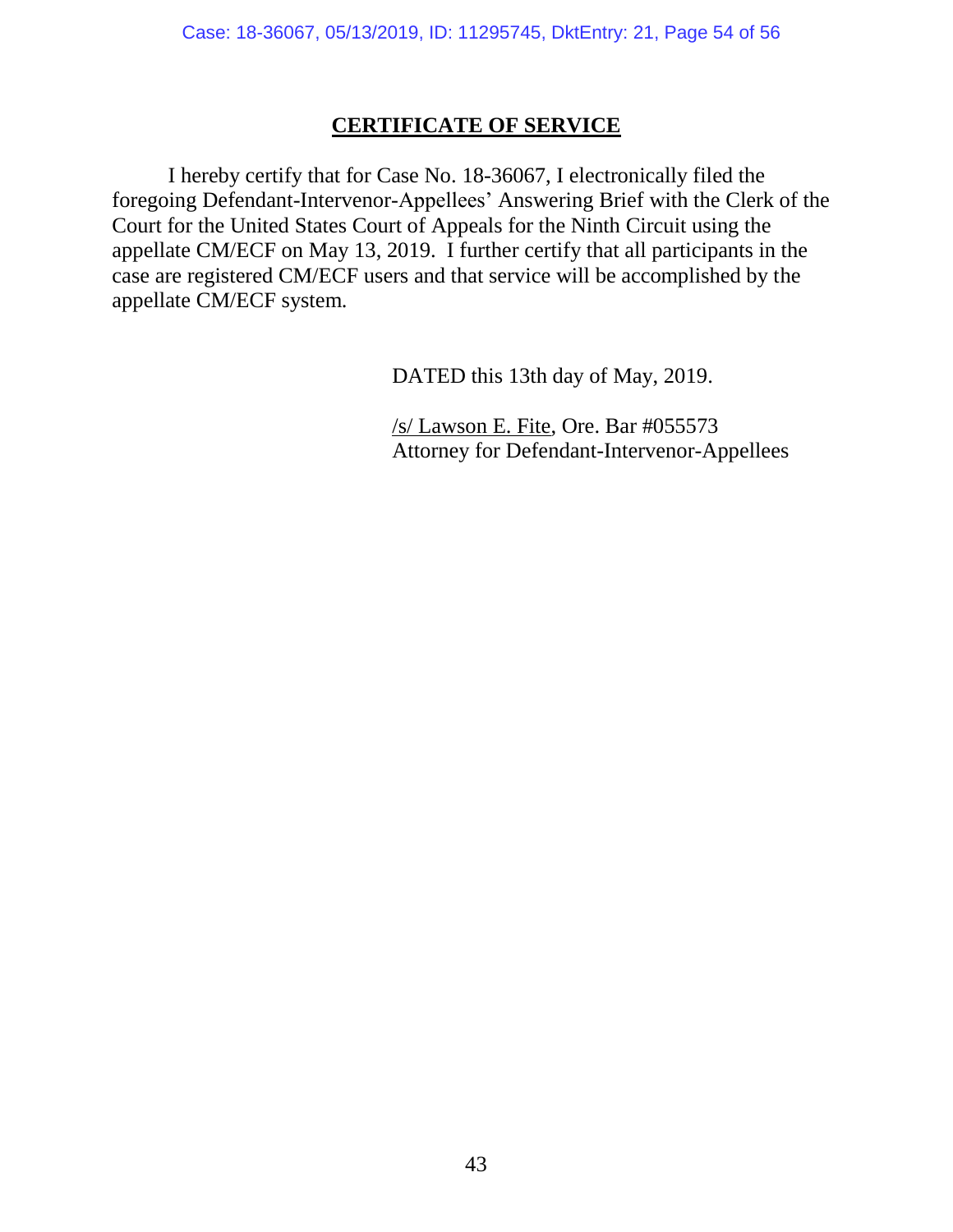## **CERTIFICATION OF COMPLIANCE PURSUANT TO FED. R. APP. 27(d) FOR CASE NUMBER 18-36067**

I certify that, pursuant to Fed. R. App. P. 32(a)(7), the attached Defendant-Intervenor-Appellee's Answering Brief is 9,605 words and complies with the length limitation of the rule.

DATED this 13th day of May, 2019.

/s/ Lawson E. Fite, Ore. Bar #055573 Attorney for Defendant-Intervenor-Appellee